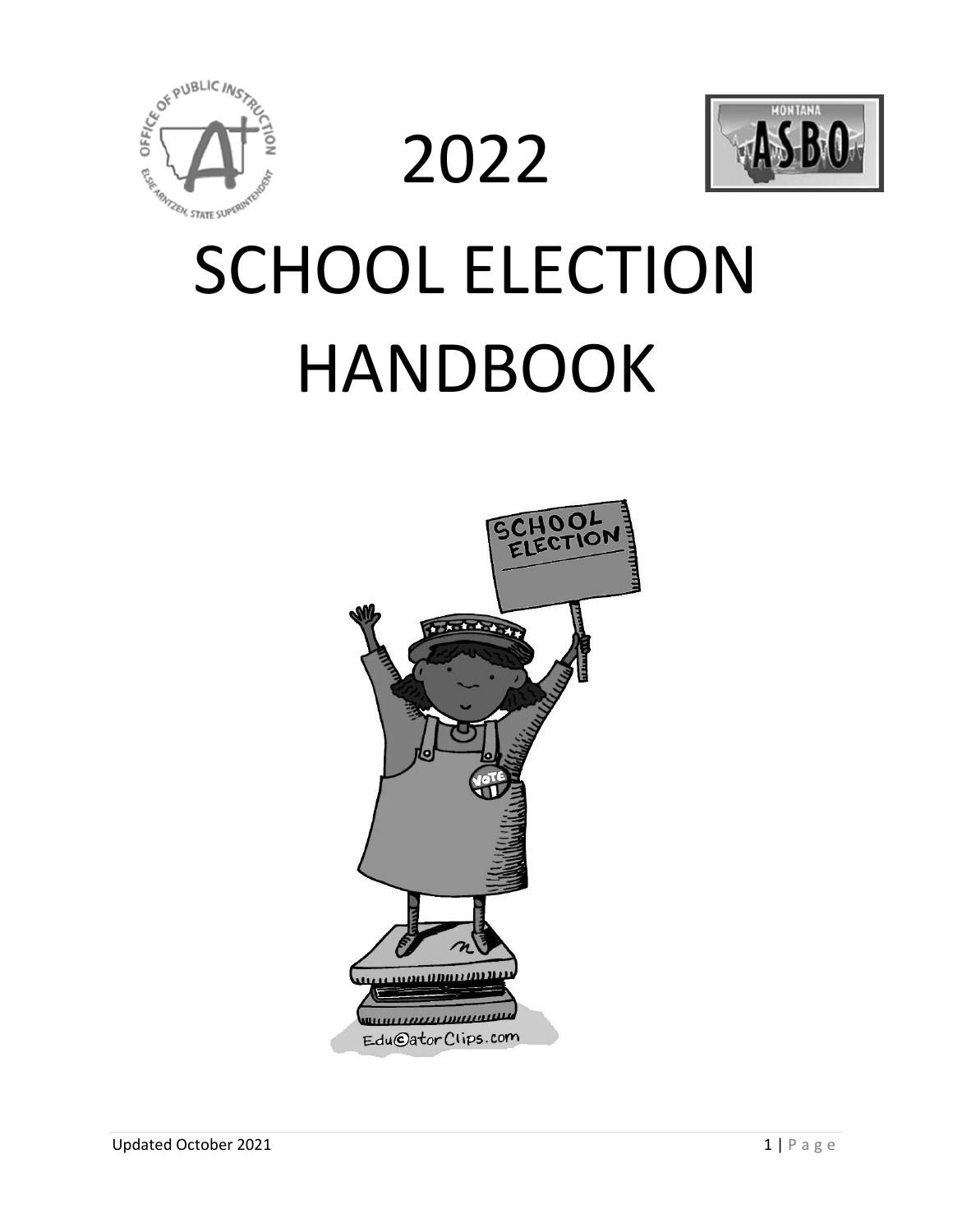## **CONTENTS**

| Are Election Judges Excluded From Unemployment Insurance and TB Tests? 15 |  |
|---------------------------------------------------------------------------|--|
|                                                                           |  |
|                                                                           |  |
|                                                                           |  |
|                                                                           |  |
|                                                                           |  |
|                                                                           |  |
|                                                                           |  |
|                                                                           |  |
|                                                                           |  |
|                                                                           |  |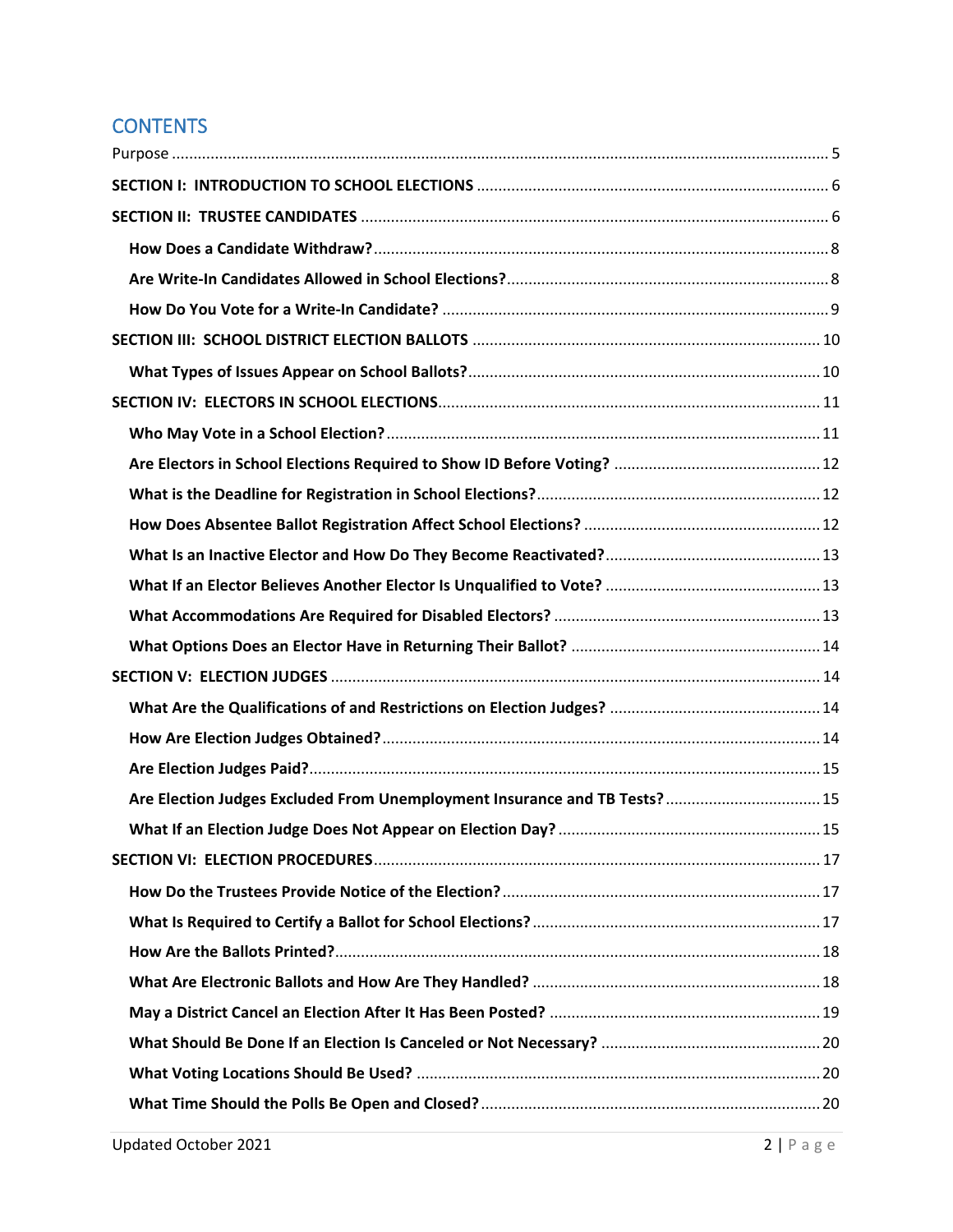| What Does the Election Administrator Do With Election Materials After the Count? 26 |  |
|-------------------------------------------------------------------------------------|--|
|                                                                                     |  |
|                                                                                     |  |
|                                                                                     |  |
|                                                                                     |  |
|                                                                                     |  |
|                                                                                     |  |
|                                                                                     |  |
|                                                                                     |  |
|                                                                                     |  |
|                                                                                     |  |
|                                                                                     |  |
|                                                                                     |  |
|                                                                                     |  |
|                                                                                     |  |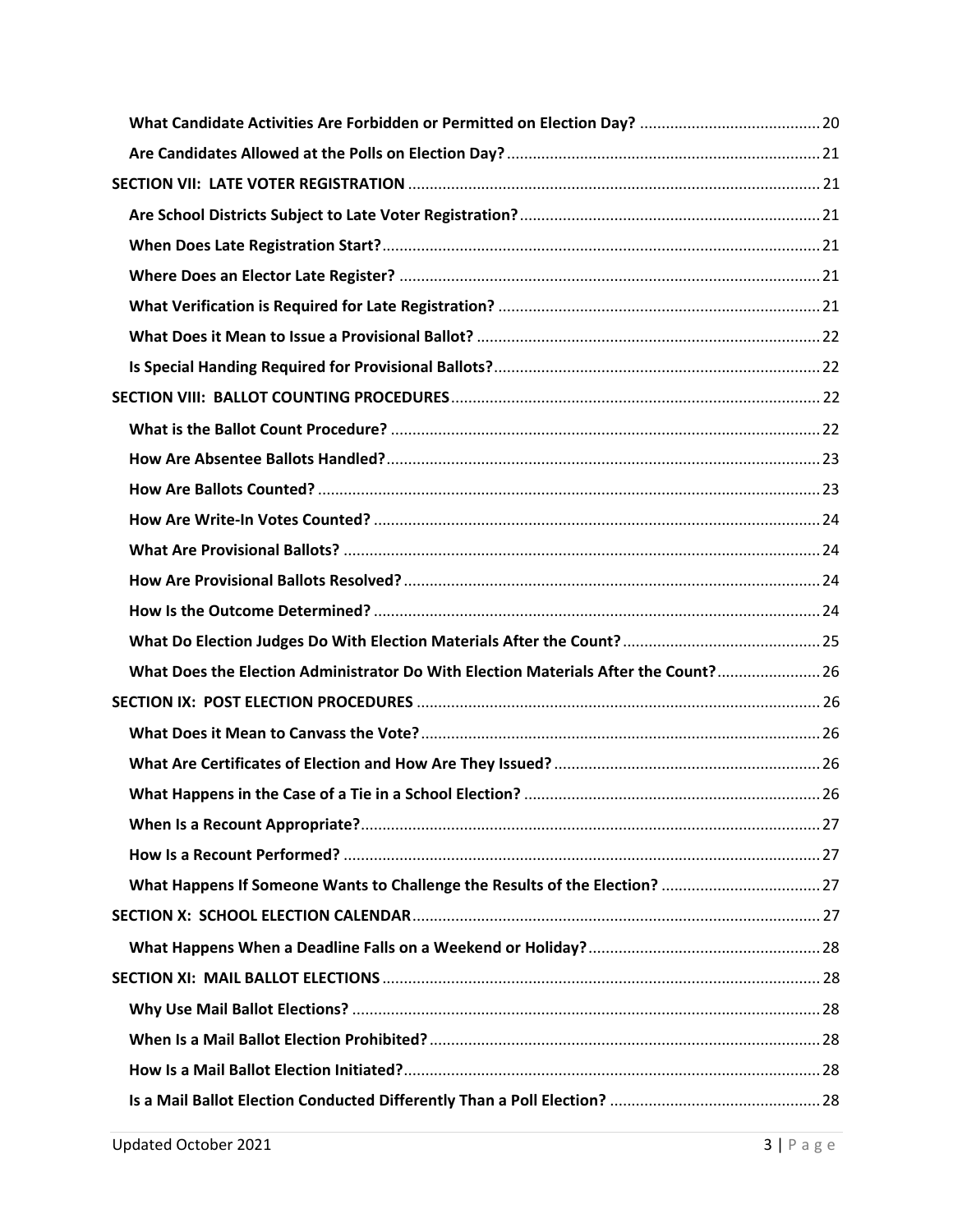| Are There Any Special Reporting Requirements for Other School Elections? 32            |  |
|----------------------------------------------------------------------------------------|--|
|                                                                                        |  |
| Is a school election necessary if a school district wants to acquire real property? 35 |  |
|                                                                                        |  |
|                                                                                        |  |
|                                                                                        |  |

**Note:** Forms have been removed from this handbook and are available separately on the OPI webpage: **[School Elections](http://opi.mt.gov/Leadership/Finance-Grants/School-Finance/Elections)**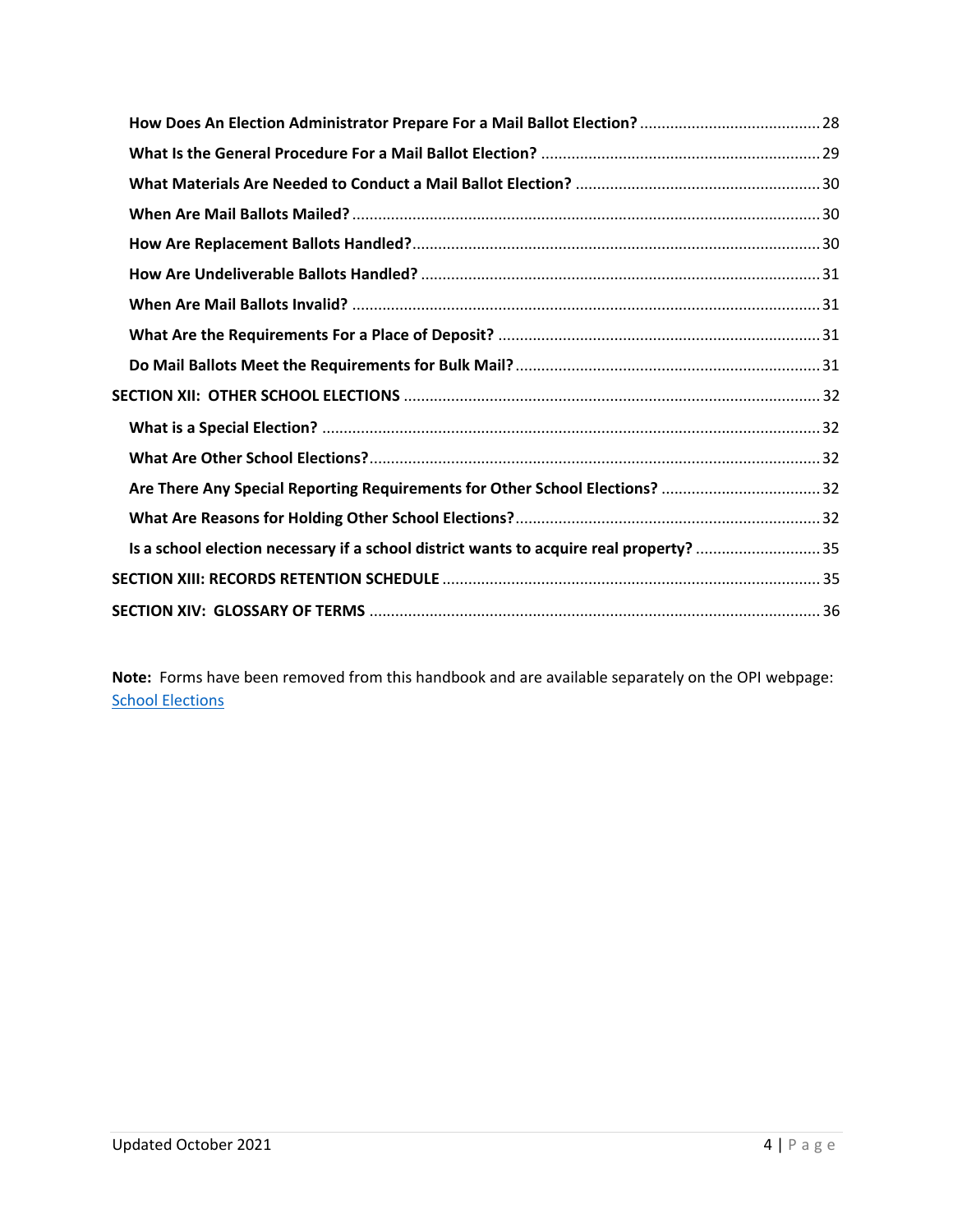## <span id="page-4-0"></span>Purpose

This School Election Handbook is intended to provide guidance for the administration of school elections.

Nicole Thuotte, School Finance Specialist Montana Office of Public Instruction (OPI) PO Box 202501 Helena, MT 59620 (406) 444-4524 [nthuotte@mt.gov](mailto:nthuotte@mt.gov) Montana [Office of Public Instruction Elections Webpage](http://opi.mt.gov/Leadership/Finance-Grants/School-Finance/Elections)

Denise Williams, Executive Director Montana Association of School Business Officials (MASBO) PO Box 400 East Helena, MT 59635 (406) 461-3659 [dwilliams@masbo.com](mailto:dwilliams@masbo.com) [Montana Association of School Business Officials Webpage](http://www.masbo.com/)

Dana Corson, Elections Specialist Montana Secretary of State, Elections and Government Services Division PO Box 202801 Helena, MT 59620 (406) 444-3334 [dcorson@mt.gov](mailto:dcorson@mt.gov) [Montana Secretary of State's](https://sosmt.gov/elections/) Election Webpage

Emily Dean Montana School Boards Association (MTSBA) 863 Great Northern Boulevard, Suite 301 Helena, MT 59601 (406) 442-2180 [edean@mtsba.org](mailto:edean@mtsba.org) [Montana School Board Association Webpage](http://www.mtsba.org/)

Jeff Mangan Montana Commissioner of Political Practices PO Box 202401 Helena, MT 59620 (406) 444-2942 [jeff.mangan@mt.gov](mailto:jeff.mangan@mt.gov) [Montana Commissioner of Political Practices Webpage](http://politicalpractices.mt.gov/)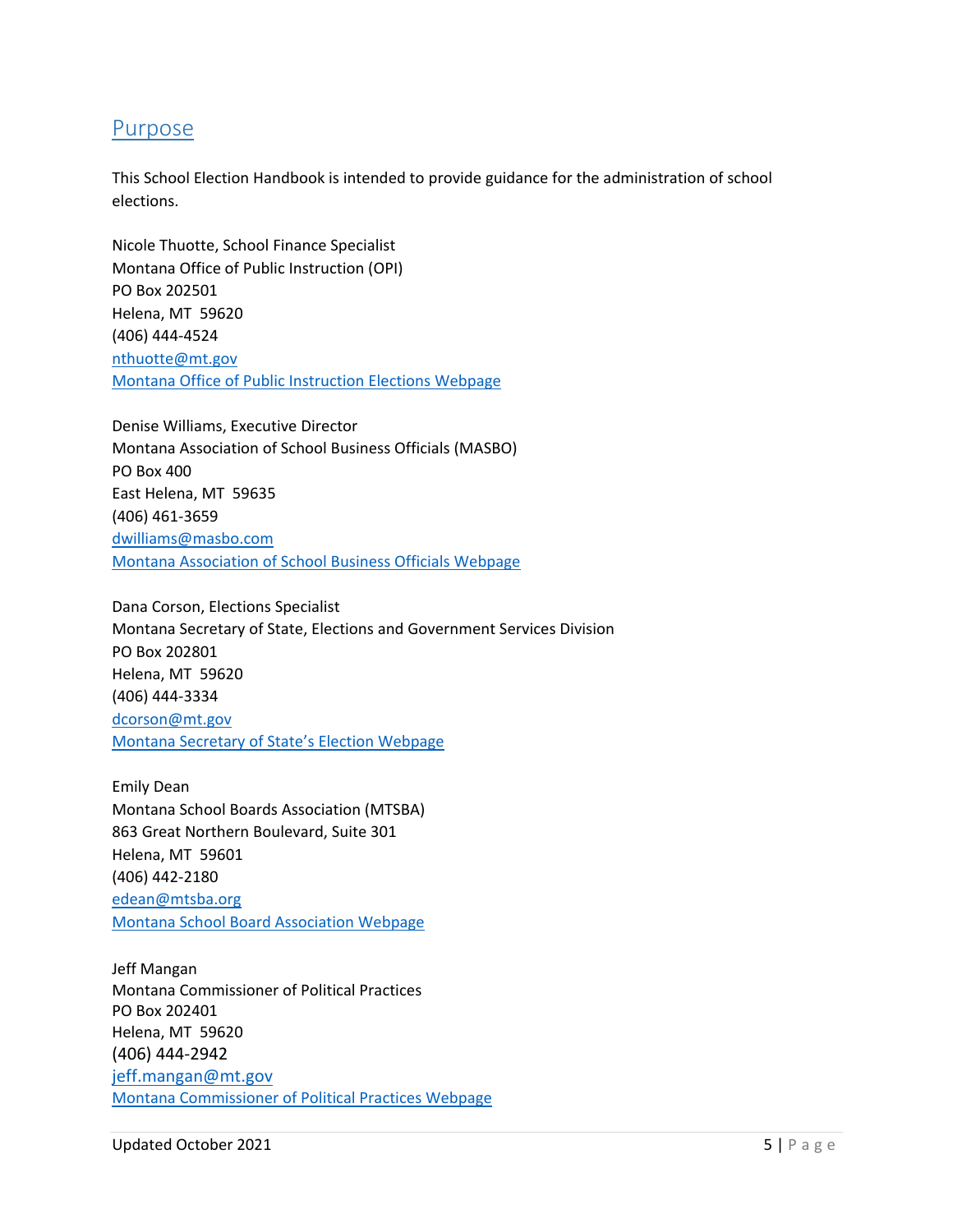## <span id="page-5-0"></span>SECTION I: INTRODUCTION TO SCHOOL ELECTIONS

## **What is a School Election?**

A school election is an election under the authority of the board of trustees to elect trustees, authorize additional taxation, authorize the issuance of bonds, or any other proposition presented to the electors in accordance with law. [20-20-102,](http://leg.mt.gov/bills/mca/title_0200/chapter_0200/part_0010/section_0020/0200-0200-0010-0020.html) MCA

## **When is a School Election Held?**

Regular school elections are held the first Tuesday after the first Monday in May of each year. Trustee elections must be held on the regular school election day, except in the event of an unforeseen emergency. General fund levy elections must be held on the regular school election day, except in years in which the legislature meets in regular or special session that affects school funding. In this case, the deadline for the election is August 1st. [20-9-353](http://leg.mt.gov/bills/mca/title_0200/chapter_0090/part_0030/section_0530/0200-0090-0030-0530.html) and [20-20-](http://leg.mt.gov/bills/mca/title_0200/chapter_0200/part_0010/section_0050/0200-0200-0010-0050.html) [105,](http://leg.mt.gov/bills/mca/title_0200/chapter_0200/part_0010/section_0050/0200-0200-0010-0050.html) MCA

## **Is it Permissible to Hold a School Election on a Different Date?**

Except for the school district trustee and general fund levy elections, school districts may hold school elections on a date other than regular school election day, including primary and general election day. [20-20-105,](http://leg.mt.gov/bills/mca/title_0200/chapter_0200/part_0010/section_0050/0200-0200-0010-0050.html) MCA

## **Who Oversees a School Election?**

The trustees are the general supervisors of school elections, and the school district clerk is the election administrator. The trustees may, however, by June 1 of each year, request that the county election administrator conduct any or all district elections in the ensuing fiscal year. That request must be made by board resolution. If the county election administrator assumes responsibility for a district's election(s), the county will conduct the election(s) at district expense. [13-1-101,](http://leg.mt.gov/bills/mca/title_0130/chapter_0010/part_0010/section_0010/0130-0010-0010-0010.html) [20-20-401,](http://leg.mt.gov/bills/mca/title_0200/chapter_0200/part_0040/section_0010/0200-0200-0040-0010.html) an[d 20-20-417,](http://leg.mt.gov/bills/mca/title_0200/chapter_0200/part_0040/section_0170/0200-0200-0040-0170.html) MCA

## **Who Calls a School Election?**

The trustees call for a school election by passing a board resolution stating the date and purpose of each election and whether an election is requested to be by mail ballot or poll. The resolution must be passed at least 70 days prior to election day. The resolution calling for the election must be transmitted to the county election administrator no later than 3 days after the resolution is passed. If the election is conducted by mail ballot, the school clerk must also transmit to the county election administrator a copy of the written plan as soon as the plan, and any amendments, are approved by the Secretary of State. [20-20-201](http://leg.mt.gov/bills/mca/title_0200/chapter_0200/part_0020/section_0010/0200-0200-0020-0010.html) an[d 13-19-202,](http://leg.mt.gov/bills/mca/title_0130/chapter_0190/part_0020/section_0020/0130-0190-0020-0020.html) MCA

## <span id="page-5-1"></span>SECTION II: TRUSTEE CANDIDATES

## **Who May Run for the Office of School District Trustee?**

Any person qualified to vote in a district is eligible for the office of trustee. However, there are restrictions on who may hold office. A trustee may not be employed in any capacity by the trustee's own school district (except for officiating athletic competitions under the auspices of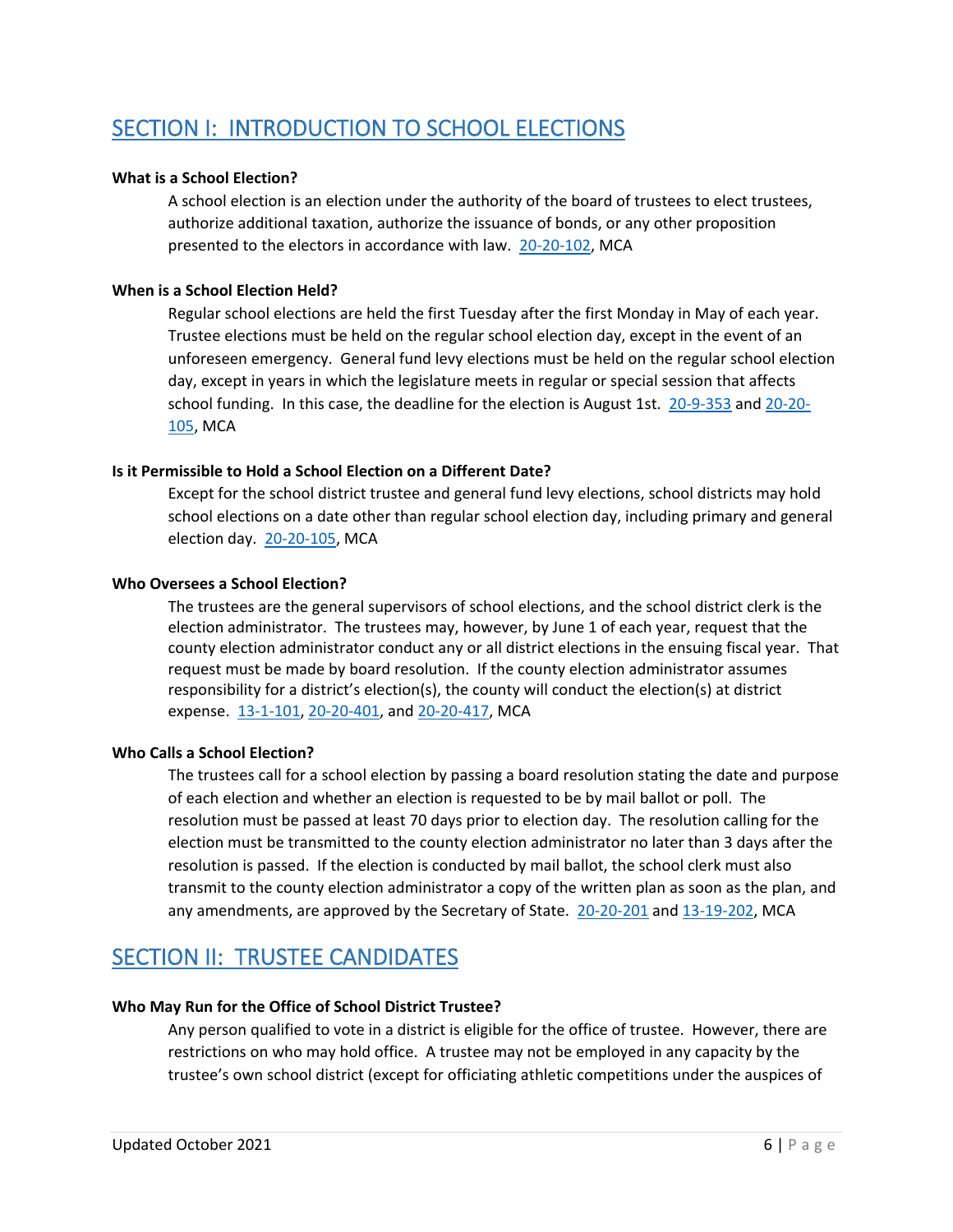the Montana Officials Association). The trustee candidate may be related to a school or county employee. [20-3-305](http://leg.mt.gov/bills/mca/title_0200/chapter_0030/part_0030/section_0050/0200-0030-0030-0050.html) and [20-9-204,](http://leg.mt.gov/bills/mca/title_0200/chapter_0090/part_0020/section_0040/0200-0090-0020-0040.html) MCA

No person convicted of a felony is eligible to hold office until final discharge from state supervision. [Article IV, Section 4, Montana State Constitution](http://leg.mt.gov/bills/mca_toc/CONSTITUTION_IV_IV.htm)

The election administrator is advised to verify the trustee candidate's eligibility to vote and/or hold office at the time the Oath of Candidacy is filed, to avoid issues of candidate eligibility after the candidate has been placed on the ballot or received votes on election day. [13-1-111,](http://leg.mt.gov/bills/mca/title_0130/chapter_0010/part_0010/section_0110/0130-0010-0010-0110.html) MCA

## **What Are the Qualifications for School Trustee?**

A trustee must: 1) be qualified to vote in a district; and 2) be a resident of the school district (in a single member district, a resident of the school district for at least one year prior to becoming a candidate). [20-3-305](http://leg.mt.gov/bills/mca/title_0200/chapter_0030/part_0030/section_0050/0200-0030-0030-0050.html) and [20-3-338,](http://leg.mt.gov/bills/mca/title_0200/chapter_0030/part_0030/section_0380/0200-0030-0030-0380.html) MCA

Qualified to vote means the person must: 1) be at least 18 years old; 2) be a resident of the state and county for at least 30 days; and 3) be a United States citizen. The person must not be: 1) a convicted felon currently serving a sentence in a penal institution; or 2) determined to be of unsound mind by a court of law. [13-1-111,](http://leg.mt.gov/bills/mca/title_0130/chapter_0010/part_0010/section_0110/0130-0010-0010-0110.html) MCA

#### **How Many Positions Are Open for Trustee and What is the Term?**

## Elementary Districts:

The number of trustees to be elected depends on the size of the school district. First-class districts (districts with a population of 6,500 or more) have seven trustees; second-class districts (districts with a population greater than 1,000, but less than 6,500) have five trustees; and thirdclass districts (districts with a population less than 1,000) have three trustees. Population refers to total population, not district enrollment.

Second class districts may increase the number of trustees from five to seven, if the board of trustees votes to do so, and publishes its actions prior to January 1 in the year of the trustee election. To return the board to five members requires a petition from 10 or more qualified electors.

Third class districts may increase the number of trustees from three to five, if the board of trustees votes to do so, and publishes its actions prior to January 1 in the year of the trustee election. To return the board to three members requires a petition from 10 or more qualified electors. [20-3-341](http://leg.mt.gov/bills/mca/title_0200/chapter_0030/part_0030/section_0410/0200-0030-0030-0410.html) and [20-6-201,](http://leg.mt.gov/bills/mca/title_0200/chapter_0060/part_0020/section_0010/0200-0060-0020-0010.html) MCA

#### High School Districts:

High school districts have the same trustees as the elementary district in which the high school building is located (if more than one elementary district where the high school is located, the high school has the same trustees as the first constructed elementary). County high schools have 7 separately elected trustees.

Outlying elementary districts may request representation on a high school board upon passage of a resolution from the elementary district's board of trustees without representation or by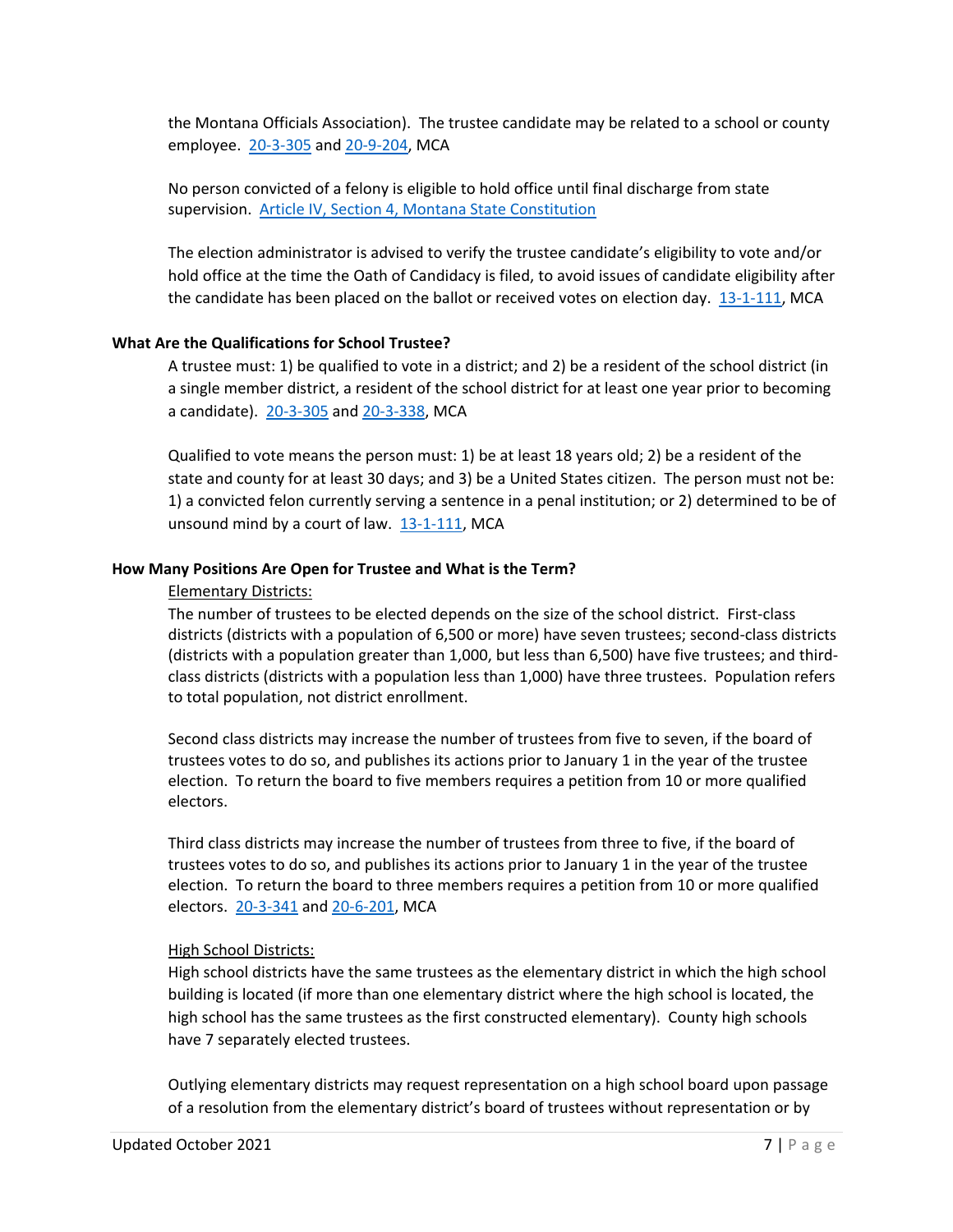petition of the electors to the county superintendent. The number of additional positions is dependent upon the outlying districts taxable valuation compared to that of the elementary district where the high school is located. The county superintendent makes the determination on the number positions and the boundaries from which the additional representative is elected. These additional positions vote only on high school issues. [20-3-351,](http://leg.mt.gov/bills/mca/title_0200/chapter_0030/part_0030/section_0510/0200-0030-0030-0510.html) [20-3-352](http://leg.mt.gov/bills/mca/title_0200/chapter_0030/part_0030/section_0520/0200-0030-0030-0520.html) and [20-](http://leg.mt.gov/bills/mca/title_0200/chapter_0030/part_0030/section_0540/0200-0030-0030-0540.html) [3-354,](http://leg.mt.gov/bills/mca/title_0200/chapter_0030/part_0030/section_0540/0200-0030-0030-0540.html) MCA

## **How Does One Become a Candidate in a School Election?**

Candidates for trustee must file an Oath of Candidacy with the school district clerk no later than 40 days prior to the election. The Oath of Candidacy must clearly identify the candidate, the position sought and the term of the position. All candidates that meet the requirements to file for the office of trustee and submit their Oath of Candidacy prior to the filing deadline will have their name placed on the ballot. Districts should communicate with their county election administrator to ensure that any candidate forms turned in to the county election administrator are received by the clerk prior to the filing deadline – even if the county is running the school district's election. [20-3-305,](http://leg.mt.gov/bills/mca/title_0200/chapter_0030/part_0030/section_0050/0200-0030-0030-0050.html) MCA

## <span id="page-7-0"></span>**How Does a Candidate Withdraw?**

Trustee candidates may withdraw from the election only if they submit a written statement of withdrawal to the clerk of the district by 5pm, 31 days prior to the election. The statement of withdrawal must clearly identify the candidate and the office sought and be acknowledged by the clerk of the district. If a candidate withdraws before the deadline, the candidate's name must not be placed on the ballot. [20-3-305,](http://leg.mt.gov/bills/mca/title_0200/chapter_0030/part_0030/section_0050/0200-0030-0030-0050.html) MCA

If a candidate fails to withdraw prior to the deadline the candidate's name must appear on the ballot or be considered a valid write-in candidate. It is possible for that candidate to receive the most votes and be elected to the position. The candidate may either accept the position by filing the required Oath of Office or decline the position by failing to do so. If the candidate fails to file the Oath of Office, the position will be declared vacant by the remaining trustees and filled by appointment. [20-3-307](http://leg.mt.gov/bills/mca/title_0200/chapter_0030/part_0030/section_0070/0200-0030-0030-0070.html) and [20-3-309,](http://leg.mt.gov/bills/mca/title_0200/chapter_0030/part_0030/section_0090/0200-0030-0030-0090.html) MCA

## <span id="page-7-1"></span>**Are Write-In Candidates Allowed in School Elections?**

Anyone meeting the requirements for a regular trustee candidate may file to be a write-in candidate, and anyone may write-in whomever they please on a ballot. However, there are certain circumstances in which votes are not counted for write-in candidates.

Write-in candidates must file a Declaration of Intent for Write-In Candidates with the district clerk, to ensure that their votes will be counted. When a county election administrator is conducting a school election on behalf of the district, the district clerk shall notify the county election administrator of the filing. Votes are always counted for candidates who file in time to have their name appear on the ballot OR for write-in candidates who file a Declaration of Intent. The Declaration of Intent must be received no later than 5pm on the day before ballot certification (ballot certification occurs 30 days prior to the election).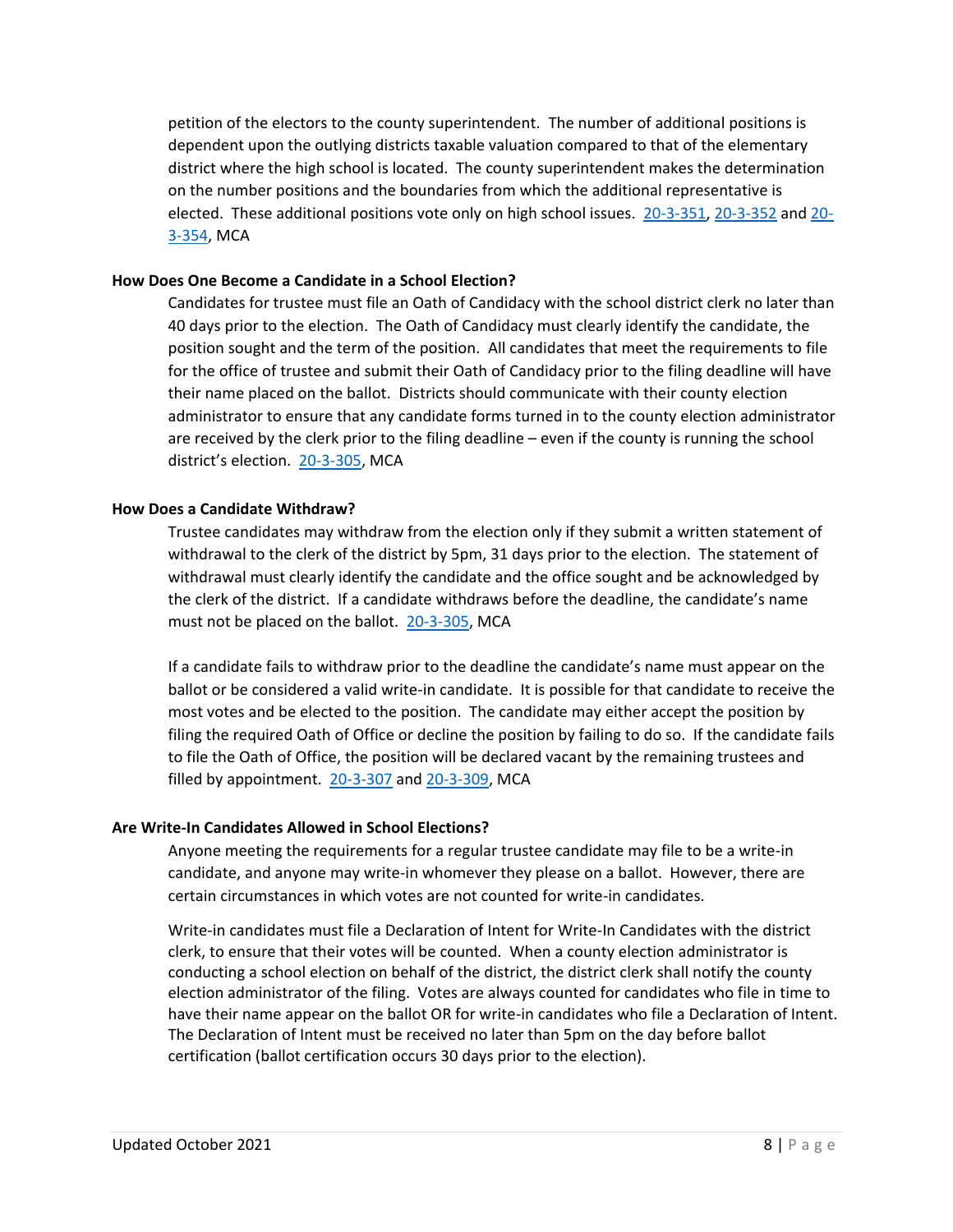Additionally, votes for undeclared write-in candidates (candidates who did not file a Declaration of Intent) will count if:

- 1) The election is held;
- 2) The candidate receiving votes is qualified for the office; and
- 3) No other candidate has filed an Oath of Candidacy or a Declaration of Intent.

[13-10-211](http://leg.mt.gov/bills/mca/title_0130/chapter_0100/part_0020/section_0110/0130-0100-0020-0110.html) an[d 20-3-305,](http://leg.mt.gov/bills/mca/title_0200/chapter_0030/part_0030/section_0050/0200-0030-0030-0050.html) MCA

## <span id="page-8-0"></span>**How Do You Vote for a Write-In Candidate?**

Candidates may have their names written in on the ballot by the elector or the candidate may prepare sticker labels for the elector to place on the ballot (elector must still mark the "x" to indicate a vote for a write-in candidate). Write-in candidates are responsible for distributing the stickers, but the stickers (like any other candidate campaign material) may not be distributed at the polling place. Names of write-in candidates should not be posted at the polling place and should not appear "written in" on sample ballots. If asked by an elector, election judges may give the names of individuals who have filed a Declaration of Intent. [13-15-206,](http://leg.mt.gov/bills/mca/title_0130/chapter_0150/part_0020/section_0060/0130-0150-0020-0060.html) MCA

The chart below illustrates when write-in votes may or may not be counted.

| <b>Regular Candidates</b>                                                                                         | Write-In                                                                                                                                                        | <b>Candidates</b>                                                                                                                                                                                                                                                                                          |
|-------------------------------------------------------------------------------------------------------------------|-----------------------------------------------------------------------------------------------------------------------------------------------------------------|------------------------------------------------------------------------------------------------------------------------------------------------------------------------------------------------------------------------------------------------------------------------------------------------------------|
| Always count all votes<br>cast for any candidate who filed<br>by the deadline and appears on<br>the ballot.       | Always count all votes cast for<br>any write-in candidate who filed a<br>Declaration of Intent (not<br>appearing on the ballot).                                | Count votes for write-in candidates<br>who did NOT file a Declaration of<br>Intent (not appearing on the<br>ballot) ONLY if the election is<br>held, the person is qualified<br>for/seeks election to the office,<br>AND no other candidate has filed<br>an Oath of Candidacy or<br>Declaration of Intent. |
| Candidate A appears on<br>the ballot and receives 10 votes -<br>ALL VOTES ARE COUNTED<br>[WINNER]                 | Candidate B does not appear on<br>the ballot, did file a Declaration of<br>Intent and receives 8 write-<br>in votes - ALL VOTES ARE<br><b>COUNTED</b>           | Candidate C does not appear on the<br>ballot, did NOT file a Declaration<br>of Intent and receives 20 write-in<br>votes - NO VOTES ARE COUNTED                                                                                                                                                             |
| Candidate A appears on<br>the ballot and receives 10 votes -<br><b>ALL VOTES</b><br>ARE COUNTED                   | Candidate B does not appear on<br>the ballot, did file a Declaration of<br>Intent and receives 110 write-in<br>votes - ALL VOTES ARE<br>COUNTED [WINNER]        | No one else receives any write-in<br>votes<br>- NO VOTES ARE COUNTED                                                                                                                                                                                                                                       |
| Candidate A appears on<br>the ballot and receives 2 votes -<br><b>ALL VOTES</b><br><b>ARE COUNTED</b><br>[WINNER] | NO CANDIDATE filed a<br>Declaration of Intent -<br>NO VOTES ARE COUNTED                                                                                         | Candidate C does not appear on the<br>ballot, did NOT filed a Declaration of<br>Intent and receives 25 write-in<br>votes - NO VOTES ARE COUNTED                                                                                                                                                            |
| <b>NO CANDIDATE</b><br>appears on the ballot $-$ NO<br><b>VOTES ARE</b><br><b>COUNTED</b>                         | Candidate B does not appear on<br>the ballot, did file a Declaration of<br>Intent and receives 110 write-in<br>votes - All VOTES ARE<br><b>COUNTED [WINNER]</b> | Candidate C does not appear on the<br>ballot, did NOT file a Declaration of<br>Intent and receives 225 write-in<br>votes - NO VOTES ARE COUNTED                                                                                                                                                            |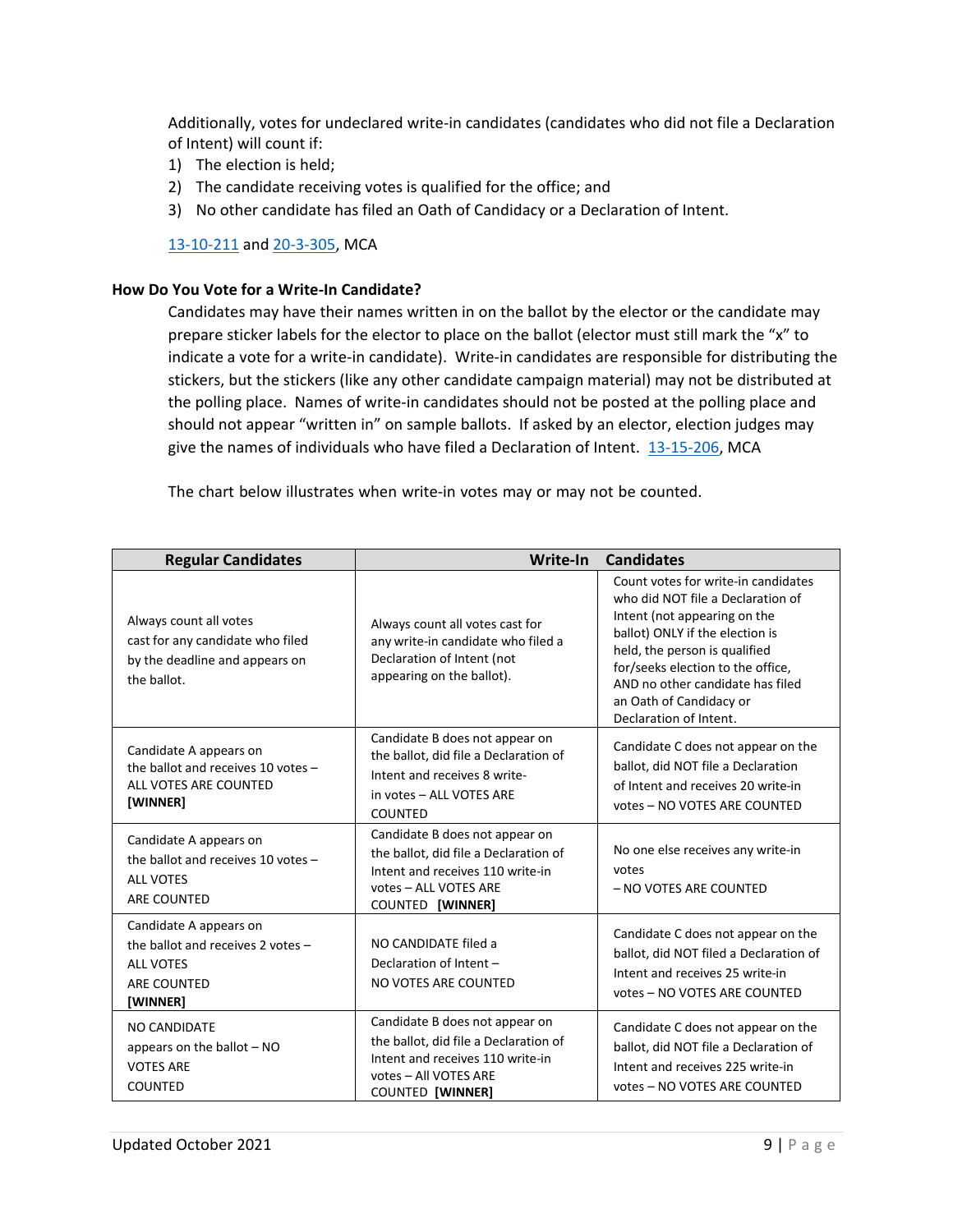| NO CANDIDATE                 |
|------------------------------|
| appears on the ballot $-$ NO |
| <b>VOTES ARE</b>             |
| COUNTED                      |

ALL VOTES FOR QUALIFIED WRITE-IN CANDIDATES ARE COUNTED *IF* the election is held. **[WINNER]**

## <span id="page-9-0"></span>SECTION III: SCHOOL DISTRICT ELECTION BALLOTS

## <span id="page-9-1"></span>**What Types of Issues Appear on School Ballots?**

## **A. Trustee Candidates**

Trustee elections are held every year as part of the regular school election. Except for special circumstances, the term of office for school district trustees is 3 years. [20-3-301](http://leg.mt.gov/bills/mca/title_0200/chapter_0030/part_0030/section_0010/0200-0030-0030-0010.html) and [20-3-307,](http://leg.mt.gov/bills/mca/title_0200/chapter_0030/part_0030/section_0070/0200-0030-0030-0070.html) **MCA** 

## **B. General Fund Levy Requests**

In a general fund levy election, the dollar amount electors are asked to approve is the increase in the amount needed for the over-BASE tax levy from the highest of the previous five years. This amount may be determined using the OPI's General Fund Budget Overview and Worksheets: [Montana Office of Public Instruction, School Finance, Budgets](http://opi.mt.gov/Leadership/Finance-Grants/School-Finance/School-Finance-Budgets)

State law requires that certain components be included on the ballot for mill levy elections. The following ballot language includes all the required components and is suggested for general fund mill levy elections. [15-10-425,](http://leg.mt.gov/bills/mca/title_0150/chapter_0100/part_0040/section_0250/0150-0100-0040-0250.html) MCA

*Shall the district be authorized to impose an increase in local taxes to support the general fund in the amount of \$ which is approximately \_\_\_\_ mills for the purpose of ? Passage of this proposal will increase the taxes on a home with a market value of \$100,000 by approximately \$ and on a home with a market value of \$200,000 by approximately \$ . The durational limit of the levy is permanent once approved by the electors, assuming the district levies that amount at least once in the next five years.*

## **C. Bond Issues**

School bonds are issued for purchasing land or buildings, making changes to existing land or buildings, obtaining a water supply, purchasing school buses, providing funds to redeem existing bonds, for the issuance of refunding bonds, financing a judgment against the district (including protested taxes), and funding a debt service reserve account for oil and natural gas revenue bonds or impact aid revenue bonds. [20-9-403,](http://leg.mt.gov/bills/mca/title_0200/chapter_0090/part_0040/section_0030/0200-0090-0040-0030.html) MCA

The amount a district may request in a bond issue is limited by law. Contact the OPI for assistance in determining the amount that may be requested. The term of a bond is limited to 30 years. [20-9-406](https://leg.mt.gov/bills/mca/title_0200/chapter_0090/part_0040/section_0060/0200-0090-0040-0060.html) and [20-9-410,](https://leg.mt.gov/bills/mca/title_0200/chapter_0090/part_0040/section_0100/0200-0090-0040-0100.html) MCA

When calling for a bond election, there are additional requirements that must be included in the trustee resolution: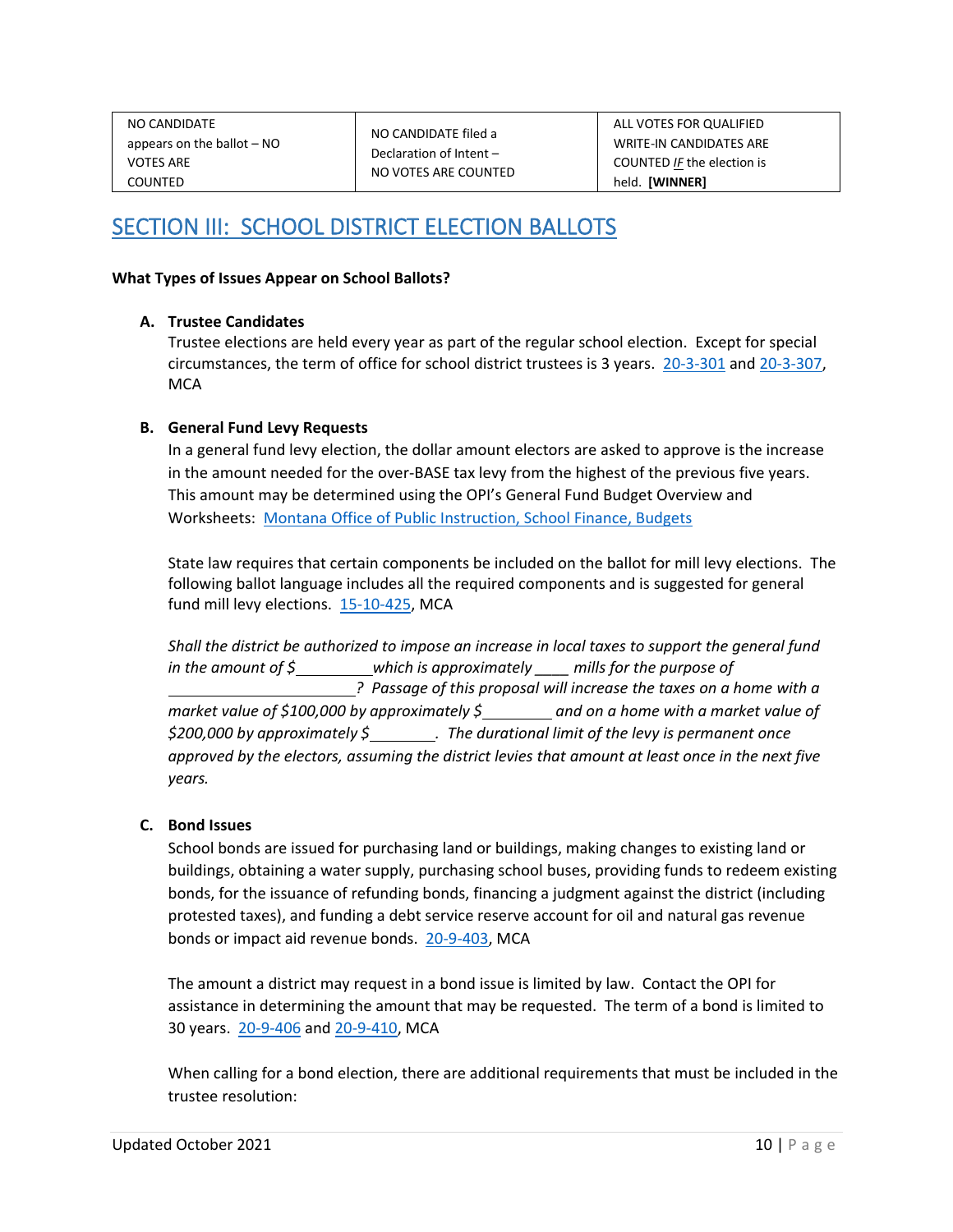- Type of bond (general obligation, oil and natural gas revenue, impact aid revenue);
- The exact amount of the bonds to be issued;
- The maximum number of years;
- The estimated amount of the state advance for school facilities; and
- In the case of initiation by petition, the essential facts about the petition and its presentation. [20-9-422,](https://leg.mt.gov/bills/mca/title_0200/chapter_0090/part_0040/section_0220/0200-0090-0040-0220.html) MCA

If a district bond election is held by poll election at a regular school election, or a special election called by the trustees, the bond issue is subject to the following:

- a) 40% or more of the qualified electors cast a ballot in the election the proposition must be approved by a majority of the votes cast on the issue; or
- b) More than 30%, but less than 40% of the qualified electors cast a ballot in the election – the proposition must be approved by 60% or more of the votes cast on the issue; or
- c) 30% or less of the qualified electors cast a ballot in the election the proposition fails.

If the school district bond election is held in conjunction with an election that is conducted by mail ballot, or in conjunction with a general or primary election, the determination of the approval or rejection of the bond issue is made by a majority of the votes cast on the issue. [20-](http://leg.mt.gov/bills/mca/title_0200/chapter_0090/part_0040/section_0280/0200-0090-0040-0280.html) [9-428,](http://leg.mt.gov/bills/mca/title_0200/chapter_0090/part_0040/section_0280/0200-0090-0040-0280.html) MCA

## **D. Other Issues**

Other issues that may appear on the ballot include district consolidation/annexation, creation of a joint district, dissolution of a joint district, county high school unification, opening an approved junior high school (applies to county high school districts only), joint interstate school agreements, and specific transfers from one budgeted fund to another. For more information, se[e Section XII: Other School Elections.](#page-30-4)

## <span id="page-10-0"></span>SECTION IV: ELECTORS IN SCHOOL ELECTIONS

## <span id="page-10-1"></span>**Who May Vote in a School Election?**

Any individual who maintains residence within the boundaries of the school district and meets the qualifications to vote is entitled to vote in a school district election. To be qualified to vote the person must be: 1) registered to vote as required by law; 2) 18 years of age or older; 3) a resident of the state of Montana and the county in which the district is located for at least 30 days (unless transferring registration from another county); and 3) is a United States citizen. A convicted felon currently serving a sentence in a penal institution or an individual adjudicated to be of unsound mind does not have the right to vote in any election.

Persons who are currently 17 years old, but will be 18 years old on or before election day may register to vote, and will be permitted to vote when the individual becomes qualified to vote.

If the election is being held in a single-member district, the elector must also be a resident of that district. [13-1-111,](http://leg.mt.gov/bills/mca/title_0130/chapter_0010/part_0010/section_0110/0130-0010-0010-0110.html) 20-20-301 an[d 20-3-338,](http://leg.mt.gov/bills/mca/title_0200/chapter_0030/part_0030/section_0380/0200-0030-0030-0380.html) MCA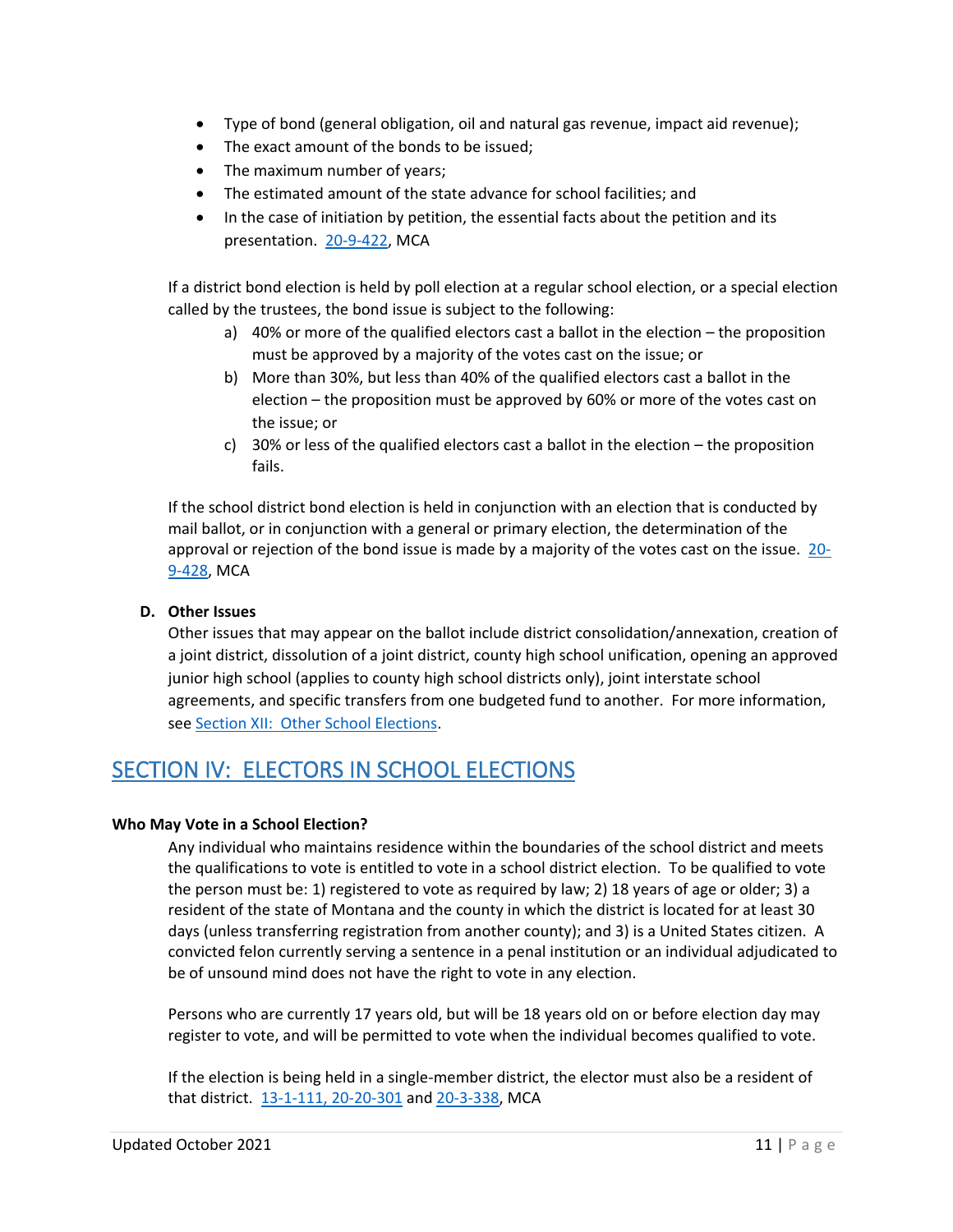## <span id="page-11-0"></span>**Are Electors in School Elections Required to Show ID Before Voting?**

The identification requirements of federal and state law do not apply to school elections conducted by school election administrators. If the county conducts the election on behalf of the school, the election administrator should contact the county attorney for advice on whether identification will be required at that election. [20-20-301,](http://leg.mt.gov/bills/mca/title_0200/chapter_0200/part_0030/section_0010/0200-0200-0030-0010.html) MCA

## <span id="page-11-1"></span>**What is the Deadline for Registration in School Elections?**

The close of regular registration is 30 days prior to the election. The county election administrator must publish a notice specifying the day regular registration will close and the availability of the late registration option by posting the notice in a newspaper of general circulation at least 3 times in the 4 weeks preceding the close of regular registration. It is recommended that the district contact the county election administrator prior to start of the 4 week window to verify that the publication will be made.

An elector may register or change the elector's voter registration information after the close of regular registration if the county election administrator in the county where the elector resides receives and verifies the elector's voter registration information not later than noon the day before election day. For school district elections administered by the school district, late registrants must obtain a document from the county election administrator verifying the elector's late registration. The elector must bring the verification to the school clerk, who shall issue the ballot to the elector and enter the verification document as part of the official register. Late registrants must vote prior to the close of the polls on election day. [13-2-301](http://leg.mt.gov/bills/mca/title_0130/chapter_0020/part_0030/section_0010/0130-0020-0030-0010.html) and [13-2-304,](http://leg.mt.gov/bills/mca/title_0130/chapter_0020/part_0030/section_0040/0130-0020-0030-0040.html) **MCA** 

## <span id="page-11-2"></span>**How Does Absentee Ballot Registration Affect School Elections?**

Montana law allows electors to request and receive an absentee ballot for each subsequent election (including school elections), provided the elector remains at the same address and remains qualified to vote. Each county maintains its own list.

Applications for an absentee ballot are available on the secretary of state's website and at the county election office. Contact the county election administrator to determine procedures specific to the county. [13-13-212,](http://leg.mt.gov/bills/mca/title_0130/chapter_0130/part_0020/section_0120/0130-0130-0020-0120.html) MCA

In poll elections, following receipt of the list of absentee electors from the county election administrator, the district prepares and sends absentee voter packages to each elector. Electors who receive an absentee ballot are not permitted to vote in person at an election, unless the absentee ballot is destroyed, lost, spoiled or not received. [13-13-204,](http://leg.mt.gov/bills/mca/title_0130/chapter_0130/part_0020/section_0040/0130-0130-0020-0040.html) MCA

The election administrator is required to publish a notice indicating the method that will be used for counting absentee ballots and the place and time that the absentee ballots will be counted on election day and, if the count will begin before the polls close, notification that any person observing the count must take an oath to not discuss the results of early counting prior to the close of polls. The notice must be published in a newspaper of general circulation in the county OR broadcast on radio or television not more than 10 days or less than 2 days before an election. The district may combine this notice with their regular election notice, *but only if the notice is published on the 10th day prior to the election and published in a newspaper of*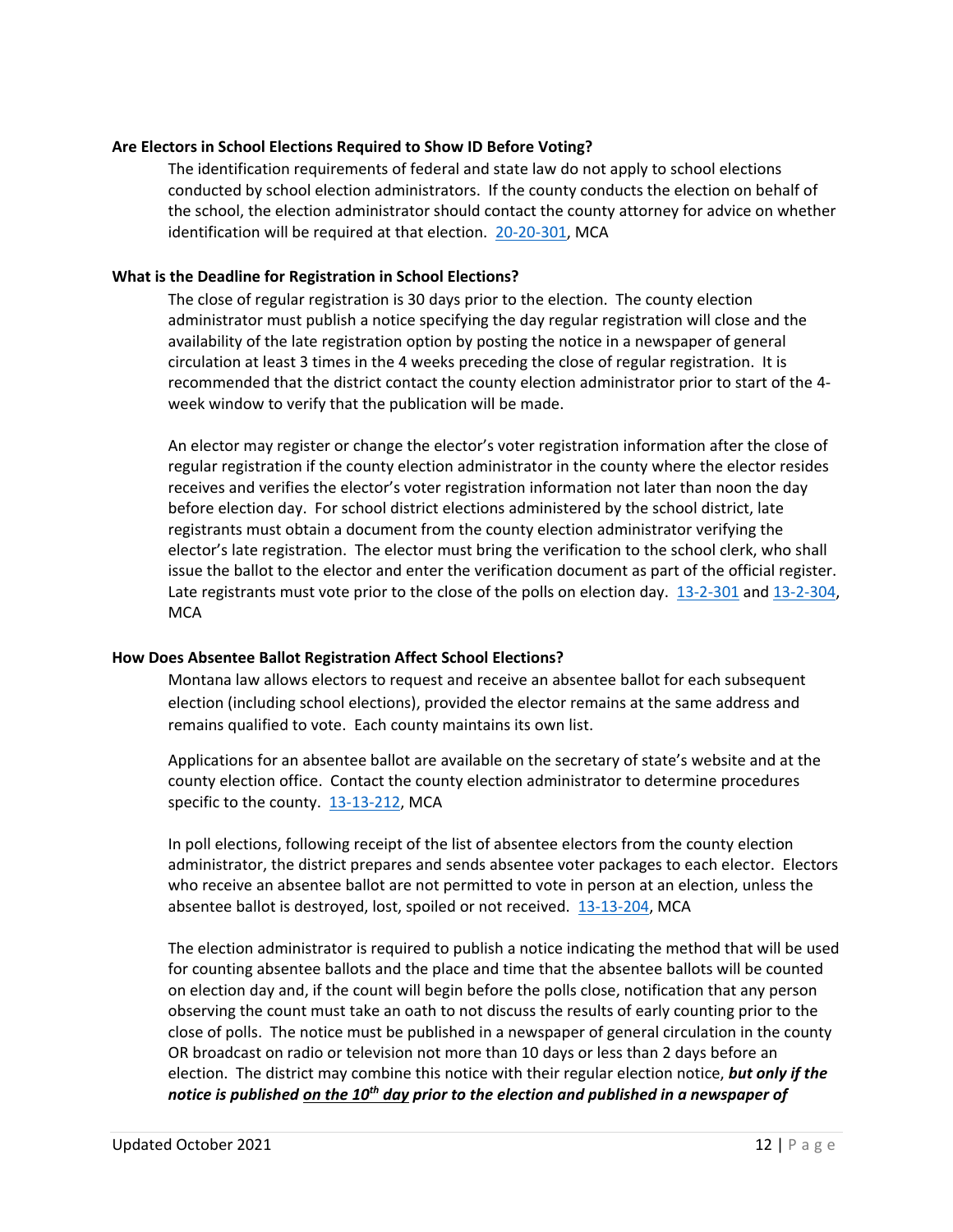*general circulation within the county*. This notice must be published even if no ballots will be counted prior to the close of polls. [13-15-105](http://leg.mt.gov/bills/mca/title_0130/chapter_0150/part_0010/section_0050/0130-0150-0010-0050.html) and [13-15-207,](https://leg.mt.gov/bills/mca/title_0130/chapter_0150/part_0020/section_0070/0130-0150-0020-0070.html) MCA.

## <span id="page-12-0"></span>**What Is an Inactive Elector and How Do They Become Reactivated?**

An inactive elector is any elector who fails to confirm their address for any reason required by law. An inactive elector may reactivate by meeting the requirements for registration in Title 13 and completing one of the following actions: 1) appearing at a polling location to vote, applying for an absentee ballot, or voting in a mail ballot election; 2) notifying the county election administrator in writing of the elector's current residence (within that county); or 3) completing a reactivation form provided by the county election administrator (within that county). The county election administrator shall cancel the voter registration of any inactivated elector who later fails to vote in two consecutive federal general elections. A reactivated elector is a legally registered elector for the purposes of the election in which the elector votes. [13-1-101,](http://leg.mt.gov/bills/mca/title_0130/chapter_0010/part_0010/section_0010/0130-0010-0010-0010.html) [13-2-](http://leg.mt.gov/bills/mca/title_0130/chapter_0020/part_0020/section_0200/0130-0020-0020-0200.html) [220,](http://leg.mt.gov/bills/mca/title_0130/chapter_0020/part_0020/section_0200/0130-0020-0020-0200.html) [13-2-222](http://leg.mt.gov/bills/mca/title_0130/chapter_0020/part_0020/section_0220/0130-0020-0020-0220.html) and [13-2-402,](http://leg.mt.gov/bills/mca/title_0130/chapter_0020/part_0040/section_0020/0130-0020-0040-0020.html) MCA

Absentee and mail ballots are not sent to inactive electors. [13-13-214](https://leg.mt.gov/bills/mca/title_0130/chapter_0130/part_0020/section_0140/0130-0130-0020-0140.html) and [13-19-207,](https://leg.mt.gov/bills/mca/title_0130/chapter_0190/part_0020/section_0070/0130-0190-0020-0070.html) MCA

## <span id="page-12-1"></span>**What If an Elector Believes Another Elector Is Unqualified to Vote?**

Any elector may challenge another elector, on or before election day, if the elector believes the other person is unqualified to vote. Grounds for challenge include: 1) the elector is of unsound mind, as determined by a court; 2) the elector has previously voted in this election; 3) the elector is a convicted felon serving a sentence in a penal institution; 4) the elector is not registered as required by law; 5) the elector is not 18 years of age or older; 6) the elector has not been, for at least 30 days, a resident of the county (or district) in which the elector is offering to vote; 7) the elector is provisionally registered and the status has not been changed to a legally registered elector; or 8) the elector does not meet another requirement provided in the constitution or by law. The burden of proof falls on the elector making the challenge. [13-13-](http://leg.mt.gov/bills/mca/title_0130/chapter_0130/part_0030/section_0010/0130-0130-0030-0010.html) [301](http://leg.mt.gov/bills/mca/title_0130/chapter_0130/part_0030/section_0010/0130-0130-0030-0010.html) an[d 20-20-303,](http://leg.mt.gov/bills/mca/title_0200/chapter_0200/part_0030/section_0030/0200-0200-0030-0030.html) MCA

## <span id="page-12-2"></span>**What Accommodations Are Required for Disabled Electors?**

Election administrators should be mindful of the needs of all electors. Election judges trained by the county receive special instruction regarding disabled electors and district clerks who train their own judges should incorporate that into their training as well. There are several specific procedures that will ensure compliance with the law.

First, voting locations should be accessible. All polling locations are required to have a survey to determine accessibility or have an exemption form on file with the county election administrator. The election administrator must publish a statement of the locations of the polling places between 2 and 10 days before the election and include the accessibility designation for each. [13-3-206,](https://leg.mt.gov/bills/mca/title_0130/chapter_0030/part_0020/section_0060/0130-0030-0020-0060.html) MCA and AR[M 44.3.105](http://www.mtrules.org/gateway/ruleno.asp?RN=44%2E3%2E105) and [44.3.106](http://www.mtrules.org/gateway/ruleno.asp?RN=44%2E3%2E106) 13-3-105, MCA

Second, electors are entitled to assistance in the voting process. The assistance may be provided by the election judges or by an individual designated by the elector. The individuals assisting the elector must sign the precinct register, along with the elector. [13-13-119,](https://leg.mt.gov/bills/mca/title_0130/chapter_0130/part_0010/section_0190/0130-0130-0010-0190.html) MCA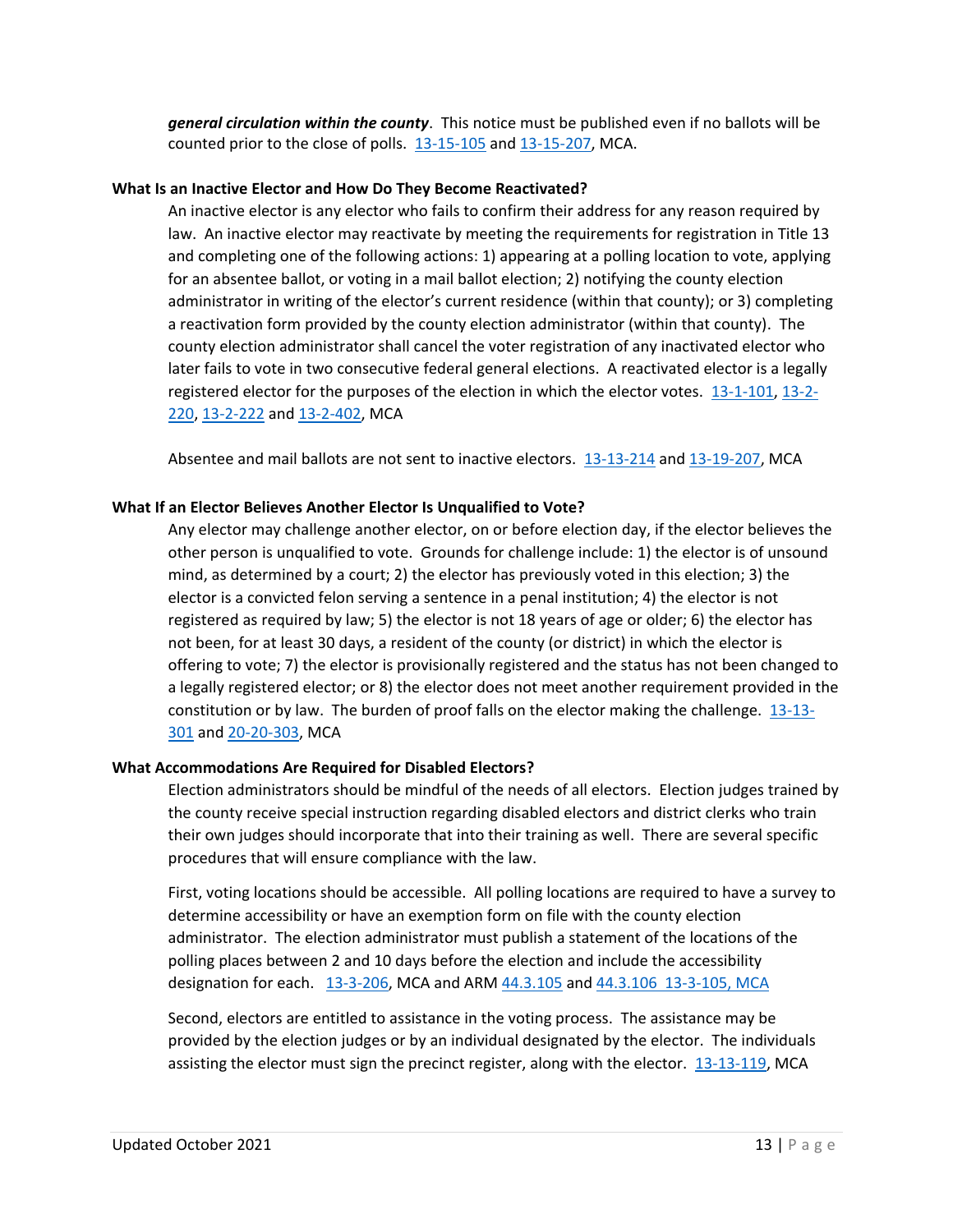Third, the election administrator is responsible for providing an alternative method of voting for disabled electors. This includes curbside voting, absentee balloting, electronic voting and prearranged assignment to an accessible voting location. There are specific procedures to follow for these various types of voting methods.  $13-13-118$ ,  $13-13-119$ , and  $13-13-246$ , MCA

Fourth, the election administrator must make a voter interface device available at each voting location (either mail ballot or poll election). The interface device may be borrowed from the county. The district will be required to pay for programming and ballots. The voter interface device is not required if there are fewer than 200 registered electors eligible to vote in the election . 13-3-208, MCA

## <span id="page-13-0"></span>**What Options Does an Elector Have in Returning Their Ballot?**

Absentee and mail ballots may be returned either by mailing them to the address on the preaddressed return envelope or delivered, in person, to the address provided in the instructions. The return location must be accessible, staffed, secure, and have regular, published, hours. The place of deposit prior to election day may be different than the place of deposit on election day, but the place of deposit on election day must open between 7:00 am and noon and remain open until 8:00 pm, as specified in the election resolution. [13-19-307](https://leg.mt.gov/bills/mca/title_0130/chapter_0190/part_0030/section_0070/0130-0190-0030-0070.html) and [20-20-106,](https://leg.mt.gov/bills/mca/title_0200/chapter_0200/part_0010/section_0060/0200-0200-0010-0060.html) MCA

## <span id="page-13-1"></span>SECTION V: ELECTION JUDGES

## <span id="page-13-2"></span>**What Are the Qualifications of and Restrictions on Election Judges?**

Election judges must be registered electors in the county and district in which they serve. School election judges must meet the training and certification requirements in Title 13. If individuals appointed to serve as election judges have not been trained by the county election administrator, the school clerk must provide the training required in Title 13, as prescribed by the secretary of state. Additional training on the process for hand counting ballots and other school district specific requirements may be necessary when using judges trained by the county.

Election judges may not be the candidate, the candidate's spouse, an ascendant or descendant, brother or sister of a candidate or candidate's spouse, or the spouse of any of the aforementioned in any precinct in which the candidate's name appears on the ballot. A sitting trustee is also prohibited from serving as an election judge in school elections, since the trustees are responsible for hiring election judges.

A campaign treasurer, manager, or volunteer, more distant relative, or the school clerk may act as an election judge in a school election. However, it is preferable not to use election judges whose role or judgment may be questioned. If such person must be used as an election judge, it is wise to ensure that the election judge always has witnesses present when handling ballots or other election materials. [13-4-107,](http://leg.mt.gov/bills/mca/title_0130/chapter_0040/part_0010/section_0070/0130-0040-0010-0070.html) [20-9-204](http://leg.mt.gov/bills/mca/title_0200/chapter_0090/part_0020/section_0040/0200-0090-0020-0040.html) and [20-20-109,](http://leg.mt.gov/bills/mca/title_0200/chapter_0200/part_0010/section_0090/0200-0200-0010-0090.html) MCA

## <span id="page-13-3"></span>**How Are Election Judges Obtained?**

The school trustees must appoint election judges (at least three judges per voting location) when they pass the election resolution. The county election administrator may provide the names of trained and experienced election judges who may be hired. The judges at each voting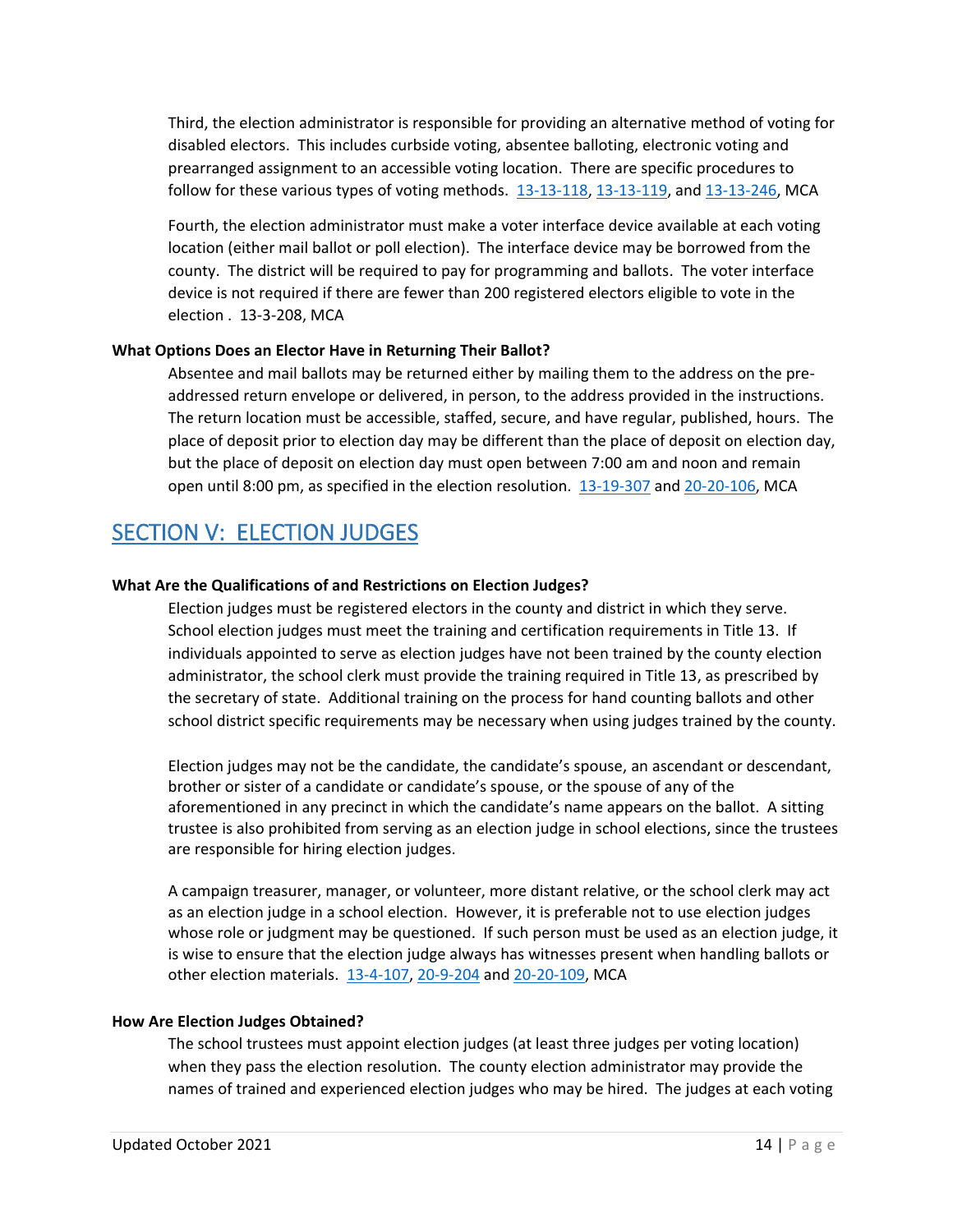location choose a clerk of election judges from among themselves. [20-20-203](http://leg.mt.gov/bills/mca/title_0200/chapter_0200/part_0020/section_0030/0200-0200-0020-0030.html) and [20-20-402,](http://leg.mt.gov/bills/mca/title_0200/chapter_0200/part_0040/section_0020/0200-0200-0040-0020.html) **MCA** 

## <span id="page-14-0"></span>**Are Election Judges Paid?**

Election judges must be paid no less than the greater of the state or federal minimum wage for the time spent working during an election, including the hours required to attend training. Districts should set judges up as regular employees and deduct the applicable taxes from their paychecks. [20-20-107,](http://leg.mt.gov/bills/mca/title_0200/chapter_0200/part_0010/section_0070/0200-0200-0010-0070.html) MCA

## <span id="page-14-1"></span>**Are Election Judges Excluded From Unemployment Insurance and TB Tests?**

If the payment received is less than \$1,000 in a calendar year, election judges are exempt from unemployment insurance coverage. [13-4-106](http://leg.mt.gov/bills/mca/title_0130/chapter_0040/part_0010/section_0060/0130-0040-0010-0060.html) and [20-20-107,](http://leg.mt.gov/bills/mca/title_0200/chapter_0200/part_0010/section_0070/0200-0200-0010-0070.html) MCA

## <span id="page-14-2"></span>**What If an Election Judge Does Not Appear on Election Day?**

An election cannot be administered without three election judges. If an election judge does not appear on election day, the electors present may appoint a qualified elector to act as election judge. Though not prohibited by law, it is not recommended that the election administrator serve as an election judge. An election judge appointed on election day is exempt from the training requirements but must still meet all other qualifications. [20-20-402,](http://leg.mt.gov/bills/mca/title_0200/chapter_0200/part_0040/section_0020/0200-0200-0040-0020.html) MCA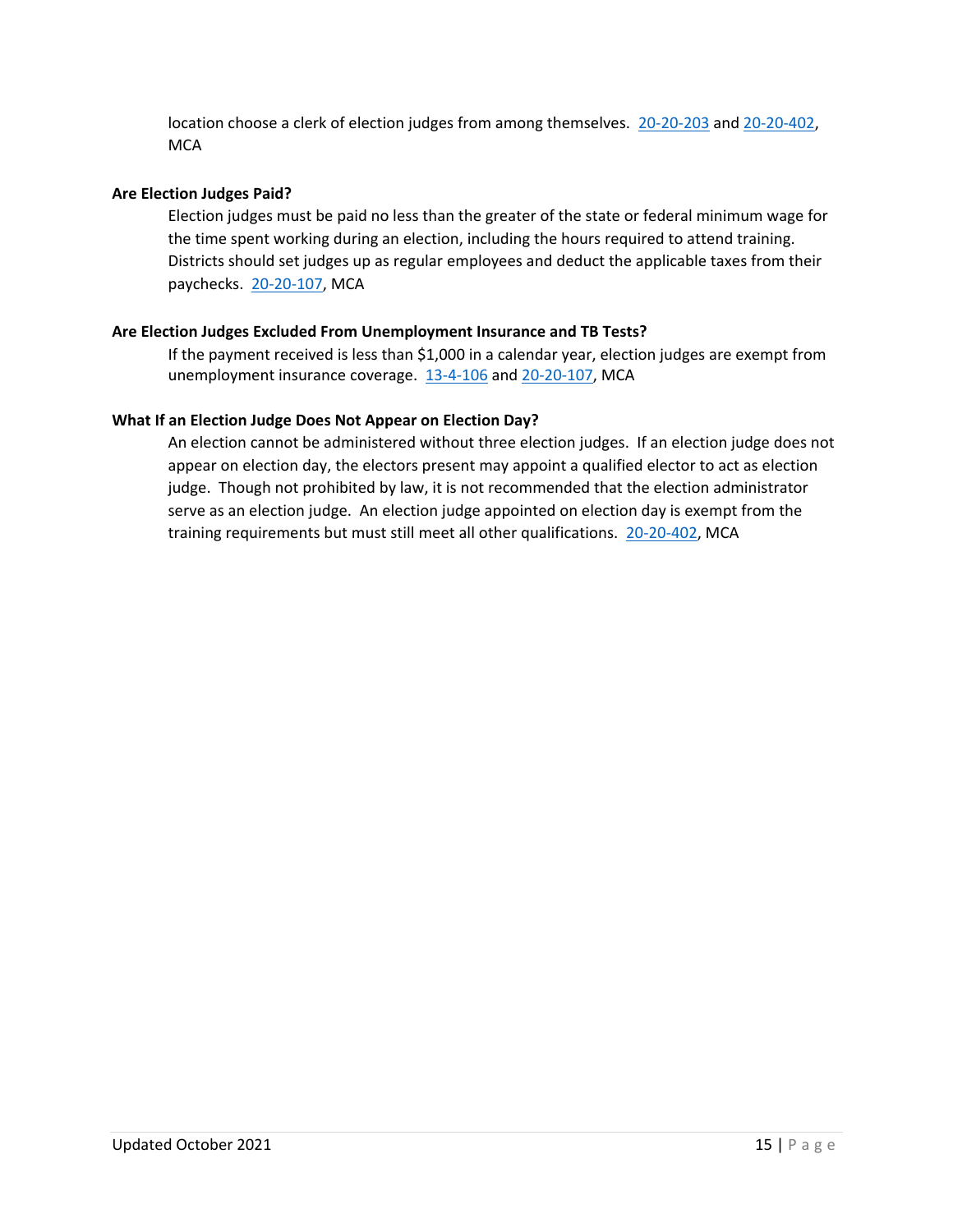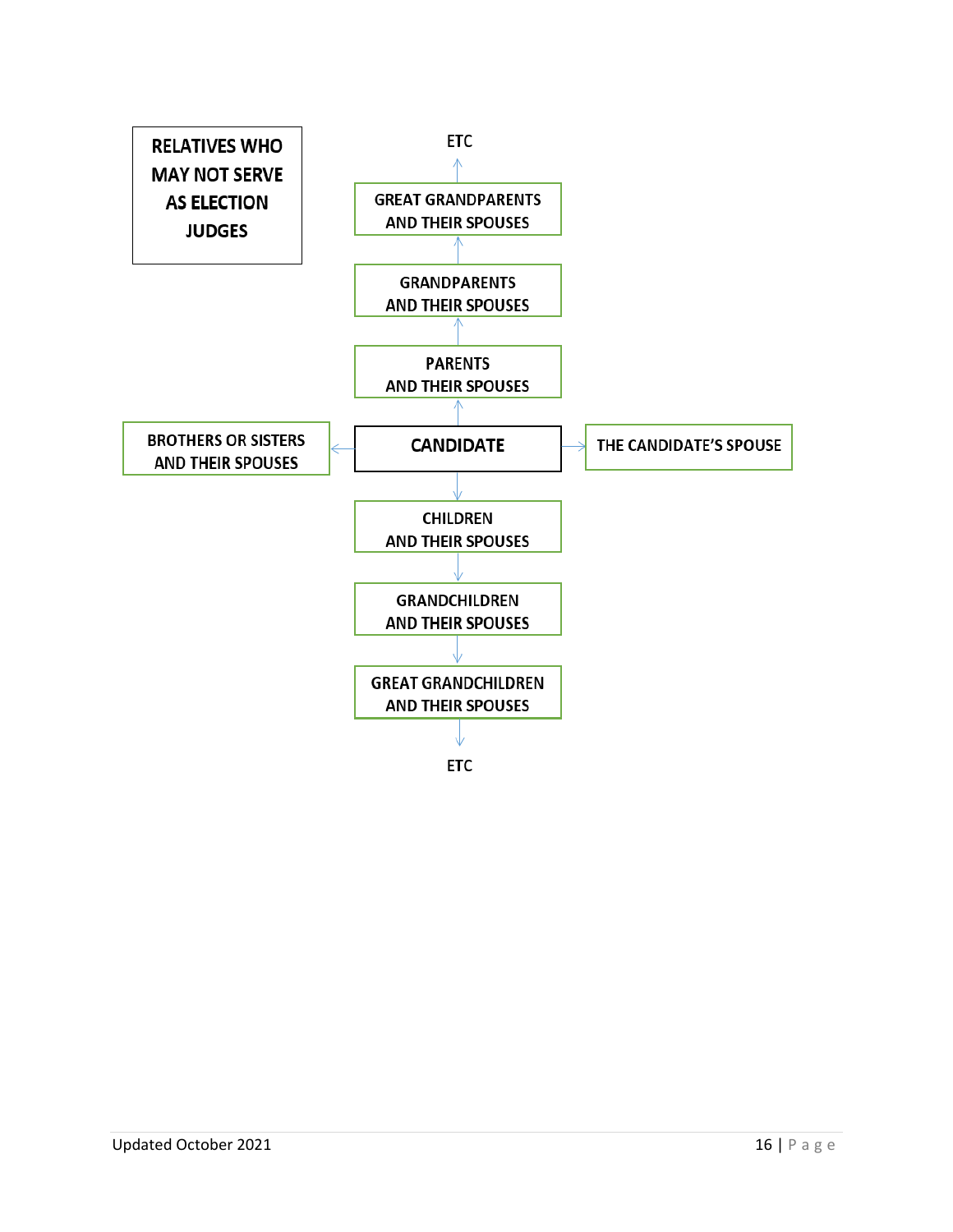# <span id="page-16-0"></span>SECTION VI: ELECTION PROCEDURES

## <span id="page-16-1"></span>**How Do the Trustees Provide Notice of the Election?**

The trustees give notice of an election not less than 10 days or more than 40 days before election day by publishing a notice of election in a newspaper of general circulation, if there is one in the district, posting notices in 3 public places within the district, and posting a notice of election on the district's website, if the district has an active website, for the full 10 days immediately preceding the election. The district may supplement the notice using any other recognized media, including radio, television, or social media. If the county is conducting the election on behalf of the district, the district still retains responsibility for the publication of election notice, unless other arrangements have been made.

The notice of election must specify; 1) the date and polling places of the election; 2) the hours that the polling places will be open; 3) each proposition to be considered by the electorate; 4) if there are trustees to be elected, the number of positions subject to election and the length of term of each position; 5) where and how absentee ballots may be obtained; and 6) where and how late registrants may obtain a ballot on election day. [20-20-204,](http://leg.mt.gov/bills/mca/title_0200/chapter_0200/part_0020/section_0040/0200-0200-0020-0040.html) MCA

## <span id="page-16-2"></span>**What Is Required to Certify a Ballot for School Elections?**

Certifying the ballot means the ballot must be in its final form to be delivered to the election administrator, if that is a person other than the district clerk, or the printer. Changes to the ballot are not permitted after the ballot has been certified (at least 30 days prior to the election). No forms are required to verify ballot certification.

The election administrator prepares the form of the ballot, complete with proper names of all candidates, official wording of ballot propositions, and levy amounts. The certified ballot is the document used by the printer to prepare the ballots. Components of ballot certification are as follows:

## **Candidates**

Candidate names must be listed alphabetically by surname on the ballot, and name rotation is not required for school elections. Names must be printed exactly as they appear on the candidate's Oath of Candidacy. No additional information about a candidate may appear on the ballot, including honorifics, titles, ranks, or other designations. If more than one office is being filled, the office with the longest term should be listed first on the ballot, followed by the next longest term, and so on. [13-12-203,](http://leg.mt.gov/bills/mca/title_0130/chapter_0120/part_0020/section_0030/0130-0120-0020-0030.html) [13-12-205,](http://leg.mt.gov/bills/mca/title_0130/chapter_0120/part_0020/section_0050/0130-0120-0020-0050.html) [20-3-306,](http://leg.mt.gov/bills/mca/title_0200/chapter_0030/part_0030/section_0060/0200-0030-0030-0060.html) [20-20-104](http://leg.mt.gov/bills/mca/title_0200/chapter_0200/part_0010/section_0040/0200-0200-0010-0040.html) and [20-20-401,](http://leg.mt.gov/bills/mca/title_0200/chapter_0200/part_0040/section_0010/0200-0200-0040-0010.html) MCA

Candidates for trustee positions (including write-in candidates) in first class districts with a total county population of 15,000 or more OR in county high school districts with a student enrollment of 2,000 or more, who have either contributions (including personal funds) or expenditures greater than \$500, must report campaign finance activities to the Montana Commissioner of Political Practices (MCPP) before the candidate's name may appear on the ballot. A list of districts required to report campaign finance activities will be posted on the OPI Election webpage in mid-December every year. Candidate forms are available at [Montana](http://politicalpractices.mt.gov/forms)  [Commissioner of Political Practices Webpage.](http://politicalpractices.mt.gov/forms) Districts will receive a notice and a packet of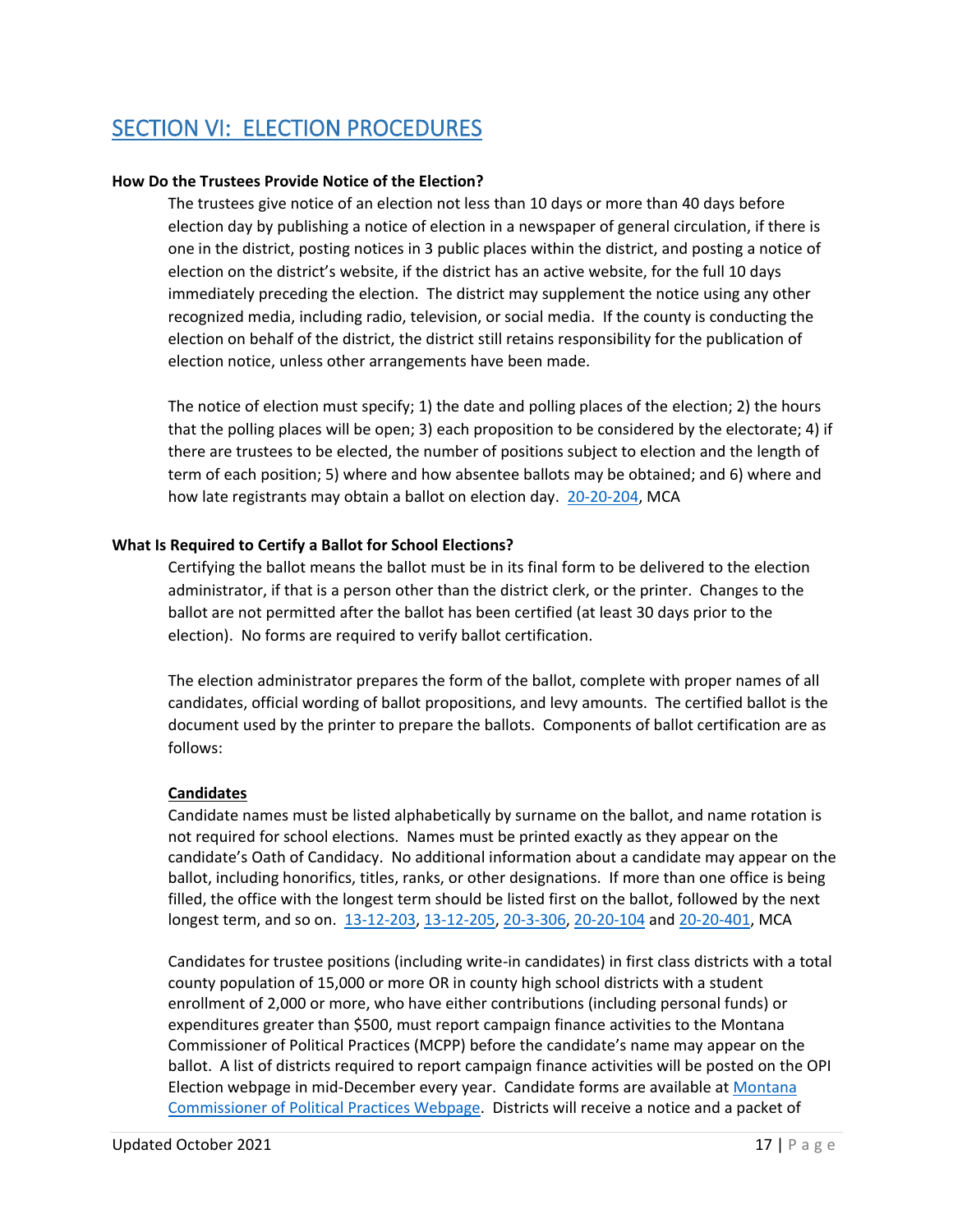information from the MCPP by the end of January. If an affected district does not receive this information, the election administrator should contact the MCPP at (406) 444-2942. [13-37-206,](http://leg.mt.gov/bills/mca/title_0130/chapter_0370/part_0020/section_0060/0130-0370-0020-0060.html) **MCA** 

## **Ballot Propositions**

Propositions must be printed on the ballot with the exact wording of the proposition as provided by state statute, if applicable. Sample language for any issue may be obtained from similar propositions, obtained from another district, or from sample ballots provided on the OPI Election webpage. [20-9-353](http://leg.mt.gov/bills/mca/title_0200/chapter_0090/part_0030/section_0530/0200-0090-0030-0530.html) o[r 20-9-426,](http://leg.mt.gov/bills/mca/title_0200/chapter_0090/part_0040/section_0260/0200-0090-0040-0260.html) MCA.

## **Bond Issues**

Much of the language that distinguishes bond elections from other school elections was eliminated in the 2015 legislative session. Bond elections no longer require separate ballots or earlier preparation of ballots for absentee voting. [20-9-426,](http://leg.mt.gov/bills/mca/title_0200/chapter_0090/part_0040/section_0260/0200-0090-0040-0260.html) MCA

Bond election ballots must be substantially the same as provided in law:

*OFFICIAL BALLOT SCHOOL DISTRICT BOND ELECTION*

*INSTRUCTIONS TO VOTERS: Make an X or similar mark in the vacant square before the words "BONDS— YES" if you wish to vote for the bond issue; if you are opposed to the bond issue, make an X or similar mark in the square before the words "BONDS—NO".*

*Shall the board of trustees be authorized to issue and sell (state type of bonds here: general obligation, oil and natural gas revenue, oil and natural gas revenue for which a tax deficiency is pledged, or impact aid revenue) bonds of this school district in the amount of \_\_\_\_\_\_\_\_\_\_\_dollars (\$\_\_\_\_\_\_\_\_\_\_), payable semiannually, during a period not more than \_\_\_\_\_ years, for the purpose of* 

*\_\_\_\_\_\_\_\_\_\_\_\_\_\_\_\_\_\_\_\_\_\_\_\_\_\_\_\_\_\_\_\_\_\_\_\_\_\_\_\_\_\_\_\_\_\_\_\_\_\_\_\_\_\_\_\_\_\_\_\_\_\_\_\_\_\_\_\_\_\_\_\_\_\_\_\_\_\_\_\_\_\_\_\_\_* 

*(here state the purpose the same way as in the notice of election)?*

*\_\_\_\_\_\_ BONDS – YES*

*\_\_\_\_\_\_ BONDS – NO* 

## <span id="page-17-0"></span>**How Are the Ballots Printed?**

The election administrator is responsible for providing enough ballots for the number of registered voters, plus extras for spoiled ballots. Each ballot must be sequentially numbered, by precinct, on a perforated stub. Mail ballots do not have stubs (or stubs are removed). Before giving a ballot to a voter, the ballot must be stamped with the words OFFICIAL BALLOT. Check ballots carefully before ballots are printed and again before ballots are mailed or issued at the polls. [13-13-116](http://leg.mt.gov/bills/mca/title_0130/chapter_0130/part_0010/section_0160/0130-0130-0010-0160.html) and [13-19-106,](http://leg.mt.gov/bills/mca/title_0130/chapter_0190/part_0010/section_0060/0130-0190-0010-0060.html) MCA

## <span id="page-17-1"></span>**What Are Electronic Ballots and How Are They Handled?**

An electronic ballot may be requested by a disabled elector, in person, by mail, or by electronic mail. The election administrator must verify that the elector is legally or provisionally registered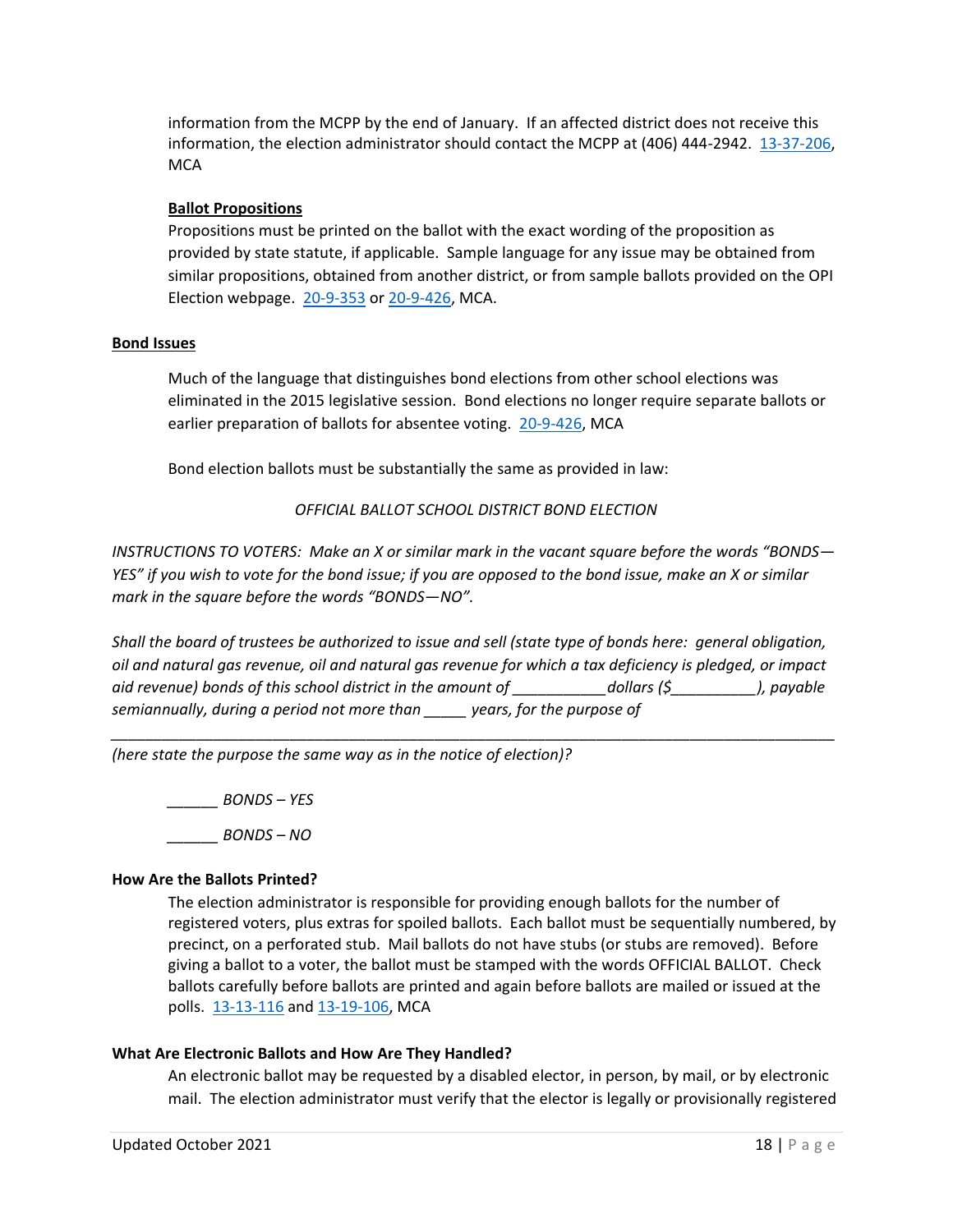and provide the elector with an electronic ballot (via email), along with instructions for voting the ballot and a transmittal cover sheet that includes an elector affirmation. The elector will also be mailed a secrecy envelope and a self-address return envelope. Provisionally registered electors must also be given information on what to include with the voted ballot to verify registration status. Ballots must be received by 8pm on election day to be counted. [13-13-246,](http://leg.mt.gov/bills/mca/title_0130/chapter_0130/part_0020/section_0460/0130-0130-0020-0460.html) **MCA** 

After receiving an electronic ballot, the validity is confirmed the same as any other mail or absentee ballot. At the time designated for the separation of ballots from the secrecy envelope, the election administrator shall transcribe the returned ballot using the rules established by the secretary of state. The process must include the following:

- No fewer than three (3) election officials shall participate in the process;
- A number must be written on the secrecy envelope that contains the original voted electronic ballot and the same number must be placed on the transcribed ballot and in the official log;
- The officials who participate in the transcription must sign the log next to the number; and
- No one participating in the transcription process may reveal any information about the ballot.

## <span id="page-18-0"></span>**May a District Cancel an Election After It Has Been Posted?**

After an election is posted, the district may cancel the election only if one of the following is met:

- 1) In the case of a governor-declared emergency. In this event the trustees must reschedule the election as soon as convenient after the emergency concludes. [20-20-108,](http://leg.mt.gov/bills/mca/title_0200/chapter_0200/part_0010/section_0080/0200-0200-0010-0080.html) MCA
- 2) If the number of candidates filing an Oath of Candidacy or a Declaration of Intent to be a write-in candidate are less than or equal to the number of open trustee positions, and the deadline for both regular and write-in candidates has passed the election may be called by acclamation. If there were no candidates, the trustees should appoint someone pursuant to [20-3-308,](http://leg.mt.gov/bills/mca/title_0200/chapter_0030/part_0030/section_0080/0200-0030-0030-0080.html) MCA.

To declare an election by acclamation, trustees must give notice that the election will not be held. Notice must be given no later than 30 days prior to the election. Because the deadline for write-in candidates is 31 days before the election, districts have only one day to give this notice. Therefore, districts should plan for the possibility of declaring the election by acclamation. [20-3-313,](http://leg.mt.gov/bills/mca/title_0200/chapter_0030/part_0030/section_0130/0200-0030-0030-0130.html) MCA

Trustees may include a provision in the election resolution giving the election administrator the authority to cancel the trustee portion of the election. If the trustees do not include that provision in their resolution, the trustees will have to schedule a board meeting after 5pm on the 31<sup>st</sup> day before the election to declare the election by acclamation.  $13\n-1\n-502$ , **MCA** 

Some elections are considered separate elections, so the trustees may cancel one and run the other. Districts may, for example, run the general fund levy portion of the election, but call the trustee election by acclamation. High school and elementary elections are also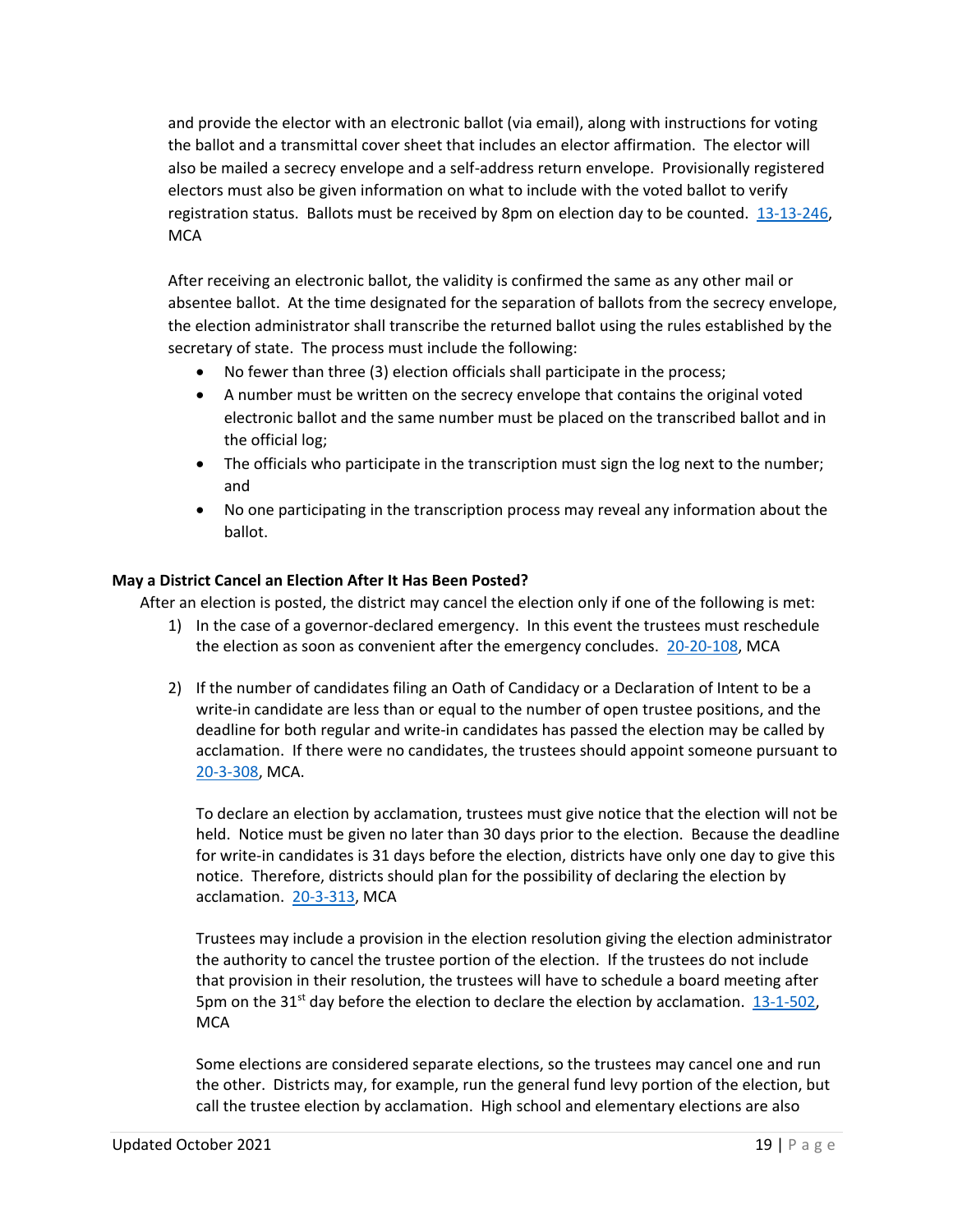considered separate, so an elementary trustee election may be called by acclamation while the high school trustee election is held. However, if there are two open trustee positions in a single district, the trustees may not call one race by acclamation and put another on the ballot. The only exception is single member districts, where each race has distinct boundaries.

3) If the trustees later determine that a levy or proposition is not necessary, the district may cancel the election at any time prior to election day – even after the election administrator has certified the ballot.

If the election is canceled, the school district may incur costs associated with the canceled election. It is important for the school clerk to work closely with the county election administrator to avoid incurring costs that might otherwise be avoided.  $20-20-401$  and  $13-$ [1-301,](http://leg.mt.gov/bills/mca/title_0130/chapter_0010/part_0010/section_0010/0130-0010-0010-0010.html) MCA

## <span id="page-19-0"></span>**What Should Be Done If an Election Is Canceled or Not Necessary?**

If the trustees determine that a scheduled election is not necessary and they take action to cancel the election, the trustees must notify the election administrator in writing. If the election is not necessary because the number of candidates who have filed for open positions is less than or equal to the number of open positions, the election administrator would provide notice to the board of trustees. Although not required by law, districts should consider posting a public notice to correct or amend any previously published election notices and notify their county election administrator. [13-1-304,](http://leg.mt.gov/bills/mca/title_0130/chapter_0010/part_0030/section_0040/0130-0010-0030-0040.html) MCA

#### <span id="page-19-1"></span>**What Voting Locations Should Be Used?**

If a school district election is not being held in conjunction with any other election, the board of trustees may set up voting locations in any appropriate place within the district, using the same voting locations used for the other elections, including county, state and federal elections, whenever possible. There should be at least one voting location per district, unless the trustees establish other locations. If more than one voting location is used for a poll election, the trustees must establish the boundaries for each location, using the county precinct lines. If the voting locations are different from the voting locations used in previous elections, that fact must be included in the election resolution. Each voting location in an election with 200 or more electors must have a completed accessibility survey. [20-20-203,](http://leg.mt.gov/bills/mca/title_0200/chapter_0200/part_0020/section_0030/0200-0200-0020-0030.html) MCA 13-3-105, MCA

#### <span id="page-19-2"></span>**What Time Should the Polls Be Open and Closed?**

The time for opening the polls will be set in the election resolution. The polls may be opened as early as 7:00 am, but not later than 12:00pm (noon). The polls must close at 8:00 pm, or earlier if all registered voters have voted. All qualified electors in line at 8:00 pm must be allowed to vote. [20-20-203,](http://leg.mt.gov/bills/mca/title_0200/chapter_0200/part_0020/section_0030/0200-0200-0020-0030.html) MCA

## <span id="page-19-3"></span>**What Candidate Activities Are Forbidden or Permitted on Election Day?**

Candidates, family members of candidates, and workers or volunteers for a candidate's campaign may not distribute alcohol, tobacco, food, drink, or anything of value to a voter within a polling place or a building in which an election is being held or within 100 feet of an entrance to the building in which a polling place is located. The law also prohibits a person from buying, selling, giving, wearing or displaying at or about the polls on election day any badge, button, or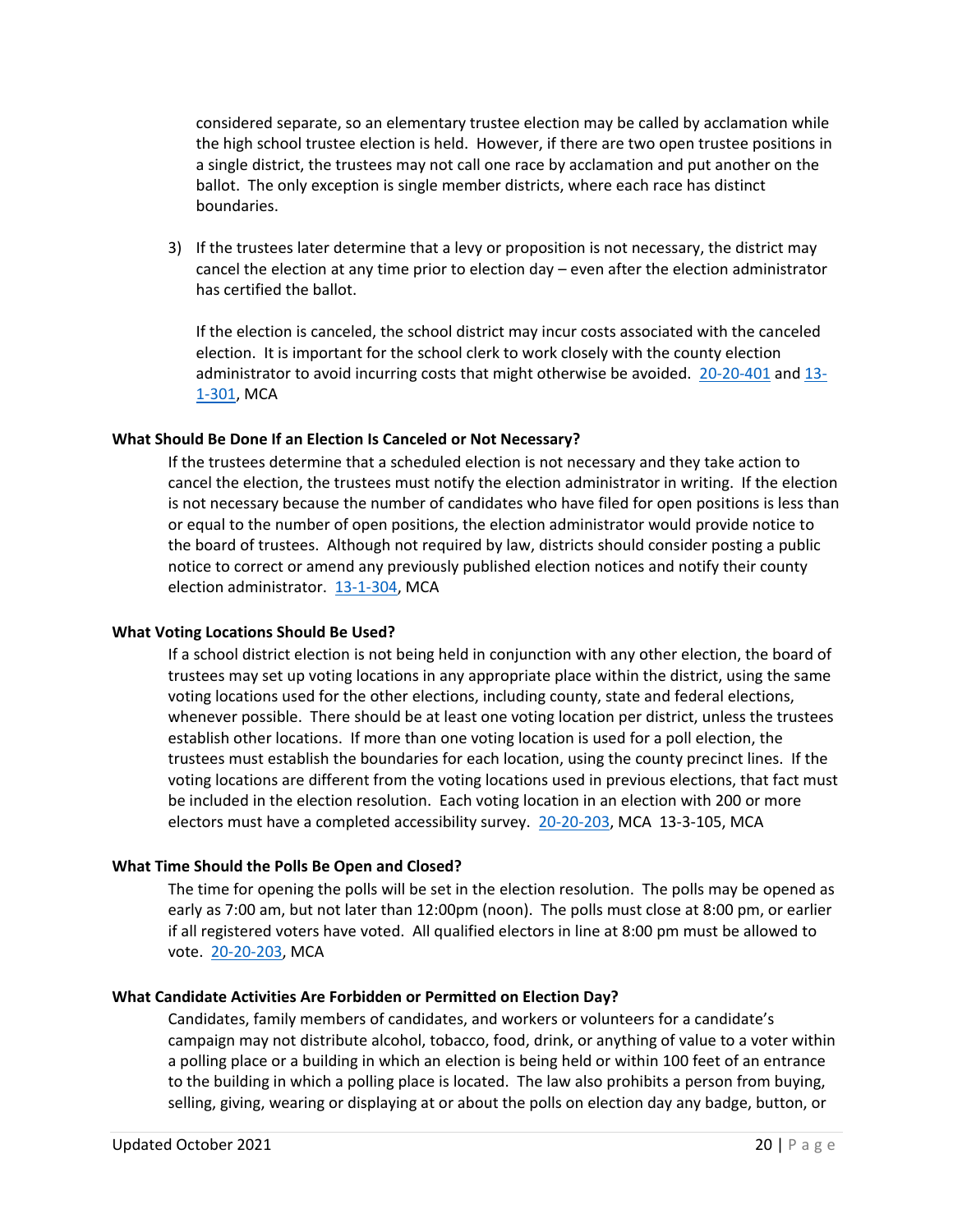other insignia which is designed or tends to aid or promote the success or defeat of any candidate or ballot issue to be voted upon at the election. A person within a polling place or any building in which an election is being held may not solicit from an elector, either before or after voting, information regarding their vote for or against a candidate or ballot issue. [13-35-211,](http://leg.mt.gov/bills/mca/title_0130/chapter_0350/part_0020/section_0110/0130-0350-0020-0110.html) **MCA** 

Any concerns about a campaign practice or electioneering should be directed to the Montana Commissioner of Political Practices.

## <span id="page-20-0"></span>**Are Candidates Allowed at the Polls on Election Day?**

Candidates may not serve as a poll watcher at any polling place where electors are voting ballots with the candidate's name on them. A candidate's spouse or any of a candidate's supporters may serve as a poll watcher or be at the polling location to monitor the progress of the election, but they may not engage in any activity that could be considered electioneering, nor may they interfere in any way with the election process. [13-13-120,](http://leg.mt.gov/bills/mca/title_0130/chapter_0130/part_0010/section_0200/0130-0130-0010-0200.html) MCA

## <span id="page-20-1"></span>SECTION VII: LATE VOTER REGISTRATION

## <span id="page-20-2"></span>**Are School Districts Subject to Late Voter Registration?**

School districts are included in the provisions of late registration. [13-2-304,](http://leg.mt.gov/bills/mca/title_0130/chapter_0020/part_0030/section_0040/0130-0020-0030-0040.html) MCA

## <span id="page-20-3"></span>**When Does Late Registration Start?**

Late voter registration begins the day after the close of regular voter registration. Regular voter registration closes 30 days before the election, but may close later if the deadline falls on a weekend or holiday. [13-2-301,](http://leg.mt.gov/bills/mca/title_0130/chapter_0020/part_0030/section_0010/0130-0020-0030-0010.html) MCA

#### <span id="page-20-4"></span>**Where Does an Elector Late Register?**

An elector must late register with the county election administrator, regardless of who is conducting the district's election. The deadline for late registration is noon on the day before the election. The elector may vote immediately with the county election administrator (if the county is conducting the election) or return the late registration certificate to the school district clerk. Upon presentation of a verification document, the district clerk shall issue the ballot to the elector and enter the verification document as part of the official register. If the elector late registers prior to the availability of ballots, the elector has the option of returning to vote in person at a later date, receiving their ballot via absentee, or by voting at the district clerk's office on election day. If the elector late registers after ballots are available, but prior to the late registration deadline, the elector may vote with the district clerk or take their ballot with them (must be returned prior to 8:00 pm on election day).  $13-2-304$ , MCA

#### <span id="page-20-5"></span>**What Verification is Required for Late Registration?**

Before issuing a ballot to an elector, the election administrator must verify that a ballot from another jurisdiction has not been issued to the elector. The verification document from the county will indicate if the elector is a new elector or a transfer from another precinct. If the elector is a new registrant, a regular ballot may be issued to the elector. If the elector is from another district, the election administrator must contact the prior district to see if a ballot has already been issued. If a ballot has not been issued, the prior district should remove the elector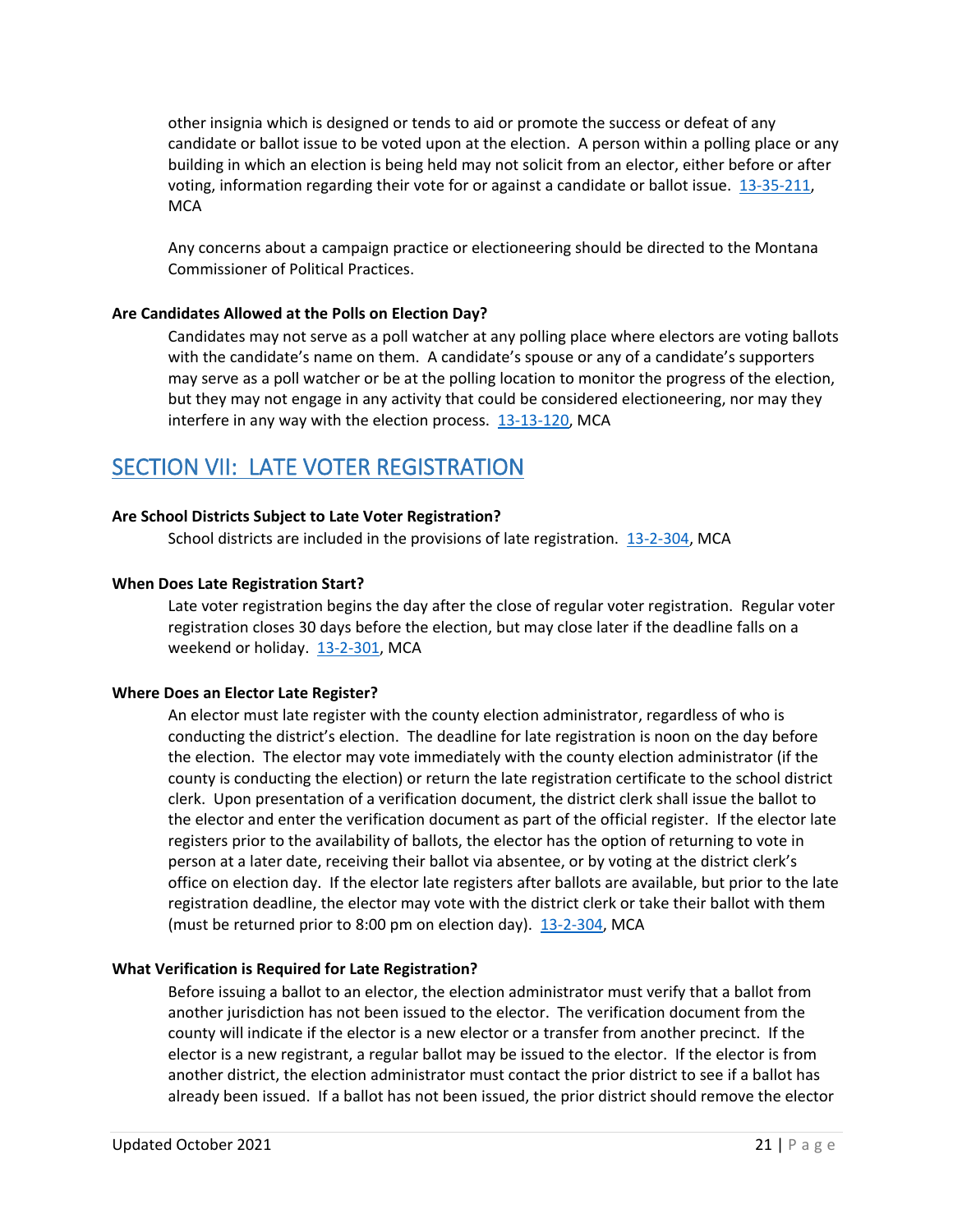from their register and the new district may issue the elector a regular ballot. If a ballot has been issued in the prior district, the new district must issue the elector a provisional ballot, until it is confirmed that the elector did not cast a ballot in the prior district.

## <span id="page-21-0"></span>**What Does it Mean to Issue a Provisional Ballot?**

In the case of a provisional ballot, the election administrator in the new district must follow up with the election administrator in the prior district after the close of polls to verify that a ballot was not cast by the elector in question. If a ballot was not cast in the prior district, the election administrator will clear the provisional ballot. If a ballot was cast in the prior district, the elector's ballot in the new district will be rejected.

## <span id="page-21-1"></span>**Is Special Handing Required for Provisional Ballots?**

Special handing is required for provisional ballots. When an elector is required to vote provisional, the elector is given special instructions for voting a provisional ballot, the election administrator must complete a provisional ballot form, and the provisional ballot must be kept in a special ballot box. Forms are available on the secretary of state's election official forms webpage: [Forms.](https://sosmt.gov/elections/official-forms/)

## <span id="page-21-2"></span>SECTION VIII: BALLOT COUNTING PROCEDURES

## <span id="page-21-3"></span>**What is the Ballot Count Procedure?**

In a poll election the election judges usually count the ballots immediately after the close of polls. In mail ballot elections, and some poll elections, a separate counting board may be appointed to count ballots. A counting board is a group of three or more election judges assigned to count ballots. [13-15-112,](https://leg.mt.gov/bills/mca/title_0130/chapter_0150/part_0010/section_0120/0130-0150-0010-0120.html) MCA

The election administrator is required to publish a notice indicating the method that will be used for counting absentee and/or mail ballots and the place and time that ballots will be counted on election day and, if the count will begin before the polls close, notification that any person observing the count must take an oath to not discuss the results of early counting prior to the close of polls. The notice must be published in a newspaper of general circulation in the county OR broadcast on radio or television not more than 10 days or less than 2 days before an election. The district may combine this notice with their regular election notice, *but only if the notice is published on the 10th day prior to the election and published in a newspaper of general circulation within the county.* This notice must be published, even if no ballots will be counted prior to the close of polls. [13-15-105,](https://leg.mt.gov/bills/mca/title_0130/chapter_0150/part_0010/section_0050/0130-0150-0010-0050.html) MCA

If ballots are to be counted prior to the close of the polls, a separate counting board (or absentee counting board) must be established. The counting board meets at a location designated by the election administrator, in a separate room from where ballots are cast, and anyone having access to early count results, including election judges and observers, must take an oath affirming that they will not discuss the results of counting of votes at any time prior to the close of polls. Violation of this oath may result in a prison term of up to 2 years, a fine between \$100,000 and \$500,000 or both. [13-15-104](http://leg.mt.gov/bills/mca/title_0130/chapter_0150/part_0010/section_0040/0130-0150-0010-0040.html) [,13-15-207,](http://leg.mt.gov/bills/mca/title_0130/chapter_0150/part_0020/section_0070/0130-0150-0020-0070.html) and [13-35-241,](https://leg.mt.gov/bills/mca/title_0130/chapter_0350/part_0020/section_0410/0130-0350-0020-0410.html) MCA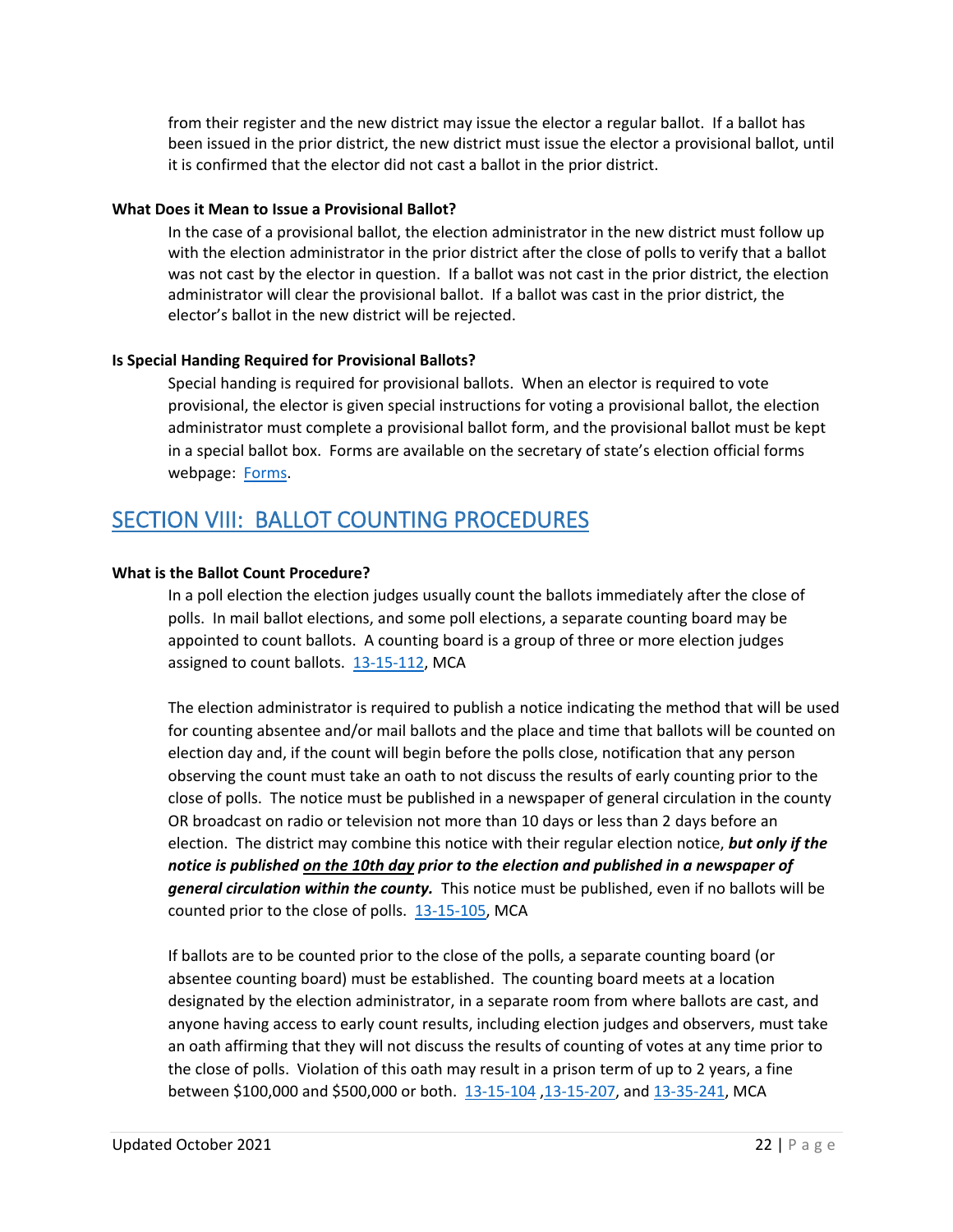## <span id="page-22-0"></span>**How Are Absentee Ballots Handled?**

Upon receipt of an absentee ballot signature envelope, the election administrator compares the signature on the signature envelope with any of the following: signature of the elector or the elector's agent on the absentee ballot request, the elector's voter registration card, or the signature from the Montana Votes report. The district clerk should work in conjunction with the county election administrator to ensure that all signatures on absentee ballots are verified before the envelopes are opened.

If the signatures match, the signature envelope is opened, and the secrecy envelope is placed into an official, secure ballot box.

If the signatures do not match or if there is no signature, the election administrator is required to notify the elector in the most expedient fashion possible. The elector has until 8:00 pm on election day to provide a signature.

If the elector is provisionally registered, as indicated on the voter list received from the county election administrator, the absentee ballot should contain additional information to resolve the elector's provisional status. If the required information is enclosed with the ballot, the ballot is handled as a regular ballot. If the required information is not enclosed with the ballot, the ballot is handed as a provisional ballot. [13-13-245,](https://leg.mt.gov/bills/mca/title_0130/chapter_0130/part_0020/section_0450/0130-0130-0020-0450.html) MCA

If a ballot is returned without a secrecy envelope, the election administrator shall place the ballot in a secrecy envelope and treat the ballot as described above. [13-13-241,](http://leg.mt.gov/bills/mca/title_0130/chapter_0130/part_0020/section_0410/0130-0130-0020-0410.html) MCA

If the district is in a county with 8,000 or more registered electors or 5,000 or more absentee electors at the close of regular registration, the election administrator may begin the process of separating the ballots from the secrecy envelopes up to 3 business days before election day. If the county does not meet these registration requirements, ballots may be separated from the signature envelope up to 1 business day before election day. The process cannot be conducted on a Saturday or Sunday. Ballot preparation is open to the public. [13-13-241,](https://leg.mt.gov/bills/mca/title_0130/chapter_0130/part_0020/section_0410/0130-0130-0020-0410.html) MCA

#### <span id="page-22-1"></span>**How Are Ballots Counted?**

Unless the election administrator uses a counting board, ballots are counted after the close of polls. Once started, ballots are counted continuously until all ballots have been counted. Ballot counting is public, but the election administrator sets the rules for how many may be present and where they may be seated while ballots are counted.

One election judge reads the ballot while the other two judges record an official tally of the votes cast for an individual candidate or ballot issue. After the vote count is complete, the tallies of the two judges are compared. If the tallies match, the judges certify the results. If the tallies don't match, the votes are counted again until the tallies match. If using a voting system to count votes, record the results after all ballots are counted.

Questionable ballots should be set aside and counted separately. Questionable ballots include ones where it's not clear to the reader what was marked on the ballot, the ballot has not been cast according to instructions or the voting system rejected the ballot because of the ballot's condition, an unmarked ballot or an over vote.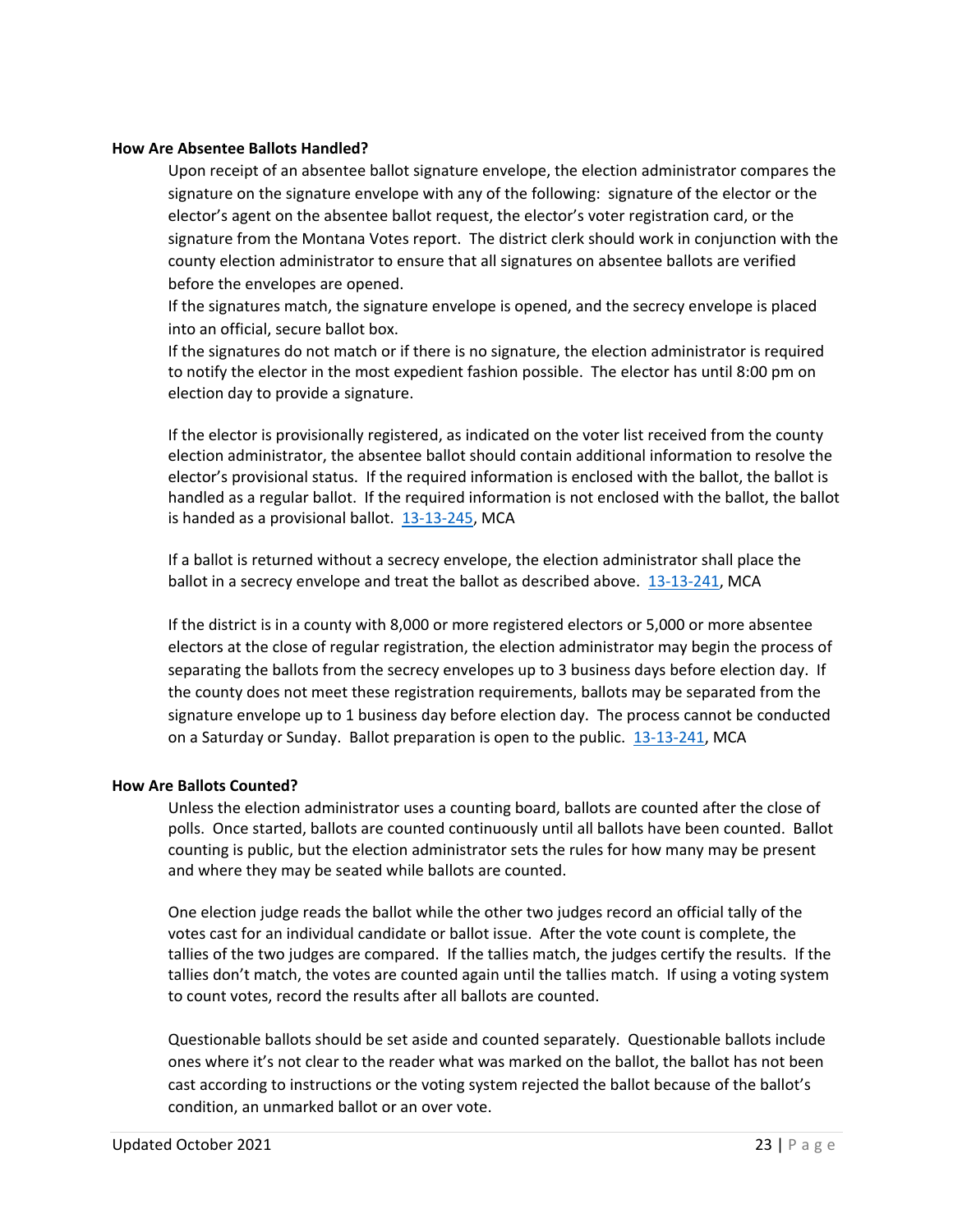Questionable votes are tabulated according to rules adopted by the Secretary of State. If the majority of the judges agree that a vote is valid, the vote is counted. If the majority do not agree that a vote is not valid, the vote is not counted. A vote set aside for ballot condition should be transferred to a new ballot and processed by the voting system.

Once the count is complete, a return form must be completed and signed by all the election judges completing the count. One copy is posted at the place of counting and the original is returned to the election administrator. [13-15-101,](http://leg.mt.gov/bills/mca/title_0130/chapter_0150/part_0010/section_0010/0130-0150-0010-0010.html) [13-15-206,](http://leg.mt.gov/bills/mca/title_0130/chapter_0150/part_0020/section_0060/0130-0150-0020-0060.html) MCA and ARM [44.3.2402](http://www.mtrules.org/gateway/ruleno.asp?RN=44%2E3%2E2402)

## <span id="page-23-0"></span>**How Are Write-In Votes Counted?**

Write-in votes are only counted if either: 1) the candidate filed a Declaration of Intent; or 2) no other candidates filed an Oath of Candidacy or a Declaration of Intent. The vote is counted for a valid candidate if the oval, box or other designated voting area on the ballot is marked and the write-in vote identifies an individual who is qualified for office. [13-15-206](http://leg.mt.gov/bills/mca/title_0130/chapter_0150/part_0020/section_0060/0130-0150-0020-0060.html) and [13-10-211,](http://leg.mt.gov/bills/mca/title_0130/chapter_0100/part_0020/section_0110/0130-0100-0020-0110.html) MCA

## <span id="page-23-1"></span>**What Are Provisional Ballots?**

A ballot is considered provisional if the authenticity of the vote and/or the identity of the voter is in question. The following are common reasons that a ballot would be considered provisional:

- The elector's name does not appear in the precinct register
- The precinct register indicates that the elector is provisionally registered
- The elector claims registration with the Motor Vehicle Division or another government agency, which cannot be immediately confirmed
- The elector claims their ballot was lost, spoiled, not received, or destroyed
- The signature envelope was unsigned or not verified
- The elector's right to vote was challenged (burden of proof on challenger)
- The elector (or elector's agent) refuses to sign (or fails to sign) the precinct register
- An elector does not sign a returned mail or absentee ballot envelope

## <span id="page-23-2"></span>**How Are Provisional Ballots Resolved?**

Provisional ballots should be resolved at the polls, when the elector is present to vote, or as soon as possible after receipt of a ballot. The elector must be contacted and notified as to what information must be submitted to clear their provisional status. In the case of a lost, spoiled, not received or destroyed ballot or in certain late registration situations, the existence of a second ballot must be ruled out prior to counting the provisional ballot. An elector has until 5pm the day after the election to provide the requested information. If the information is mailed, it must be postmarked by the day after the election.  $13-15-107$ , MCA

#### <span id="page-23-3"></span>**How Is the Outcome Determined?**

A levy or proposition is approved by the majority of votes cast in an election. When a levy or proposition passes, the trustees certify the additional amount of financing authorized by the special election on the budget form and submit the form to the county superintendent. A district may choose to levy less than the amount voted but may not levy more. The county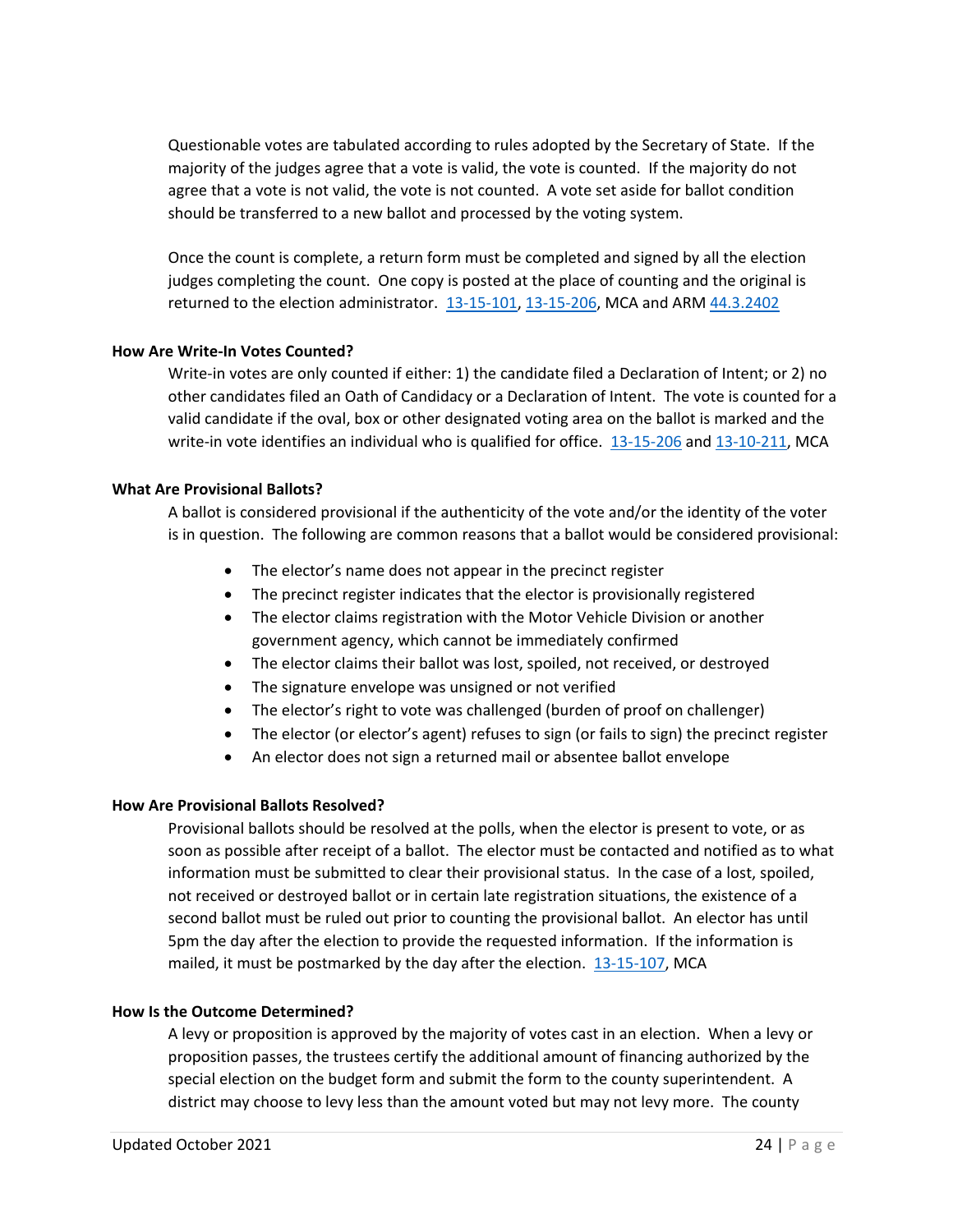commissioners will levy the necessary number of mills on the taxable value of the property within the district to raise the money as authorized by the electors. Certificates specifying the outcome of propositions should be issued within 25 days to the body that called the election. [20-9-141,](http://leg.mt.gov/bills/mca/title_0200/chapter_0090/part_0010/section_0410/0200-0090-0010-0410.html) [20-9-353,](http://leg.mt.gov/bills/mca/title_0200/chapter_0090/part_0030/section_0530/0200-0090-0030-0530.html) and [20-20-416,](https://leg.mt.gov/bills/mca/title_0200/chapter_0200/part_0040/section_0160/0200-0200-0040-0160.html) MCA

In trustee elections, the individual receiving the highest number of votes for the office is elected to that office. After the canvass is completed and the election is certified, the trustees issue certificates of election designating the term of office. Trustees must send a copy of the certificate to each candidate. The newly elected trustees must file the accompanying Oath of Office with the county superintendent within 15 days of receiving the certificate. The oath must be sworn before the county superintendent of schools, or before any official noted in [1-6-101,](http://leg.mt.gov/bills/mca/title_0010/chapter_0060/part_0010/section_0010/0010-0060-0010-0010.html) MCA. [20-3-307,](https://leg.mt.gov/bills/mca/title_0200/chapter_0030/part_0030/section_0070/0200-0030-0030-0070.html) MCA

In a bond election, the date of the election is the determining factor in deciding the passage of the resolution. If a school district bond election is held by poll election at a regular school election, or special election (an election held on a date other than the regular school election date or a primary or general election date) called by the trustees, the bond issue is subject to the following:

- a) 40% or more of the qualified electors cast a ballot in the election the proposition must be approved by a majority of the votes cast on the issue; *or*
- b) More than 30%, but less than 40%, of the qualified electors cast a ballot in the election – the proposition must be approved by 60% or more of the votes cast on the issue; *or*
- c) 30% or less of the qualified electors cast a ballot in the election the proposition fails.

If the school district bond election is held by mail ballot, or in conjunction with a general or primary election, the determination of approval or rejection of the bond issue is made by a majority of the votes cast on the issue. The election results must be published immediately in a newspaper that will give notice to the greatest number of people in the district. [20-9-428,](http://leg.mt.gov/bills/mca/title_0200/chapter_0090/part_0040/section_0280/0200-0090-0040-0280.html) MCA

## <span id="page-24-0"></span>**What Do Election Judges Do With Election Materials After the Count?**

After the count is complete and the before they adjourn, the election judges should complete the following:

- Enclose the following in a strong envelope or package, securely fastened:
	- $\checkmark$  The precinct register;
	- $\checkmark$  The list of individuals challenged;
	- $\checkmark$  The pollbook; and
	- $\checkmark$  Both of the tally sheets
- Enclose in a separate container, securely sealed, all unused ballots with the numbered stubs attached.
- Enclosed in a separate container, securely sealed, all voted ballots, including those counted or allowed, and detached stubs from all counted or rejected absentee ballots. The envelope must be endorsed on the outside "ballots voted".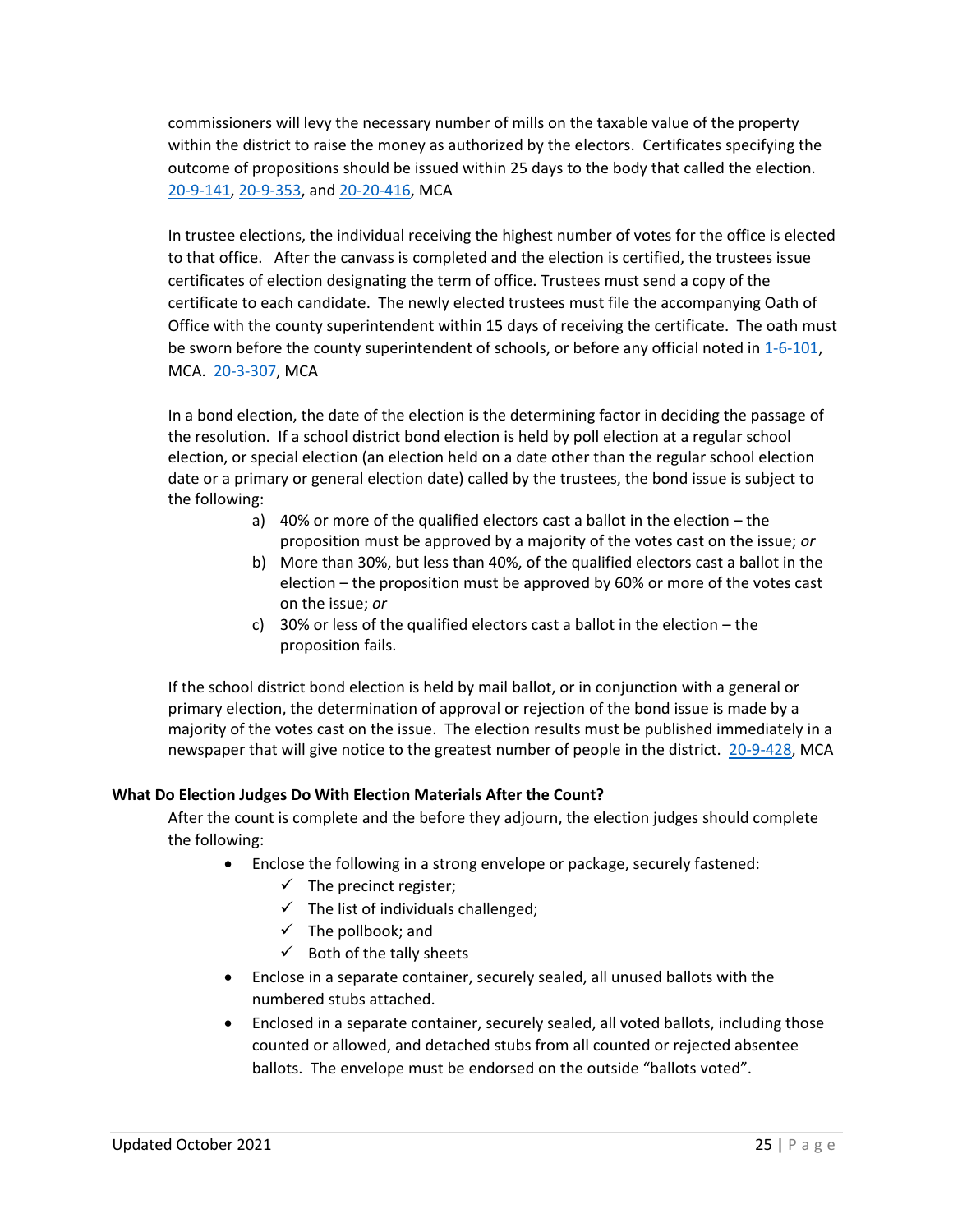The election judges must sign their names across all seals. The above materials, along with an unsealed copy of the return form, must be returned to the election administrator. All other materials must be disposed of or returned in a manner ordered, in writing, by the election administrator. [13-15-201,](http://leg.mt.gov/bills/mca/title_0130/chapter_0150/part_0020/section_0010/0130-0150-0020-0010.html) [13-15-204](http://leg.mt.gov/bills/mca/title_0130/chapter_0150/part_0020/section_0040/0130-0150-0020-0040.html) and [13-15-205,](http://leg.mt.gov/bills/mca/title_0130/chapter_0150/part_0020/section_0050/0130-0150-0020-0050.html) MCA

## <span id="page-25-0"></span>**What Does the Election Administrator Do With Election Materials After the Count?**

After the materials are returned from the election judges, the election administrator shall file the materials in preparation for the canvass by the board of trustees. The election administrator may open a package containing the precinct register to resolve questions regarding provisional ballots. After the canvass, the election administrator files the election materials according to the state retention schedule. [13-15-301,](http://leg.mt.gov/bills/mca/title_0130/chapter_0150/part_0030/section_0010/0130-0150-0030-0010.html) MCA

## <span id="page-25-1"></span>SECTION IX: POST ELECTION PROCEDURES

## <span id="page-25-2"></span>**What Does it Mean to Canvass the Vote?**

Canvassing means to review the tally sheets, poll books, or registers for any potential error, then to certify the results. Canvassing does not include opening sealed envelopes of tallied ballots and recounting them. Certificates of election are issued after the canvass is complete. The school trustees must canvass the vote at the first regular or special meeting after the election. Canvassed results must be published once in a newspaper that will give notice to the largest number of people of the district.

Provisional ballot issues must be resolved before the canvass may be completed. Electors have until 5pm the day following the election to provide information to verify their eligibility to cast a ballot in the election. If the information is sent via regular mail, the postmark must be no later than the day after the election. Provisional ballots not resolved by the end of election day may not be counted until after 3pm on the  $6<sup>th</sup>$  day after the election. [20-20-415,](http://leg.mt.gov/bills/mca/title_0200/chapter_0200/part_0040/section_0150/0200-0200-0040-0150.html) [20-20-416,](http://leg.mt.gov/bills/mca/title_0200/chapter_0200/part_0040/section_0160/0200-0200-0040-0160.html) [13-15-](http://leg.mt.gov/bills/mca/title_0130/chapter_0150/part_0010/section_0070/0130-0150-0010-0070.html) [107,](http://leg.mt.gov/bills/mca/title_0130/chapter_0150/part_0010/section_0070/0130-0150-0010-0070.html) [13-15-301,](http://leg.mt.gov/bills/mca/title_0130/chapter_0150/part_0030/section_0010/0130-0150-0030-0010.html) [13-15-402](http://leg.mt.gov/bills/mca/title_0130/chapter_0150/part_0040/section_0020/0130-0150-0040-0020.html) an[d 13-15-403,](http://leg.mt.gov/bills/mca/title_0130/chapter_0150/part_0040/section_0030/0130-0150-0040-0030.html) MCA

## <span id="page-25-3"></span>**What Are Certificates of Election and How Are They Issued?**

After the canvass, the board of trustees issue certificates of election. In the case of a levy or proposition, the certificate simply specifies the outcome of the election. In the case of trustees, the certificate of election is issued to the trustee. The trustee, within 15 days of receipt of the certificate of election, take the oath of office to be administered by the county superintendent, the superintendent's designee, or other approved official.

In the case of an Election by Acclamation, the trustees must still conduct a canvass (a formal acceptance of results) and issue certificates of election. Those certificates should be issued after the final meeting of the board of trustees. [20-3-307](http://leg.mt.gov/bills/mca/title_0200/chapter_0030/part_0030/section_0070/0200-0030-0030-0070.html) an[d 20-20-416,](http://leg.mt.gov/bills/mca/title_0200/chapter_0200/part_0040/section_0160/0200-0200-0040-0160.html) MCA

#### <span id="page-25-4"></span>**What Happens in the Case of a Tie in a School Election?**

If a tie is certified to the election administrator, a recount is automatically conducted. The recount must occur within 5 days of the official canvass. Since the recount must be open to the public and the candidates must be given an opportunity to be present, a recount should not be held the same day as the canvass. After the recount, if the result of the election is still a tie, the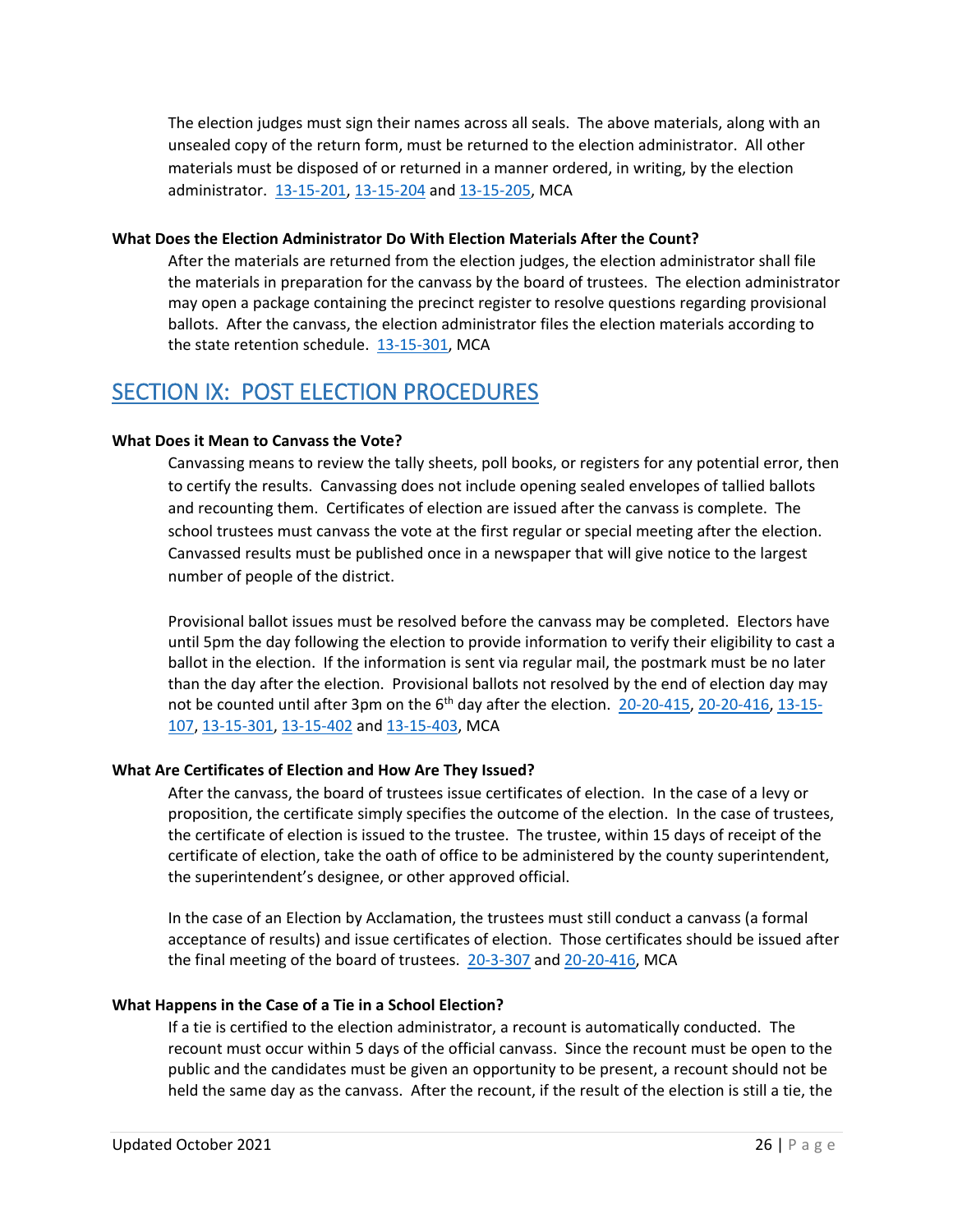board of trustees will appoint one of the candidates to fill the vacancy until the next regular school election is held. Montana state law does not specify how the appointment should be made or which board members should participate in the appointment. It is recommended that tied trustee elections, especially ones involving an incumbent candidate, be resolved randomly, such as by drawing lots (legal precedent for this method exists). [13-16-501,](http://leg.mt.gov/bills/mca/title_0130/chapter_0160/part_0050/section_0010/0130-0160-0050-0010.html) MCA

## <span id="page-26-0"></span>**When Is a Recount Appropriate?**

If a candidate or a ballot question is defeated by a margin not exceeding one-quarter of one percent of the total votes cast for or against the ballot question, or 10 votes, whichever is greater, a recount is appropriate. A petition must be filed by the unsuccessful candidate or by at least 10 electors of the jurisdiction. Also, if, during the canvass, the board of trustees finds an error that affects the accuracy of the vote totals in the election's returns, the trustees may immediately file a petition with the election administrator requesting a recount. Since the recount must be open to the public and the candidates must be given the opportunity to be present, a recount should not be held the same day as the canvass, but must be held within 5 days of the official canvass. [13-16-201,](http://leg.mt.gov/bills/mca/title_0130/chapter_0160/part_0020/section_0010/0130-0160-0020-0010.html) MCA

## <span id="page-26-1"></span>**How Is a Recount Performed?**

The board chair must appoint a 3 member recount board from the board of trustees. If one of the candidates for whom the recount being conducted is an incumbent, that individual may not serve on the recount board. The election administrator provides the unopened package of ballots to the recount board. Upon receipt, the recount board must open, count and reseal the ballots under the same provisions as the original count. The recount board must then compare the recounted totals to the original totals and declare a winner. Although the recount must be public, the district may limit the number of individuals present to prevent interference. [13-16-](http://leg.mt.gov/bills/mca/title_0130/chapter_0160/part_0030/section_0070/0130-0160-0030-0070.html) [307,](http://leg.mt.gov/bills/mca/title_0130/chapter_0160/part_0030/section_0070/0130-0160-0030-0070.html) [13-16-412,](http://leg.mt.gov/bills/mca/title_0130/chapter_0160/part_0040/section_0120/0130-0160-0040-0120.html) [13-16-415,](http://leg.mt.gov/bills/mca/title_0130/chapter_0160/part_0040/section_0150/0130-0160-0040-0150.html) [13-16-417](http://leg.mt.gov/bills/mca/title_0130/chapter_0160/part_0040/section_0170/0130-0160-0040-0170.html) an[d 20-20-420,](http://leg.mt.gov/bills/mca/title_0200/chapter_0200/part_0040/section_0200/0200-0200-0040-0200.html) MCA

## <span id="page-26-2"></span>**What Happens If Someone Wants to Challenge the Results of the Election?**

Districts should not give legal advice to anyone wishing to challenge the result of the election. Instead, refer these individuals to the county attorney. If you receive notice or believe that your election may be challenged, contact your school's attorney for legal guidance. [13-35-108,](https://leg.mt.gov/bills/mca/title_0130/chapter_0350/part_0010/section_0080/0130-0350-0010-0080.html) MCA

## <span id="page-26-3"></span>SECTION X: SCHOOL ELECTION CALENDAR

Montana law provides a specific timeline for all elections. The regular school election is held annually on the first Tuesday after the first Monday in May. Districts must conduct trustee and general fund elections on this day, except as provided in [20-9-353,](http://leg.mt.gov/bills/mca/title_0200/chapter_0090/part_0030/section_0530/0200-0090-0030-0530.html) MCA. Other issues requiring voter approval may be present at this election, or on another date specified by the board of trustees. [20-20-105,](http://leg.mt.gov/bills/mca/title_0200/chapter_0200/part_0010/section_0050/0200-0200-0010-0050.html) MCA

An election calendar for the regular school election is provided on the OPI School Finance Elections webpage. Calendars for other election dates are provided upon request.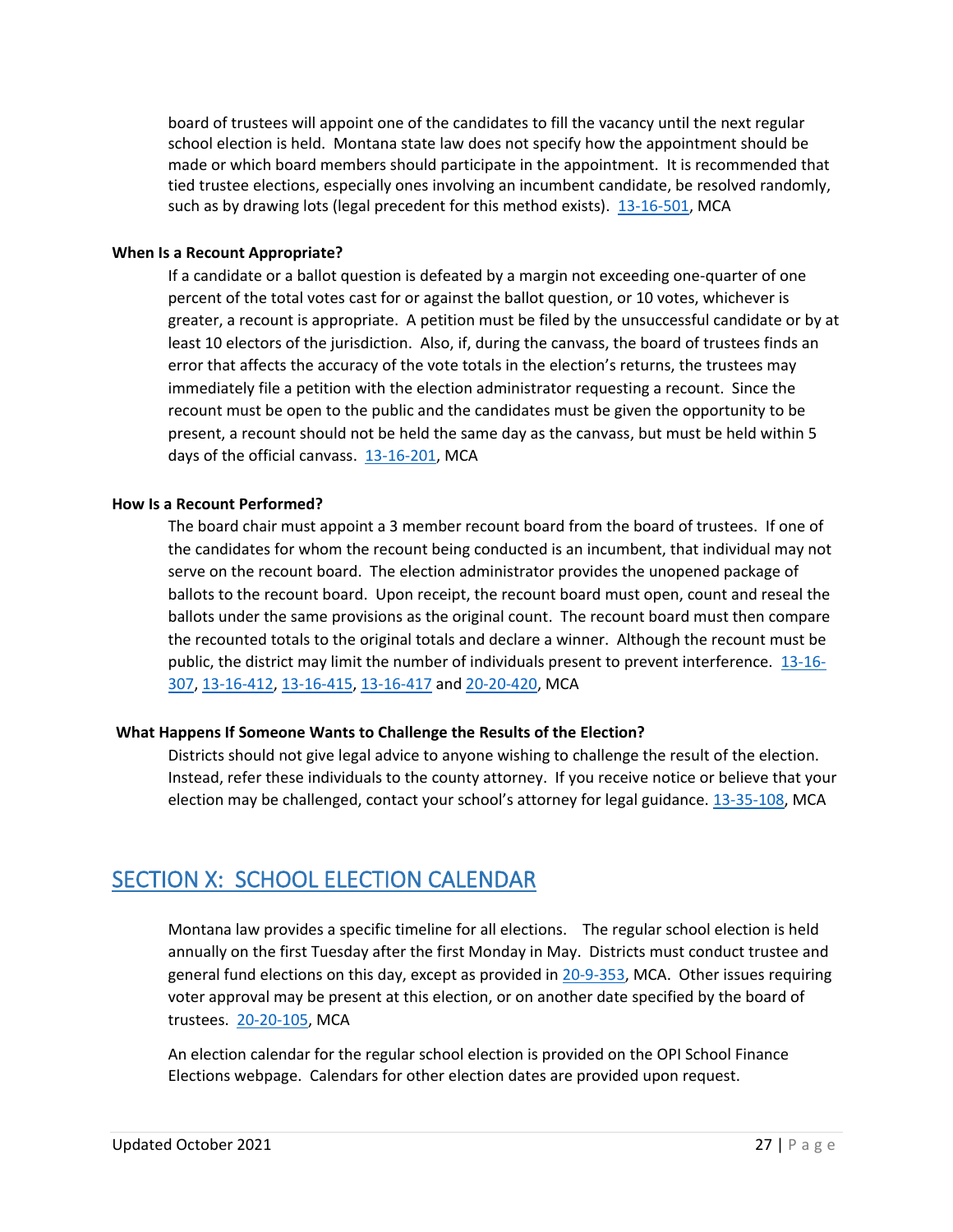#### <span id="page-27-0"></span>**What Happens When a Deadline Falls on a Weekend or Holiday?**

The deadline date may be legally be extended to the next regular business day, unless the deadline is phrased "no later than", in which case the deadline must be backed up to the last business day before the deadline. [1-1-307,](http://leg.mt.gov/bills/mca/title_0010/chapter_0010/part_0030/section_0070/0010-0010-0030-0070.html) MCA

## <span id="page-27-1"></span>SECTION XI: MAIL BALLOT ELECTIONS

## <span id="page-27-2"></span>**Why Use Mail Ballot Elections?**

A mail ballot election may be the best option when seeking to improve elector turnout. Use of the mail ballot procedure is entirely optional and within the discretion of the board of trustees and the election administrator. [13-19-101,](http://leg.mt.gov/bills/mca/title_0130/chapter_0190/part_0010/section_0010/0130-0190-0010-0010.html) [13-19-104,](http://leg.mt.gov/bills/mca/title_0130/chapter_0190/part_0010/section_0040/0130-0190-0010-0040.html) [13-19-106](http://leg.mt.gov/bills/mca/title_0130/chapter_0190/part_0010/section_0060/0130-0190-0010-0060.html) an[d 13-19-206,](http://leg.mt.gov/bills/mca/title_0130/chapter_0190/part_0020/section_0060/0130-0190-0020-0060.html) MCA

## <span id="page-27-3"></span>**When Is a Mail Ballot Election Prohibited?**

A school district may conduct a mail ballot election, except as prohibited by law. An election by mail ballot is not an option when the election is a regularly scheduled or special election and another election in the political subdivision is taking place at the polls on the same day. [13-19-](http://leg.mt.gov/bills/mca/title_0130/chapter_0190/part_0010/section_0040/0130-0190-0010-0040.html) [104,](http://leg.mt.gov/bills/mca/title_0130/chapter_0190/part_0010/section_0040/0130-0190-0010-0040.html) MCA

## <span id="page-27-4"></span>**How Is a Mail Ballot Election Initiated?**

Either the board of trustees or the election administrator may request that an election be held by mail ballot. The request to hold the election by mail ballot must be included in the election resolution passed by the board of trustees no later than 70 days before the election. Once the election administrator decides to conduct a mail ballot election, a written plan and timetable must be completed and submitted to the Secretary of State's office so that it is received at least 60 days prior to the election.

When filing a mail ballot plan, each election (e.g., trustee, general fund levy) and/or jurisdiction (EL or HS) is considered a separate election and a separate mail ballot plan and timetable must be submitted for each. [13-19-201](http://leg.mt.gov/bills/mca/title_0130/chapter_0190/part_0020/section_0010/0130-0190-0020-0010.html) and [20-20-201,](http://leg.mt.gov/bills/mca/title_0200/chapter_0200/part_0020/section_0010/0200-0200-0020-0010.html) MCA

## <span id="page-27-5"></span>**Is a Mail Ballot Election Conducted Differently Than a Poll Election?**

Mail ballot elections are conducted under regular election law. There are steps needed for a poll election that are not needed for a mail ballot election. Similarly, there are additional provisions required for conducting mail ballot elections that are not needed for poll elections. The election administrator should thoroughly review the mail ballot instructions available on the secretary of state's webpage: [Montana Secretary of State's Webpage.](http://sos.mt.gov/elections)

## <span id="page-27-6"></span>**How Does An Election Administrator Prepare For a Mail Ballot Election?**

Election administrators begin their preparations for a mail ballot election by preparing a written plan, including a timetable and instructions, for the conduct of the election. That plan is then submitted to the secretary of state's office for review. It must be received by the secretary of state's office (a postmark by the due date is insufficient) at least 60 days prior to the date set for the election. The election administrator may submit amendments to the plan, in writing, up to the  $35<sup>th</sup>$  day prior to the election. Within 5 days of receipt of the plan, and as soon as possible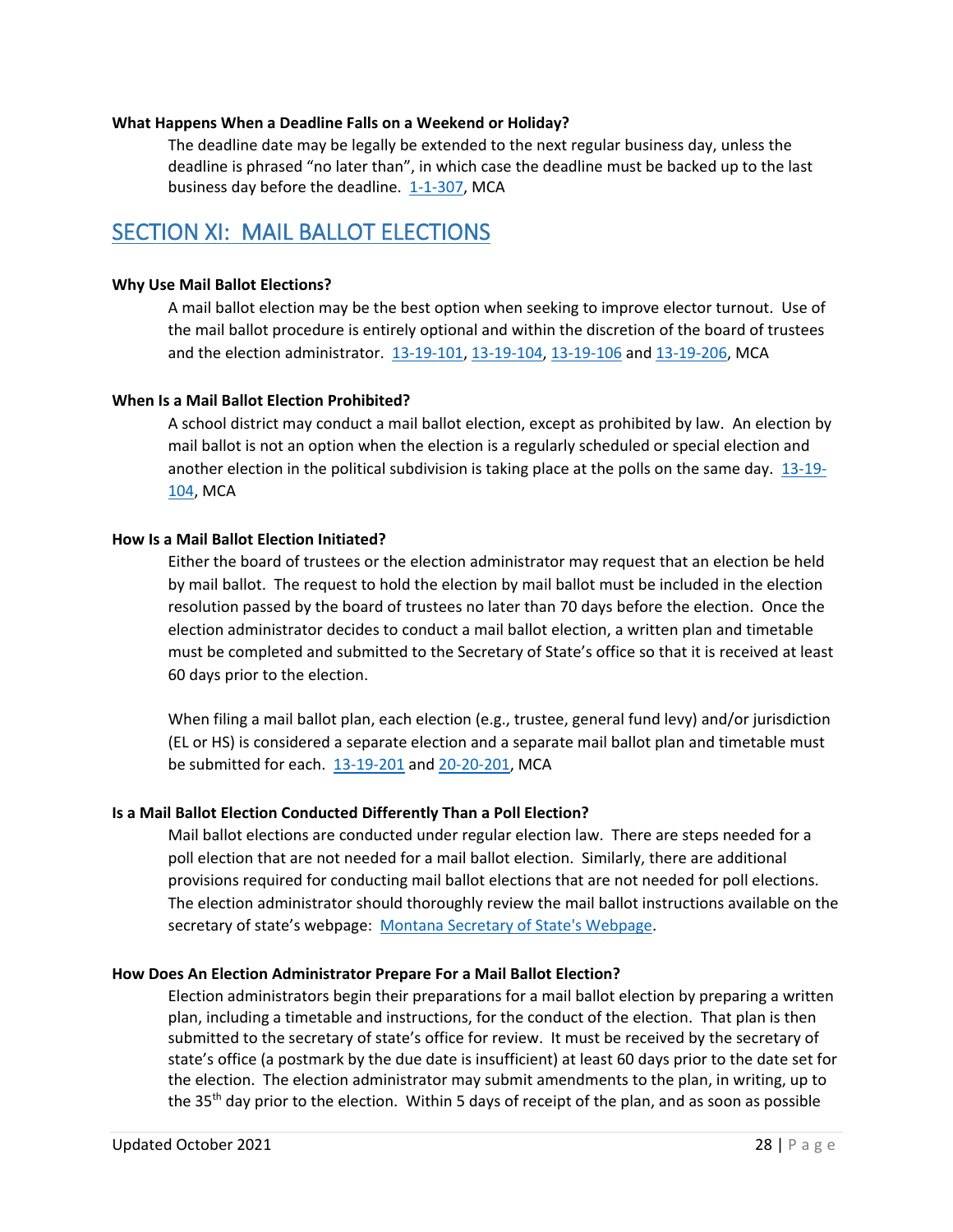after receipt of amendments, the secretary of state shall approve, disapprove, or recommend changes to the plan or amendments.

When the written plan, and any amendments, have been approved, the election administrator provides a copy to the county election administrator and shall proceed to conduct the election in accordance with the approved plan.  $13-19-205$ , MCA

## <span id="page-28-0"></span>**What Is the General Procedure For a Mail Ballot Election?**

Official ballots must be prepared and all other initial election procedures followed as provided by law and administrative rule, except that mail ballots are not required to have stubs. An official ballot is mailed to every active, qualified elector and provisionally registered elector within the boundaries of the district conducting the election. Ballots are not sent to inactive electors, unless specifically requested by the elector.

The elector shall mark the ballot at home and place it in a secrecy envelope. The elector shall then place the secrecy envelope, containing the elector's ballot, in a signature envelope and return it by mail or deliver it to a place of deposit, designated by the election administrator, so that that the ballot is received no later than 8:00 pm on election day.

Upon receipt of a mail ballot signature envelope, the election administrator compares the signature on the signature envelope with any of the following: signature of the elector or the elector's agent on the absentee ballot request, the elector's voter registration card, or the signature from the Montana Votes report. The district clerk should work in conjunction with the county election administrator to ensure that all signatures on mail ballots are verified before the envelopes are opened.

If the signatures match, the signature envelope is opened, and the secrecy envelope is placed into an official, secure ballot box. If the signatures do not match or if there is no signature, the election administrator is required to notify the elector in the most expedient fashion possible. The elector has until 8:00 pm on election day to provide a signature.

If the elector is provisionally registered, as indicated on the voter list received from the county election administrator, the mail ballot should contain additional information to resolve the elector's provisional status. If the required information is enclosed with the ballot, the ballot is handled as a regular ballot. If the required information is not enclosed with the ballot, the ballot is handed as a provisional ballot. [13-13-245,](https://leg.mt.gov/bills/mca/title_0130/chapter_0130/part_0020/section_0450/0130-0130-0020-0450.html) MCA

If a ballot is returned without a secrecy envelope, the election administrator shall place the ballot in a secrecy envelope and treat the ballot as described above. [13-13-241,](http://leg.mt.gov/bills/mca/title_0130/chapter_0130/part_0020/section_0410/0130-0130-0020-0410.html) MCA

If the district is in a county with 8,000 or more registered electors or 5,000 or more absentee electors at the close of regular registration, the election administrator may begin the process of separating the ballots from the secrecy envelopes up to 3 business days before election day. If the county does not meet these registration requirements, ballots may be separated from the signature envelope up to 1 business day before election day. The process cannot be conducted on a Saturday or Sunday. Ballot preparation is open to the public. [13-13-241,](https://leg.mt.gov/bills/mca/title_0130/chapter_0130/part_0020/section_0410/0130-0130-0020-0410.html) MCA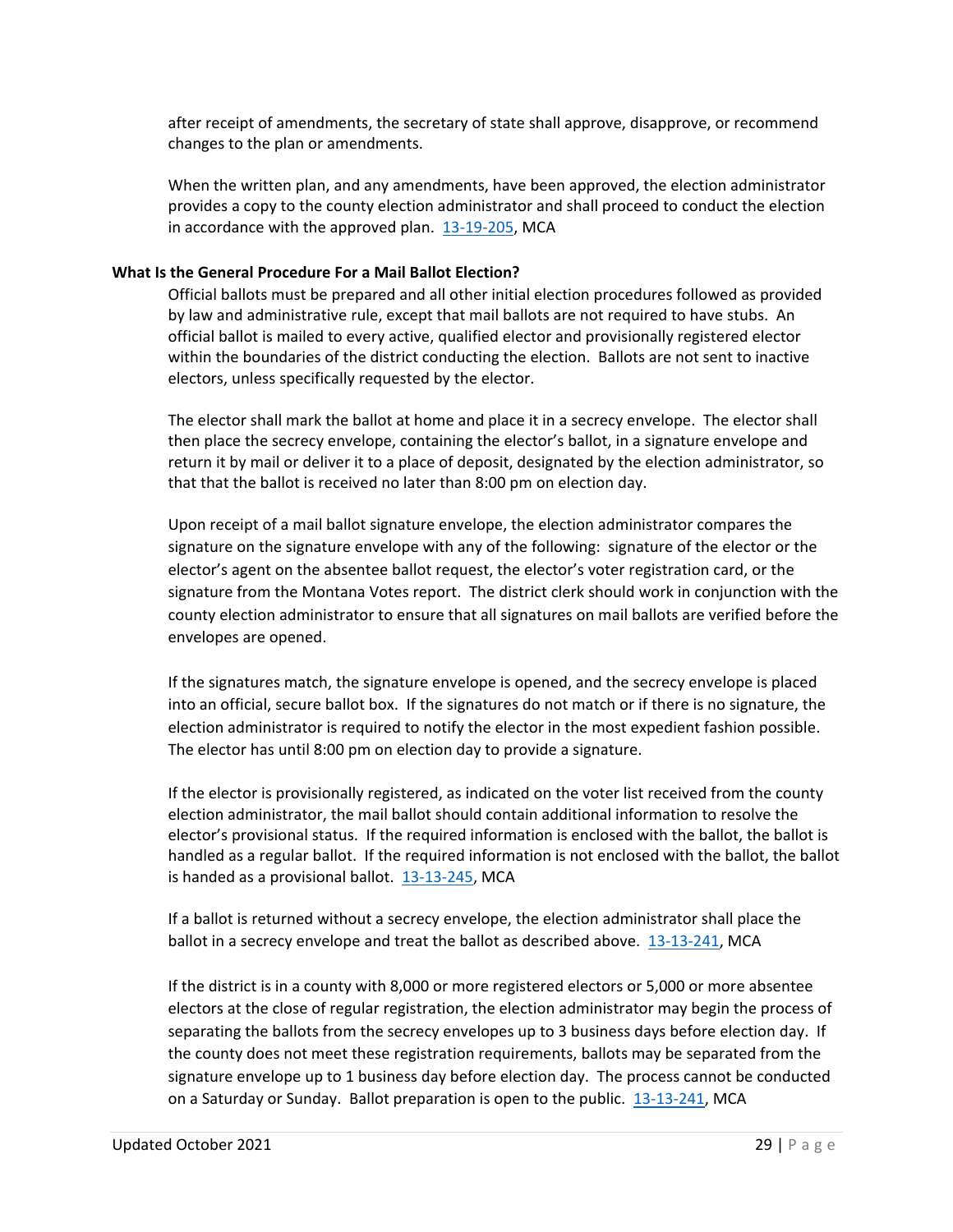## <span id="page-29-0"></span>**What Materials Are Needed to Conduct a Mail Ballot Election?**

A single packet of materials must be mailed to every qualified, active elector in the district in which the election is conducted. Each packet must contain:

- An official ballot;
- A secrecy envelope;
- A signature envelope; and
- Complete written instructions for voting and returning ballots.

If the elector is provisionally registered, the packet must contain instructions on what additional item(s) the elector must return with the mail ballot signature envelope to verify the elector's eligibility to vote in the election. [13-19-206,](http://leg.mt.gov/bills/mca/title_0130/chapter_0190/part_0020/section_0060/0130-0190-0020-0060.html) MCA

The election administrator must ensure that each packet is:

- Addressed to a single individual elector at the most current address available from the official registration records;
- Non-forwardable; and
- Deposited in the United States mail with sufficient prepaid postage for it to be delivered to the elector's address.

## <span id="page-29-1"></span>**When Are Mail Ballots Mailed?**

All mail ballots are sent on a single day between 20 and 15 days prior to election day, on the day specified in the mail ballot plan. Ballots may be given in person or mailed to the following, either before or after the date the ballots are mailed:

- Late registrants (in person only);
- **Absentee electors;**
- Reactivating electors; or
- Individuals requesting replacement ballots

Ballots may not be mailed after noon on the day before election day. An elector who late registers, or makes late changes to the elector's registration, on election day or on the day before election day, must receive and vote the ballot at the election administrator's office. [13-](http://leg.mt.gov/bills/mca/title_0130/chapter_0190/part_0020/section_0070/0130-0190-0020-0070.html) [19-207,](http://leg.mt.gov/bills/mca/title_0130/chapter_0190/part_0020/section_0070/0130-0190-0020-0070.html) MCA

## <span id="page-29-2"></span>**How Are Replacement Ballots Handled?**

An elector may obtain a replacement ballot if the original ballot is destroyed, spoiled, lost or not received. The request for a replacement ballot must be made no later than 8:00 pm on election day, using a form prescribed by the secretary of state. The request for a replacement ballot may be made in person, by regular or electronic mail, or by fax. The election administrator should designate a single location for receipt of replacement ballot requests and keep a record of any replacement ballots issued. Any request for a replacement ballot must be handled as a provisional ballot until it can be verified that the original ballot was not received. [13-13-204](http://leg.mt.gov/bills/mca/title_0130/chapter_0130/part_0020/section_0040/0130-0130-0020-0040.html) and [13-19-305,](http://leg.mt.gov/bills/mca/title_0130/chapter_0190/part_0030/section_0050/0130-0190-0030-0050.html) MCA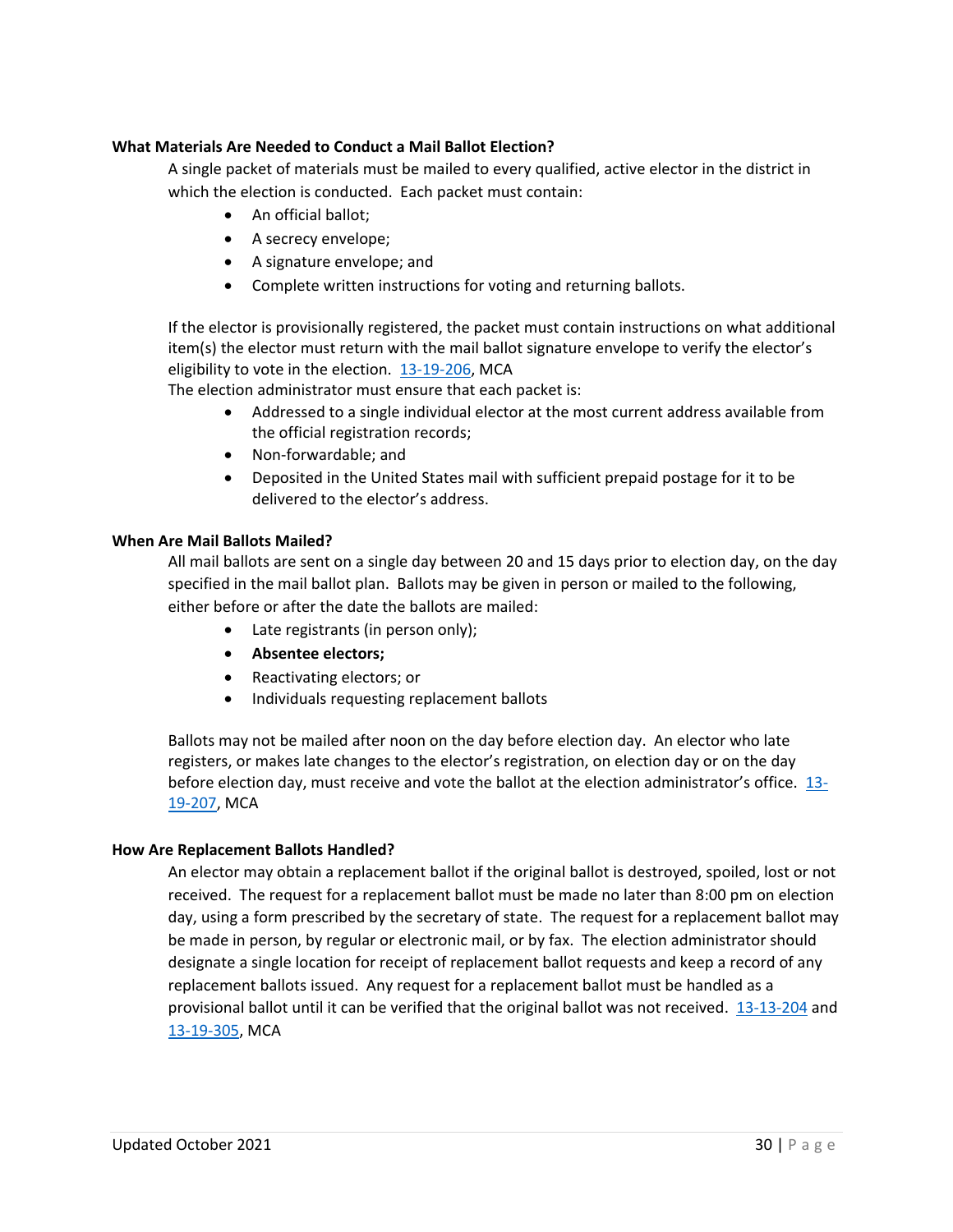#### <span id="page-30-0"></span>**How Are Undeliverable Ballots Handled?**

If a mail ballot is returned as undeliverable, the election administrator should attempt to contact the elector by the most expedient means available. If the elector cannot by contacted otherwise, the elector must be mailed a confirmation notice by forwardable, first class-mail with a postage-paid, return-addressed notice. The elector must provide current information to the county election administrator. Once that information is received, the elector may be mailed or personally issued a ballot. The ballot issued to the elector should be the same ballot that was returned to the election administrator. If a confirmation notice is returned to the election administrator, the election administration shall place the elector on the inactive list until the elector becomes a qualified elector. [13-19-313,](http://leg.mt.gov/bills/mca/title_0130/chapter_0190/part_0030/section_0130/0130-0190-0030-0130.html) MCA

#### <span id="page-30-1"></span>**When Are Mail Ballots Invalid?**

If a single signature and/or secrecy envelope contains multiple ballots, all the ballots contained in the envelope are invalid (unless an election has multiple, separate ballots). The only exception is if a signature envelope contains ballots from the same household, each ballot is in a separate secrecy envelope, and the signature envelope contains a valid signature for each ballot returned. [13-15-201,](http://leg.mt.gov/bills/mca/title_0130/chapter_0150/part_0020/section_0010/0130-0150-0020-0010.html) MCA

## <span id="page-30-2"></span>**What Are the Requirements For a Place of Deposit?**

The election administrator must designate at least one place of deposit where ballots may be returned by the elector or the elector's designee. At least one location must be accessible. The election administrator's office may be designated as a place of deposit unless that office is not accessible. In that case, another, accessible location must be designated.

Each place of deposit must have a voter interface device available. The voter interface device may be borrowed from the county. The district will be required to pay for programming and ballots. The voter interface device is not required if there are fewer than 200 registered electors eligible to vote in the election.

Prior to election day, the place of deposit must be open at the days and times set by the election administrator and/or within the regular business hours of the location. The location must be staffed by at least two designated officials. On election day, each location designated as a place of deposit must be open the same hours that polling locations would be open. Each location must have an official, secured ballot transport box for the collection of mail ballots. [13-19-307,](http://leg.mt.gov/bills/mca/title_0130/chapter_0190/part_0030/section_0070/0130-0190-0030-0070.html) **MCA** 

## <span id="page-30-4"></span><span id="page-30-3"></span>**Do Mail Ballots Meet the Requirements for Bulk Mail?**

Using bulk mail for mail ballot elections may be an additional cost savings for the district. Contact your local post office for further information and instructions.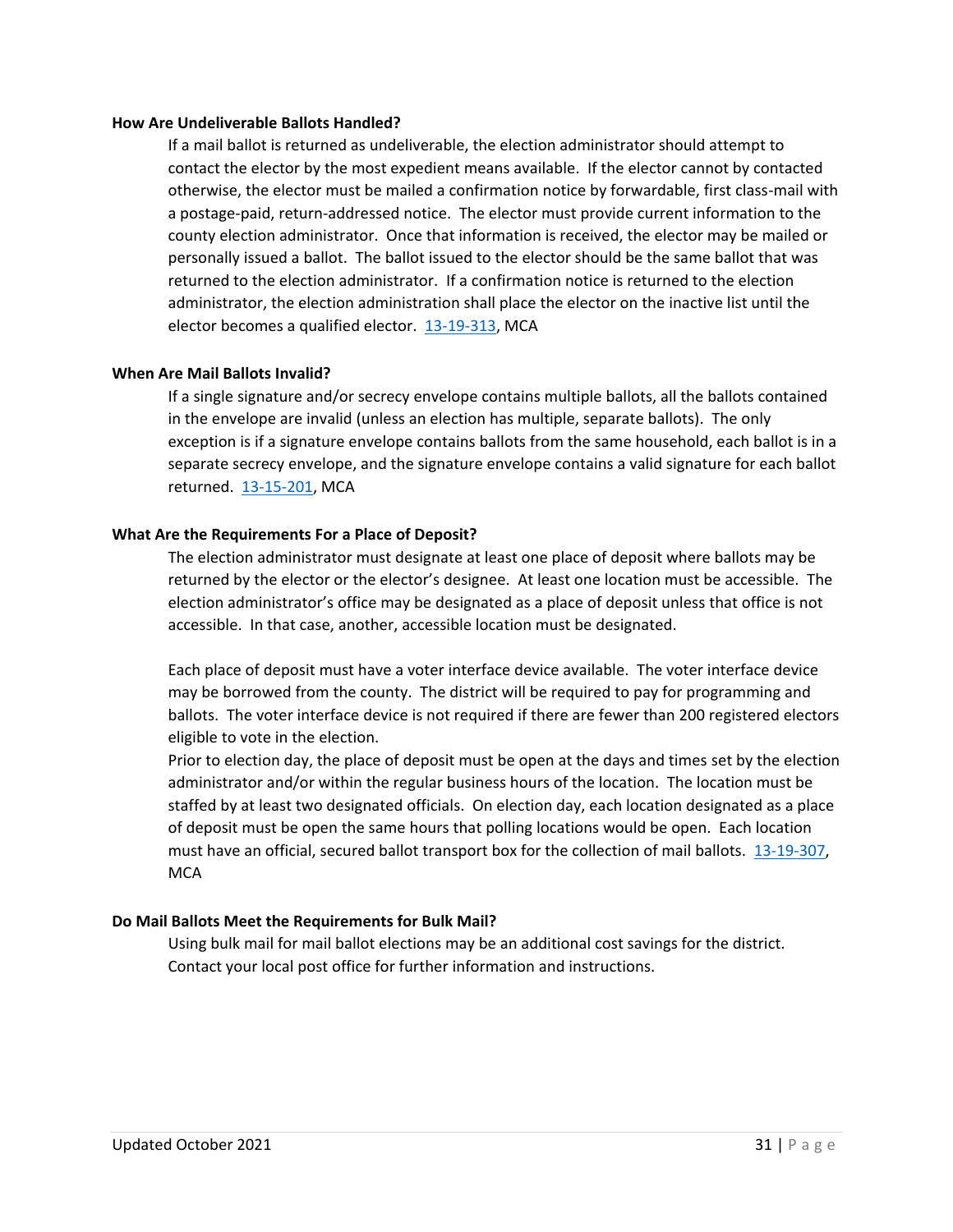# <span id="page-31-0"></span>SECTION XII: OTHER SCHOOL ELECTIONS

## <span id="page-31-1"></span>**What is a Special Election?**

A special election is any election held on a day other than a day specified for a primary election, general election or regular school election. Specifically, the designation of special election relates to the day the election is held, not to the type of election. [13-1-101](http://leg.mt.gov/bills/mca/title_0130/chapter_0010/part_0010/section_0010/0130-0010-0010-0010.html) an[d 20-1-101,](http://leg.mt.gov/bills/mca/title_0200/chapter_0010/part_0010/section_0010/0200-0010-0010-0010.html) MCA

## <span id="page-31-2"></span>**What Are Other School Elections?**

Other school elections are elections not required to be held on the regular school election day. The board of trustees may call a school election for any of these purposes at any time allowed by law. These elections may be held on dates scheduled for regular elections (primary election day, general election day, or the regular school election day) or as a special election. [20-1-101,](http://leg.mt.gov/bills/mca/title_0200/chapter_0010/part_0010/section_0010/0200-0010-0010-0010.html) **MCA** 

## <span id="page-31-3"></span>**Are There Any Special Reporting Requirements for Other School Elections?**

The Montana Commissioner of Political Practices has determined that some types of communications that may be part of other school elections, including the dissemination of informational material, may be subject to reporting as electioneering communication and/or political committees. It is highly recommended that any district running other school elections contact the commissioner's office for specific information on the requirements for the election being conducted by the district.  $13-1-101$  and  $13-37-225$ , MCA

## <span id="page-31-4"></span>**What Are Reasons for Holding Other School Elections?**

## **General Fund Financing**

General fund levy elections are required to be held on the regular school election day, except in years when the legislature meets in regular or special session that affects school funding. In this instance the board of trustees may order an election on a date other than the regular school election day. [20-20-105,](http://leg.mt.gov/bills/mca/title_0200/chapter_0200/part_0010/section_0050/0200-0200-0010-0050.html) MCA

## **Building Reserve Voted Levy Election**

A building reserve voted levy election authorizes the school district to levy and accumulate money for a building project or capital improvements. The proposition specifies a certain sum of money to be levied in equal annual amounts over a specific number of years, up to 20 years.

A building reserve levy may be used to finance future construction, equipping, or enlarging of school buildings. It may also be used to purchase land needed for school purposes or for funding school transition costs as provided in [20-9-502,](http://leg.mt.gov/bills/mca/title_0200/chapter_0090/part_0050/section_0020/0200-0090-0050-0020.html) MCA. A levy for school transition costs for a district opening a new school, closing a school or replacing a school building is limited to a period not to exceed 6 years. A levy for school transitions costs for consolidation or annexation is limited to a period not to exceed three (3) years. Its use is dependent upon what has been expressed in the trustee resolution calling the election and what is stated in the ballot proposition.

To pass, the proposition must be approved by a majority of votes cast in the election.  $20-9-$ [502](http://leg.mt.gov/bills/mca/title_0200/chapter_0090/part_0050/section_0020/0200-0090-0050-0020.html) an[d 15-10-425,](http://leg.mt.gov/bills/mca/title_0150/chapter_0100/part_0040/section_0250/0150-0100-0040-0250.html) MCA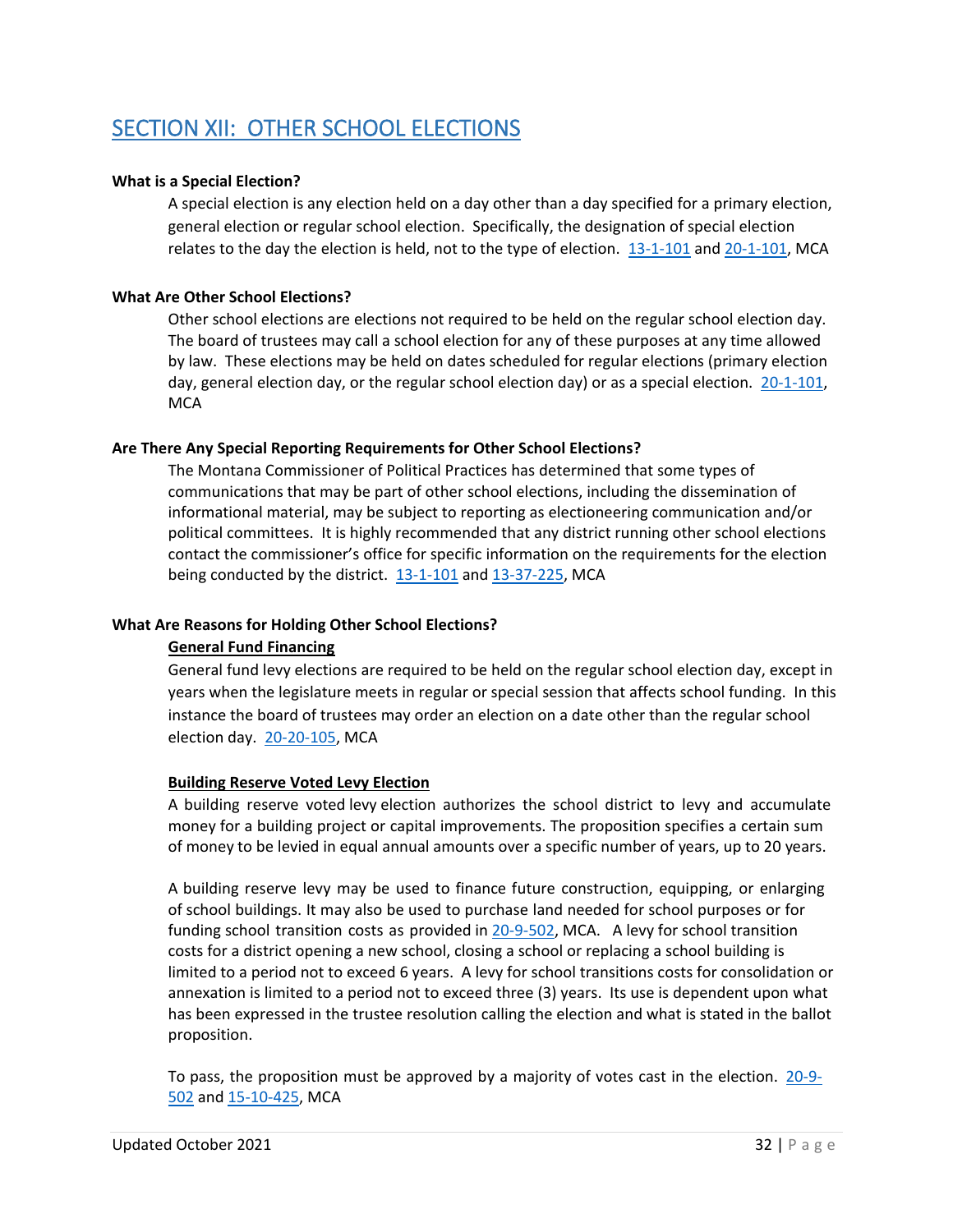## **Building Reserve Voted Safety Election**

A building reserve voted safety levy authorizes the school district to levy for the cost of planning for improvements to and maintenance of school and student safety and security, including the services of architects, engineers, school resource officers, counselors or other staff or consultants assisting the district with school and student safety and security, programs to support school and student safety and security, installing or updating locking mechanisms, bullet-resistant windows and barriers, and emergency response systems.

The levy may be for any term, including perpetual, and must be in compliance with the requirements of [15-10-425,](https://leg.mt.gov/bills/mca/title_0150/chapter_0100/part_0040/section_0250/0150-0100-0040-0250.html) MCA (district mill levy). [20-9-236](https://leg.mt.gov/bills/mca/title_0200/chapter_0090/part_0020/section_0360/0200-0090-0020-0360.html) an[d 20-9-502,](https://leg.mt.gov/bills/mca/title_0200/chapter_0090/part_0050/section_0020/0200-0090-0050-0020.html) MCA

## **Technology Acquisition and Depreciation Fund**

In addition to the state funds received pursuant to [20-9-533,](http://leg.mt.gov/bills/mca/title_0200/chapter_0090/part_0050/section_0330/0200-0090-0050-0330.html) MCA, the trustees of a school district may submit a proposition to the qualified electors of the district to approve an additional levy to fund the purchase of technological equipment and other technology related items.

For levies passed on or after July 1, 2013, districts may include the cost of technological equipment, cloud computing services for technology, infrastructure, platform, software, network, storage, security, data, database, test environment, curriculum, or desktop virtualization purposes, including any subscription or any license-based or pay-per-use service. The duration of the levy may not exceed 10 years.

If a district currently has a levy authorized prior to July 1, 2013 and seeks to pass an additional levy, the old levy will be limited to a duration of 10 years (dependent upon the ballot language). If a new levy fails to pass, the old levy continues as originally written and the district must continue to track depreciation.

A district may also pass a proposition that transitions an old levy to the requirements of a new levy, without asking for additional funding. If passed, the old levy is limited to a duration of 10 years and no longer subject to the depreciation requirements of the old levy. [20-9-533,](http://leg.mt.gov/bills/mca/title_0200/chapter_0090/part_0050/section_0330/0200-0090-0050-0330.html) MCA

## **District Consolidation/Annexation**

Consolidation occurs when two or more districts join to form a new district. Annexation occurs when a smaller district attaches to the boundaries of and becomes part of an existing district.

The boards of trustees of each district involved must jointly decide to consolidate or annex a district (with orwithout the bonded indebtedness of each district involved), then petition the county superintendent through a resolution to order an election. Within 10 days of receipt of the petition, the county superintendent shall order the trustees to call an election. [20-6-423,](http://leg.mt.gov/bills/mca/title_0200/chapter_0060/part_0040/section_0230/0200-0060-0040-0230.html) MCA

• If *Consolidation* is approved by the voters in both districts, within 10 days of receipt of the election certificate issued by the district trustees the county superintendent will order consolidation, effective July 1 of the ensuing school fiscal year (except for those time limitations detailed under [20-6-202](http://leg.mt.gov/bills/mca/title_0200/chapter_0060/part_0020/section_0020/0200-0060-0020-0020.html) and [20-6-314,](http://leg.mt.gov/bills/mca/title_0200/chapter_0060/part_0030/section_0140/0200-0060-0030-0140.html) MCA). The county superintendent will establish an interim board of trustees for the consolidated district who will serve until the next regular school election. [20-6-423,](http://leg.mt.gov/bills/mca/title_0200/chapter_0060/part_0040/section_0230/0200-0060-0040-0230.html) MCA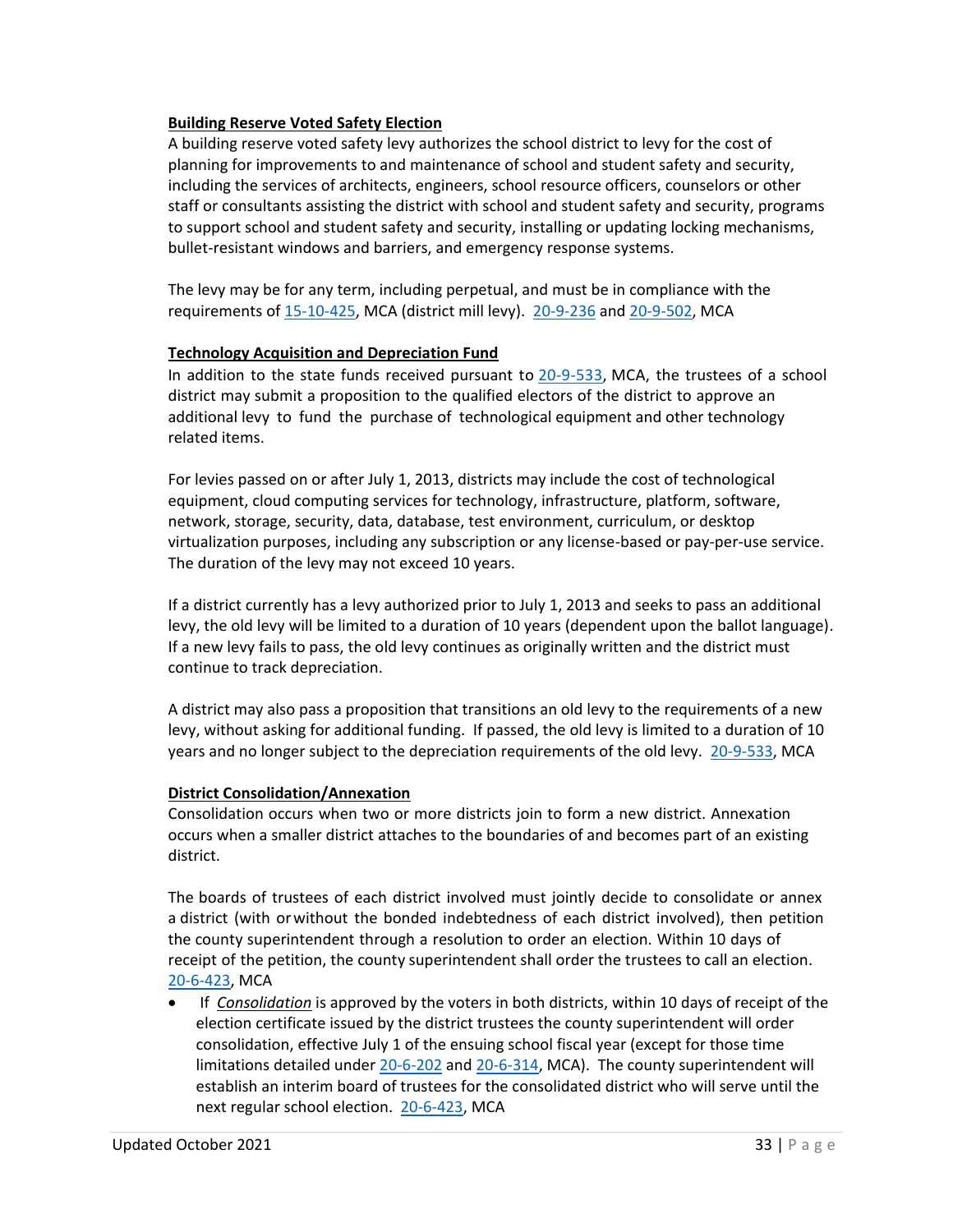• If *Annexation* is approved by the voters in both districts, within 10 days of receipt of the election certificate issued by the district trustees the county superintendent will order annexation to occur, effective July 1 of the ensuing school fiscal year. If the annexation was passed with the assumption of bonded indebtedness, the annexation order will include the total taxable valuation of the annexed territory that the annexing district will assume. [20-](http://leg.mt.gov/bills/mca/title_0200/chapter_0060/part_0040/section_0220/0200-0060-0040-0220.html) [6-422,](http://leg.mt.gov/bills/mca/title_0200/chapter_0060/part_0040/section_0220/0200-0060-0040-0220.html) MCA

## **County High School Unification**

A county high school may be unified with an elementary district where the county high school building is located to establish a unified school system under a unified school board.

Following the voters' approval of the unified district, the county superintendent creates the boundaries of theunified high school district. The part of the high school district that is not located within the unified elementary district then can come forward and request representation on the unified board for high school matters. If no request for representation is made, then the board operates with only trustees elected from the area where the elementary district was located. [20-3-352,](http://leg.mt.gov/bills/mca/title_0200/chapter_0030/part_0030/section_0520/0200-0030-0030-0520.html) [20-3-353](http://leg.mt.gov/bills/mca/title_0200/chapter_0030/part_0030/section_0530/0200-0030-0030-0530.html) and [20-6-312,](http://leg.mt.gov/bills/mca/title_0200/chapter_0060/part_0030/section_0120/0200-0060-0030-0120.html) MCA

## **Opening a Junior High School when the High School District Operates a County High School**

When joint boards of trustees, with representatives from the elementary district and the high school district operating a county high school, resolve to open a junior high school they offer the proposition to the voters of the district. If the proposition is approved by a majority of the voters, the trustees apply to the superintendent of public instruction for approval to open a junior high school. [20-6-505,](http://leg.mt.gov/bills/mca/title_0200/chapter_0060/part_0050/section_0050/0200-0060-0050-0050.html) MCA

## **Joint Interstate School Agreements**

Interstate school agreements between a district and a contiguous (edging) state for any purpose approved by the trustees of the district and the s uperintendent of public instruction may be entered into after the contract has been approved by the electors of that district. The wording of the ballot must be in substantially the same form shown in the law. [20-](http://leg.mt.gov/bills/mca/title_0200/chapter_0090/part_0070/section_0050/0200-0090-0070-0050.html) [9-705,](http://leg.mt.gov/bills/mca/title_0200/chapter_0090/part_0070/section_0050/0200-0090-0070-0050.html) MCA

## **Transfers from a Budgeted Fund to another Budgeted Fund**

Fund transfers between budgeted funds is allowed, except that funds approved by the voters or funds raised by non-voted levies cannot be transferred unless the transfer is directly related to the purposes for which the funds were raised **OR** the transfer is approved by the qualified electors of the district in an election called for the purpose of approving the transfer, in which case the fund may be spent for the purpose approved on the ballot. Unless otherwise authorized by law, transfers to and from the general fund to and from any other fund, as well as transfers from the retirement and debt service funds are prohibited. [20-9-208,](http://leg.mt.gov/bills/mca/title_0200/chapter_0090/part_0020/section_0080/0200-0090-0020-0080.html) MCA

## **School Flexibility Fund**

In addition to state flexibility payments under [20-9-542,](http://leg.mt.gov/bills/mca/title_0200/chapter_0090/part_0050/section_0420/0200-0090-0050-0420.html) MCA, trustees may ask voters to approve a levy for purposes listed in [20-9-543,](http://leg.mt.gov/bills/mca/title_0200/chapter_0090/part_0050/section_0430/0200-0090-0050-0430.html) MCA. The flexibility fund levy is an annual levy. [20-9-544,](http://leg.mt.gov/bills/mca/title_0200/chapter_0090/part_0050/section_0440/0200-0090-0050-0440.html) MCA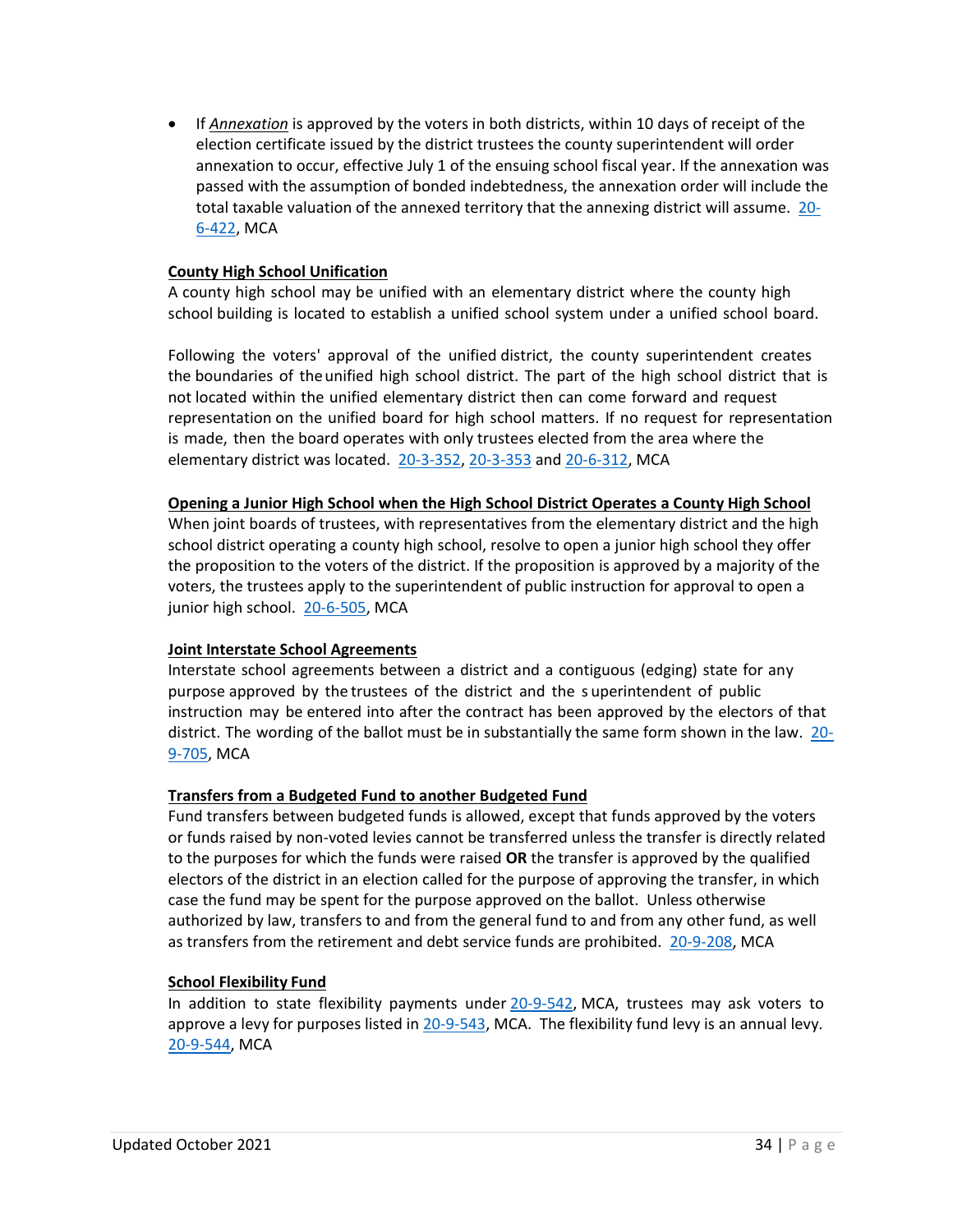## <span id="page-34-0"></span>**Is a school election necessary if a school district wants to acquire real property?**

Voter approval is required for school district acquisition of real property unless:

- The electors have already authorized a bonding issue or approved an additional levy for building, purchasing or acquiring a site or building, or
- The district has available funds and the site has been approved by the voters.

No site approval election is required if the site is contiguous to an existing site currently in use for school purposes. A site approval election is also not necessary when the site was specifically identified during an election that approved an additional levy or issued bonds for its purchase. [20-6-603](http://leg.mt.gov/bills/mca/title_0200/chapter_0060/part_0060/section_0030/0200-0060-0060-0030.html) an[d 20-6-621,](http://leg.mt.gov/bills/mca/title_0200/chapter_0060/part_0060/section_0210/0200-0060-0060-0210.html) MCA

## <span id="page-34-1"></span>SECTION XIII: RECORDS RETENTION SCHEDULE

| <b>Record Series Title and Description</b> | <b>Retention and Disposition</b>           | <b>Citation/Comments</b> |
|--------------------------------------------|--------------------------------------------|--------------------------|
| Absentee Ballot Logs                       | 4 years; destroy                           | 13-13-233, MCA           |
| <b>Ballots</b>                             | 1 year (if no recount is pending)          | 13-1-303, MCA            |
|                                            | In addition to retaining ballots, you will |                          |
|                                            | need to keep any electronic device or      |                          |
|                                            | related software necessary to read the     |                          |
|                                            | ballots.                                   |                          |
| Candidates Filing Sheets or                | Term of office; destroy                    |                          |
| Petitions                                  |                                            |                          |
| Candidates, Register of                    | 4 years; destroy                           |                          |
| <b>Canvass Books: Official County</b>      | Permanent                                  |                          |
| Certificates of Election or                | Permanent                                  |                          |
| Appointment                                |                                            |                          |
| Petitions: Local (originals)               | 8 years; destroy                           |                          |
| Poll and Tally Books                       | 4 years; destroy                           |                          |
| <b>Precinct Registers</b>                  | 4 years; destroy                           |                          |
| Registration Cards (original cards,        | Permanent                                  | Microfilm if             |
| latest change of address,                  |                                            | possible                 |
| cancellations)                             |                                            |                          |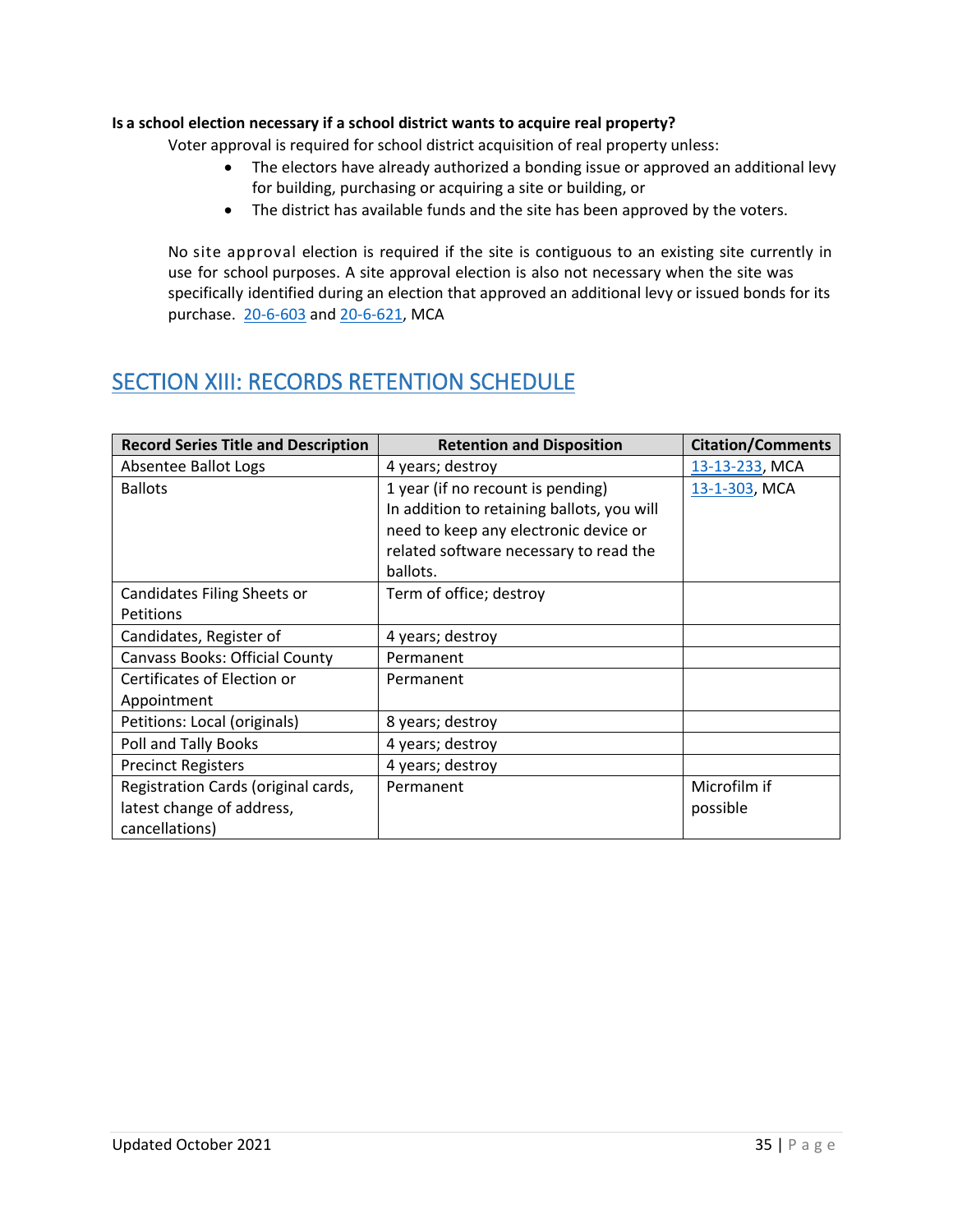# <span id="page-35-0"></span>SECTION XIV: GLOSSARY OF TERMS

| <b>Term</b>                          | <b>Definition</b>                                                                   |
|--------------------------------------|-------------------------------------------------------------------------------------|
| <b>Absentee Ballot</b>               | A ballot for qualified electors who choose not to vote at the polls.                |
| <b>ARM</b>                           | <b>Administrative Rules of Montana</b>                                              |
| <b>Ballot</b>                        | A piece of paper listing one or more candidates and offices sought, and             |
|                                      | possibly containing ballot issues or propositions, upon which a voter marks         |
|                                      | the elector's choice either by making a physical mark or using a mechanical         |
|                                      | device to designate a choice.                                                       |
| <b>Ballot issue</b>                  | A proposal submitted to the electors for their approval or rejection.               |
| <b>Certificate of Election</b>       | After canvassing votes, the results of the election are formally issued to:         |
|                                      | If a trustee election, to both the trustee and the county superintendent,           |
|                                      | designating the term of the trustee position that was just elected.                 |
|                                      | If an election for a proposition, a certificate specifying the outcome to           |
|                                      | the official or public body which ordered the election.                             |
|                                      | If the election was ordered by trustee resolution, canvassed votes shall be         |
|                                      | published immediately in a newspaper that will give notice to the largest           |
|                                      | number of people in the district.                                                   |
| <b>County Election Administrator</b> | County clerk and recorder or individual designated by a county governing body       |
|                                      | to be responsible for all the election administration duties.                       |
| <b>Elections</b>                     | See regular, general, special and primary elections.                                |
| <b>Election Administrator</b>        | School district clerk for school elections that are administered by the local board |
|                                      | of trustees. If requested by the district, the county election administrator may    |
|                                      | be the election administrator for school elections.                                 |
| <b>Election by Acclamation</b>       | Declaration by the trustees under 20-3-313, MCA to issue a certificate of           |
|                                      | election without holding an election. Used when the number of trustee               |
|                                      | candidates filing an Oath of Candidacy or Declaration of Intent to be a write-in    |
|                                      | candidate are less than or equal to the number of open trustee positions.           |
| <b>Election Clerk</b>                | The chief election judge - an appointee from among the election judges.             |
| <b>Election Judge</b>                | A trustee-appointed registered voter.                                               |
| <b>Electors</b>                      | Qualified voters.                                                                   |
| <b>General Election</b>              | An election held throughout the state every year on the 1st Tuesday after           |
|                                      | the 1st Monday of November. This election is for the purpose of electing            |
|                                      | statewide, county and city office holders and considering other ballot issues.      |
| Issue (or Ballot Issue)              | A proposal submitted to the electors for their approval or rejection.               |
| <b>Mail Ballot Election</b>          | Any election that involves either candidates or ballot issues and is conducted by   |
|                                      | mail in compliance with the procedure specified in 13-19-102 and 13-19-106,         |
|                                      | MCA.                                                                                |
| <b>MCA</b>                           | Montana Code Annotated                                                              |
| <b>Official Election Oath</b>        | Per Montana Constitution, Art. III, Section 3, the oath required for trustees       |
|                                      | and election judges: "I do solemnly swear (or affirm) that I will support,          |
|                                      | protect and defend the Constitution of the United States, and the                   |
|                                      | Constitution of the State of Montana, and that I will discharge the duties of       |
|                                      | my office with fidelity (so help me God)."                                          |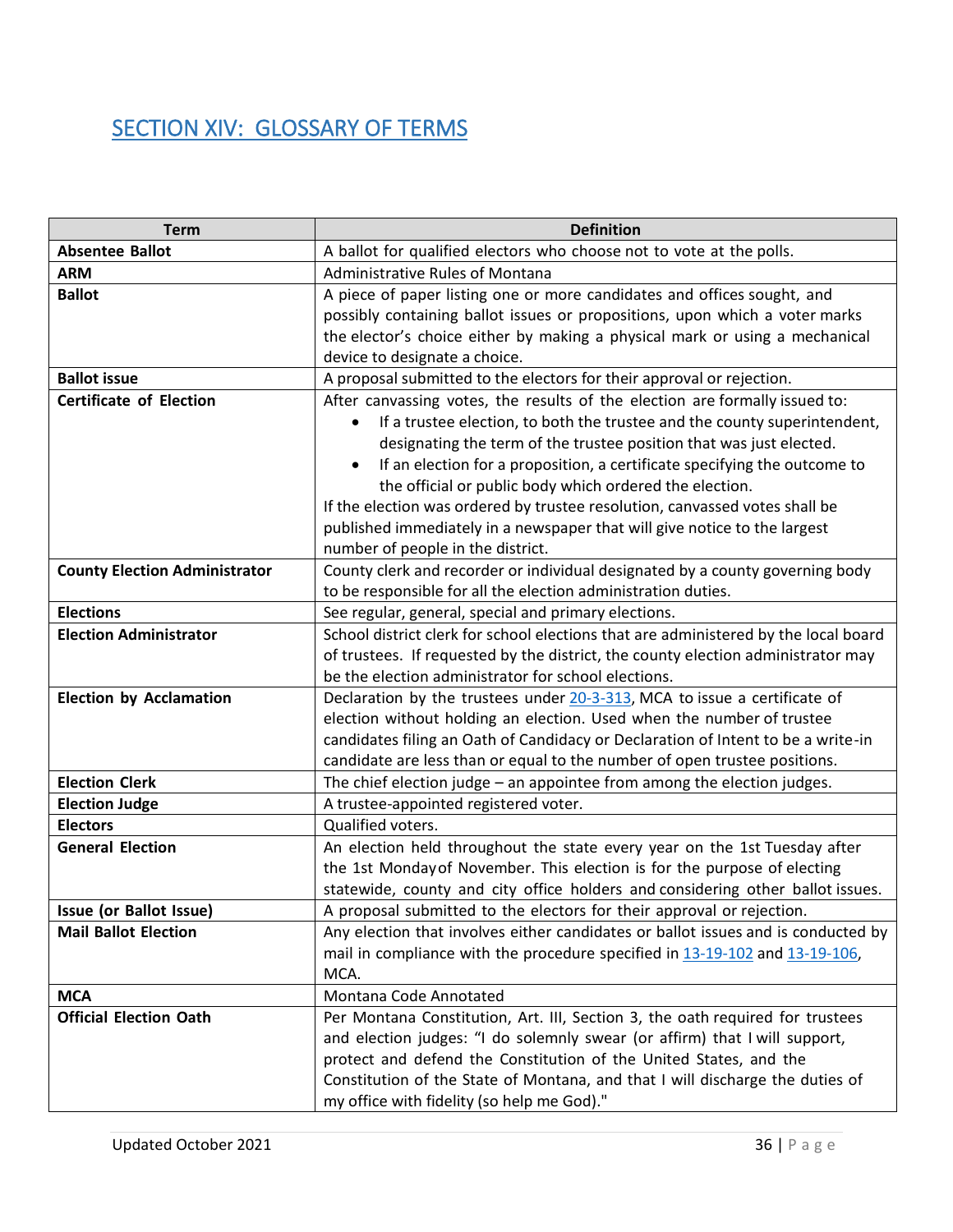| <b>Term</b>                    | <b>Definition</b>                                                                              |
|--------------------------------|------------------------------------------------------------------------------------------------|
| Over-Vote                      | Occurs when an elector votes for more than the maximum number of selections                    |
|                                | allowed in a contest.                                                                          |
| <b>Permissive Tax Levy</b>     | Any tax that a government may impose without first obtaining elector approval.                 |
|                                | The general fund BASE mill levy is one example of a local permissive tax levy.                 |
|                                | The BASE mill levy is calculated by taking the BASE budget and subtracting all                 |
|                                | non-tax revenue sources that will be available to the district, including state                |
|                                | funding, non-levy revenues such as oil and gas production revenues, and fund                   |
|                                | balance from the previous year that may be reappropriated to fund the ensuing                  |
|                                | year's BASE budget. Districts may also impose permissive levies for their                      |
|                                | transportation, bus depreciation, tuition, adult education, flexibility, and building          |
|                                | reserve funds. Consult the School Accounting Manual for further information on<br>these funds. |
| <b>Political Subdivision</b>   | A county, consolidated municipal-county government, municipality, special                      |
|                                | district, or any other unit of government, except school districts, having authority           |
|                                | to hold an election. A school district is only considered a political subdivision for          |
|                                | the purpose of mail ballot elections.                                                          |
| <b>Polling Site</b>            | The place where a registered voter casts the elector's ballot.                                 |
| <b>Precinct</b>                | An election district of a city or town.                                                        |
| <b>Precinct Register</b>       | An alphabetical list of names and addresses of the registered electors with a                  |
|                                | space for the signature of the elector and such other information prescribed                   |
|                                | by the secretary of state.                                                                     |
|                                |                                                                                                |
| <b>Primary Election</b>        | An election held throughout the state to nominate candidates for public                        |
|                                | office. Held on the first Tuesday after the first Monday in June in even-                      |
|                                | numbered years or held on the Tuesday following the second Monday in                           |
| Proposition                    | September in odd-numbered years.<br>A proposal or ballot issue.                                |
| <b>Provisional ballots</b>     | Ballots cast by voters whose eligibility has not been verified in                              |
|                                | accordance with law.                                                                           |
| <b>Public Office</b>           | A state, county, municipal, school or other district office that is filled by a                |
|                                | vote of the electors in an election.                                                           |
| <b>Regular School Election</b> | An annual election held on the first Tuesday after the first Monday in May.                    |
| Referendum                     | The principle or practice of submitting to popular vote a measure passed on or                 |
|                                | proposed by a legislative body or by popular initiative.                                       |
| Registrar                      | The county election administrator and any regularly appointed deputy or                        |
|                                | assistant election administrator.                                                              |
| <b>Signature Envelope</b>      | An envelope used for mail ballot elections and absentee ballots that contains a                |
|                                | secrecy envelope and ballot designed to:                                                       |
|                                | Allow election officials, upon examination of the outside of the                               |
|                                | envelope, to determine that the ballot is being submitted by someone                           |
|                                | who is, in fact, a qualified elector and who has not already voted; AND                        |
|                                | Allow it to be used in the United States mail.                                                 |
| <b>Secrecy Envelope</b>        | An envelope used to contain the elector's ballot and that is designed to                       |
|                                | conceal the elector's vote and to prevent the elector's ballot from being                      |
|                                | distinguished from the ballots of other electors.                                              |